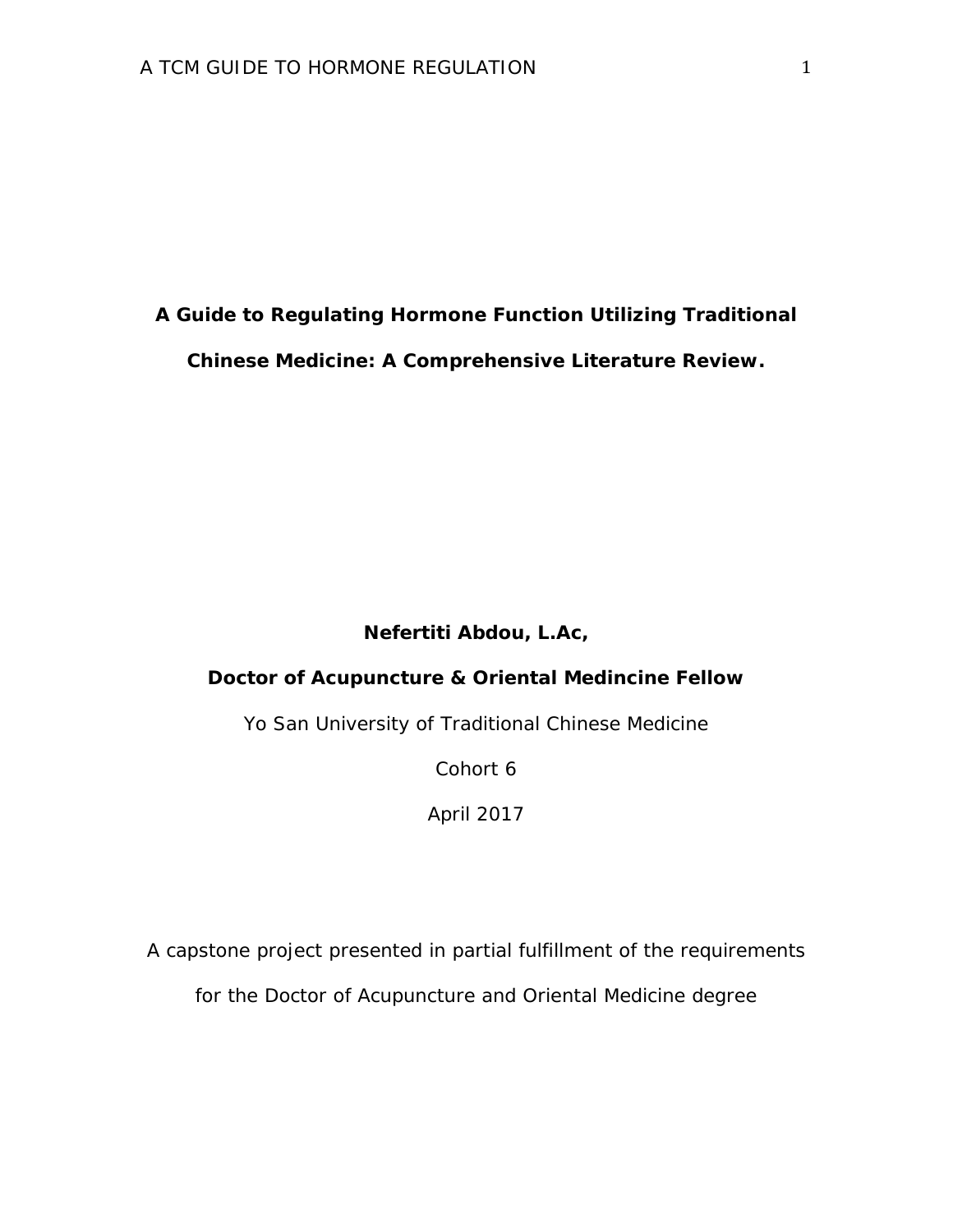#### **Approval Signatures Page**

This Capstone Project has been reviewed and approved for acceptance in fulfillment of DAOM Research Reporting by:

Dr. Marc Kalan, M.D. Capstone Project Advisor

April 30, 2017

 $\lambda$  $\propto$ work

Daoshing Ni, DOM, LAc PhD Integrative Reproductive Medicine Specialty Chair

April 30, 2017

rtm em

Laraine Crampton, DAOM, LAc, Doctoral Program Dean Date

April 30, 2017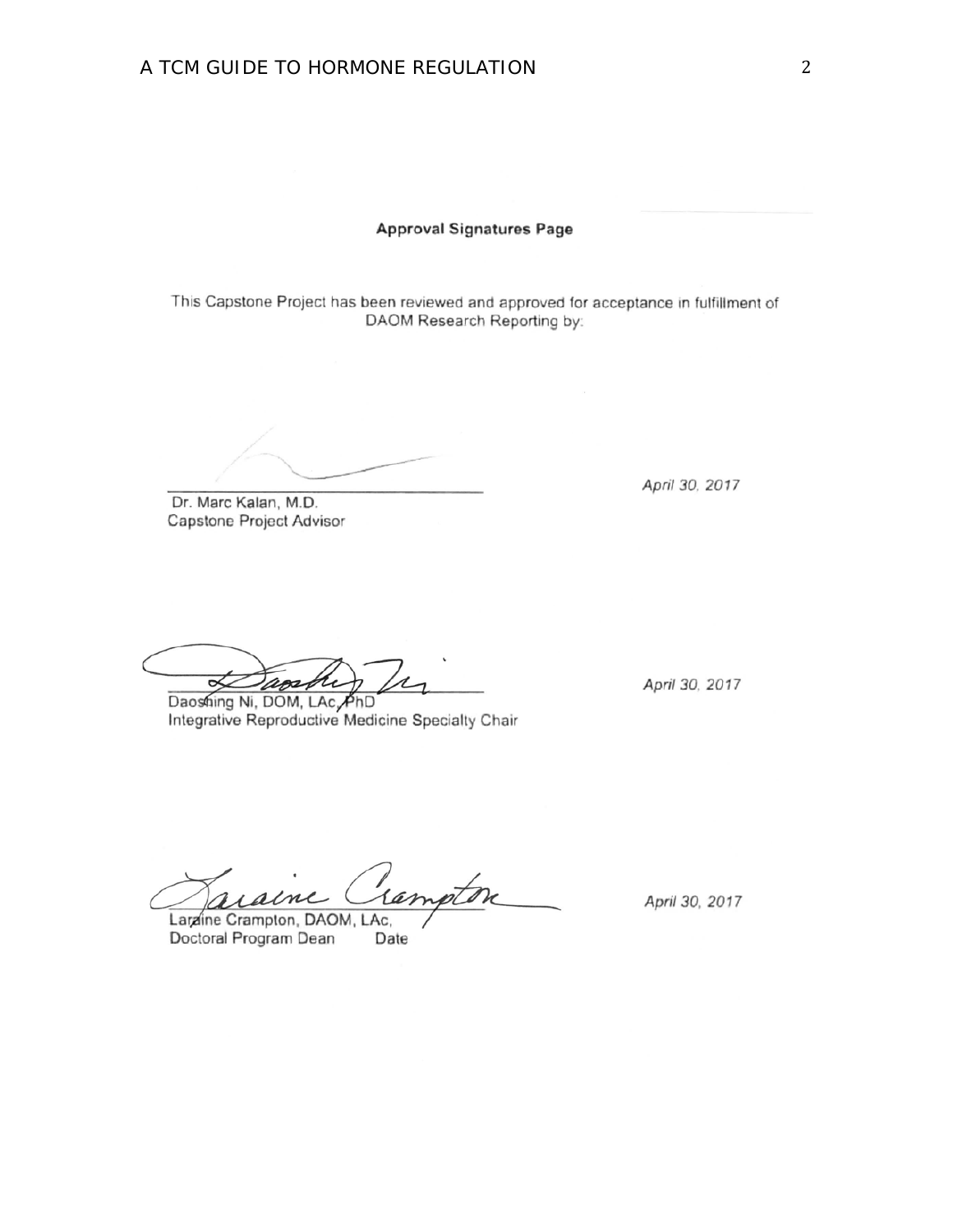### Acknowledgements

I am extremely grateful to acknowledge my beautiful son, Takaya Lloyd, who is an endless source of love and inspiration in my life. It is a blessing and an honor to be the mother of the person I love and admire most in the world. You are the gift of a lifetime, and I love and cherish you infinitely, my son.

I would like to thank my mentors Denise Wiesner and Dr. Catherine DeUgarte, my dissertation advisor Dr. Marc Kalan, and each of the other brilliant and compassionate medical experts who have inspired and informed my work: Dr. Partha Banerjee, Dr. Ricci Hendrix, Dr. Nurit Winkler, and Dr. Michael Corradino. A special heart-filled thank you to my beautiful mentors for modeling such grace and wisdom in the care you provide your patients. I am honored and grateful to have the privilege of learning from the best.

Finally, I would like to express my gratitude for my business coach Susan Quinn, and my colleague and acupuncturist Emily King Quon. The weekly care and support that each of you provided me throughout this process greatly contributed to my success, and to the completion of this manuscript. Thank you, I am truly grateful to you both.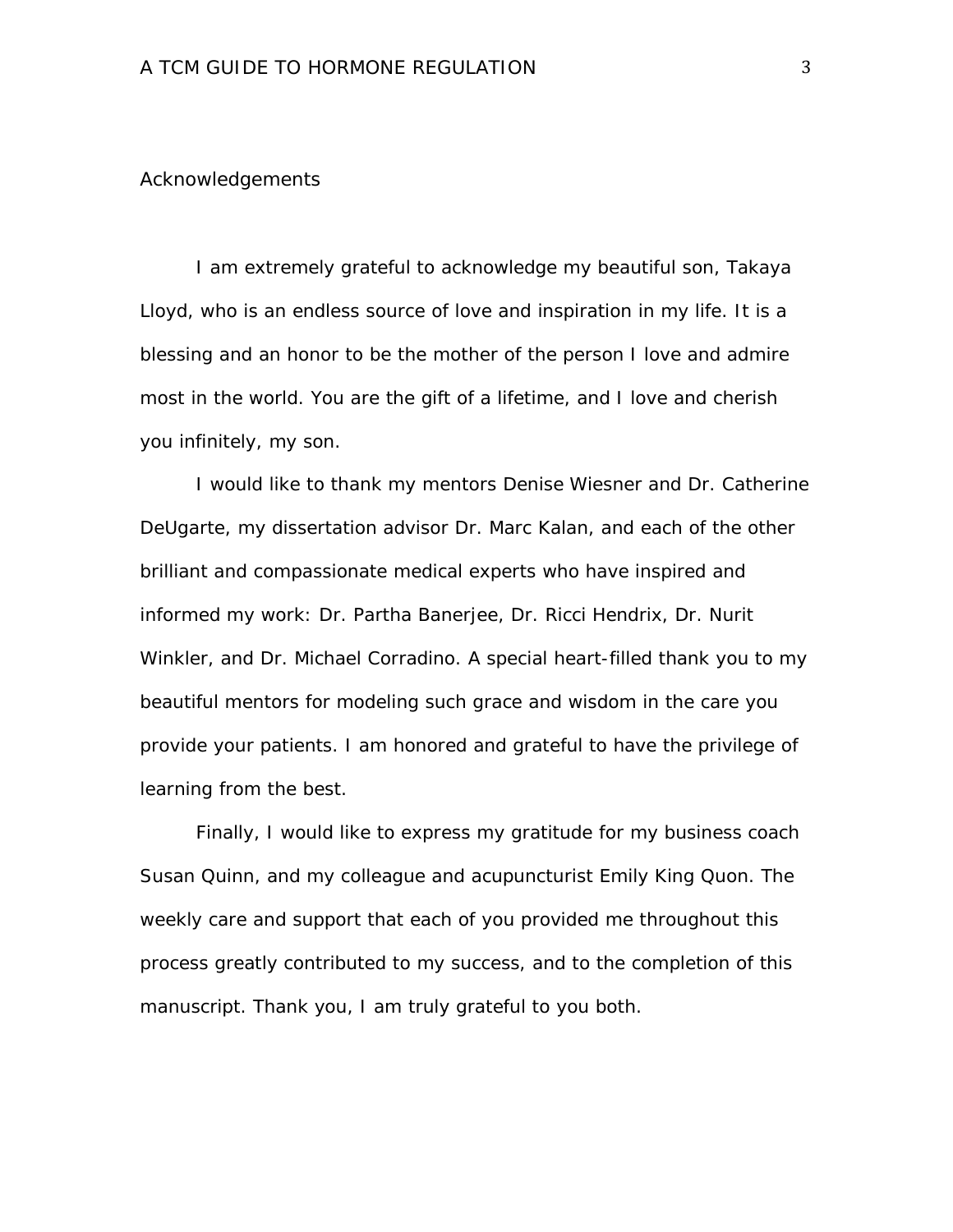### **Abstract**

The purpose of the current retrospective literature synthesis was to investigate whether Traditional Chinese Medicine provides an effective alternative to Western Medicine in attenuating the physiological disturbances and disease progression and the accompanying hormonal variation of estrogen, testosterone, progesterone, oxytocin, cortisol, follicle stimulating hormone (FSH), and luteinizing hormone (LH) commonly associated with aging and the decline of reproductive capacity. For the purpose of the present research, electroacupuncture (EA) was identified as the specific component of TCM to be investigated. The seven hormones listed above were chosen based upon their relevance to fertility, reproduction, and the endocrine system in general. Upon comprehensive review of the relevant literature and scientific data, the investigator concludes that EA asserts a significant modulatory effect of varied strength on the hormones examined under the present investigation, as well as on underlying processes of disease and dysregulation. Accordingly, the hypothesis of the present investigation was deemed to be correct. Further, this investigation serves to inform future research on the meaningful impact of EA on neuroendocrine pathways and associated substances and hormones.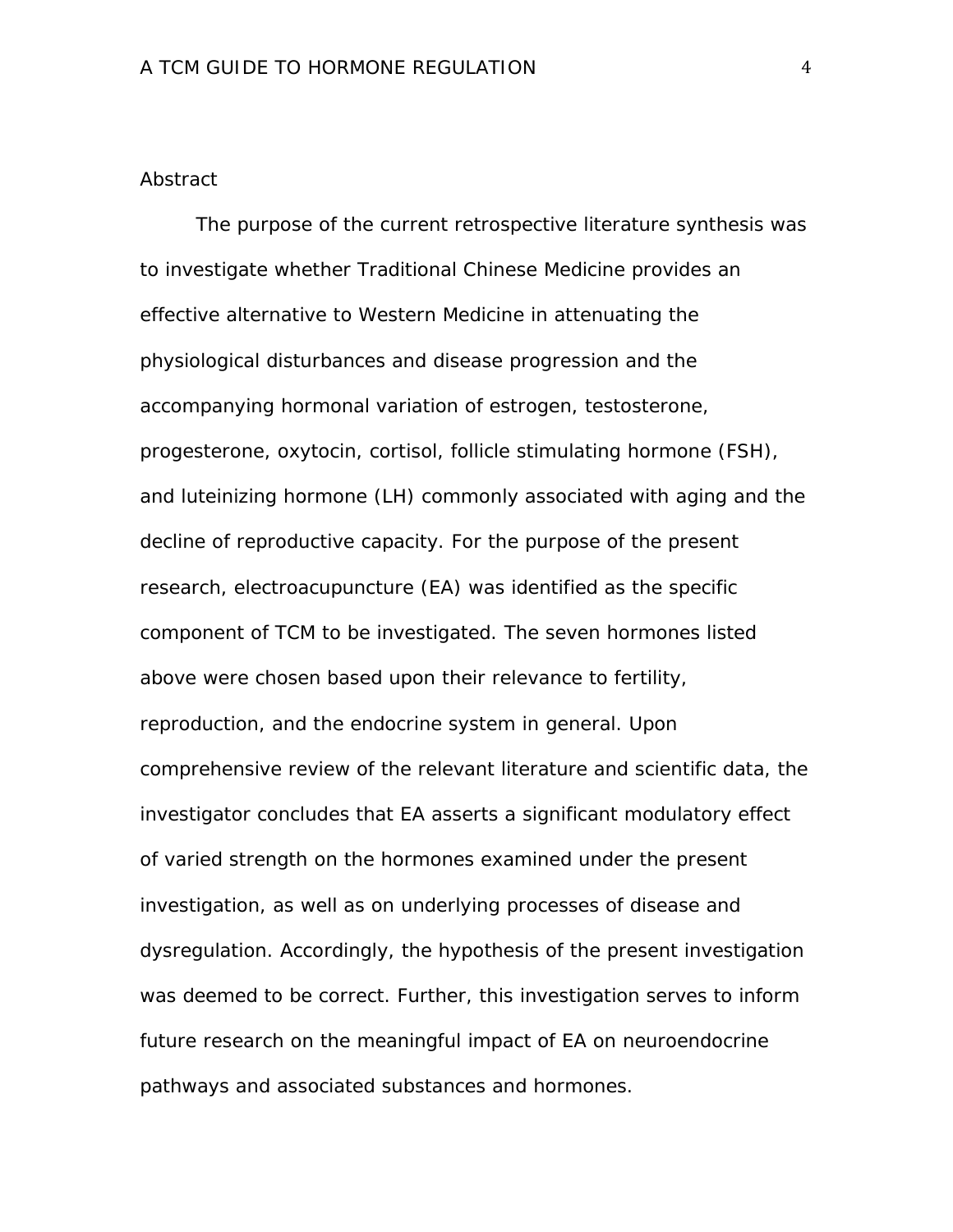# Table of Contents

| Chapter 1: Introduction          |                                           |            |
|----------------------------------|-------------------------------------------|------------|
| Chapter 2: Literature Review     |                                           | Pgs. 37-51 |
| Chapter 3: Methods               |                                           | Pgs. 51-58 |
| Chapter 4: Results               |                                           | Pgs. 58-65 |
| Chapter 5: Discussion            |                                           | Pgs. 65-71 |
| References                       |                                           | Pgs. 71-82 |
| Appendices                       |                                           |            |
|                                  | Results Table 1: Statistical Significance | Pg. 59     |
|                                  | Results Table 2: Numerical Effect Size    | Pg. 60     |
|                                  | Results Table 3: Strength of Effect Size  | Pg. 60     |
| Results Table 4: Point Selection |                                           | Pg.61      |
| <b>IRB Approval Document</b>     |                                           |            |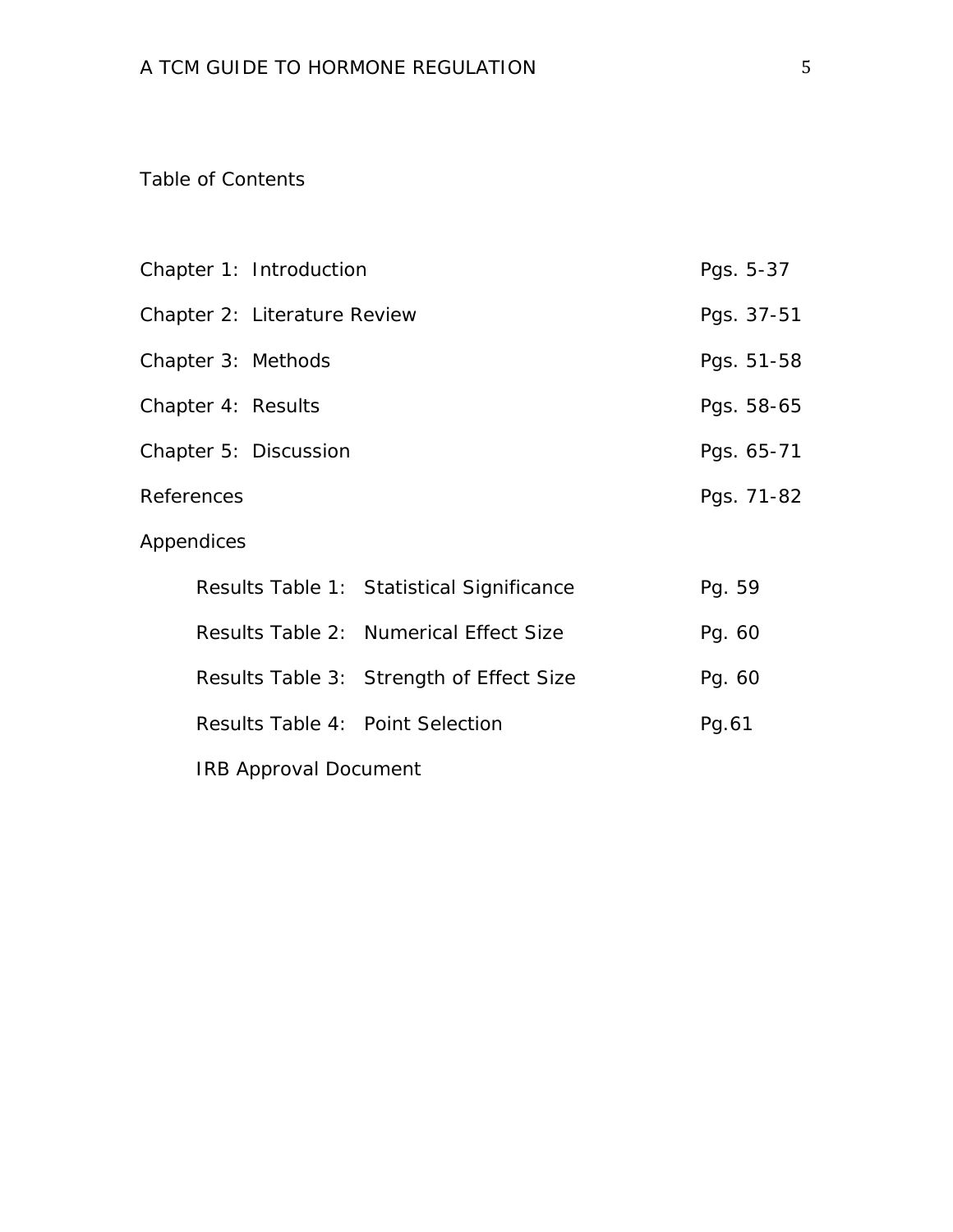Chapter 1: Introduction

### Intent

The purpose of the current retrospective literature synthesis is to demonstrate that Traditional Chinese Medicine provides an effective alternative to Western Medicine in attenuating the physiological disturbances and disease progression and the accompanying hormonal variation of estrogen, testosterone, progesterone, oxytocin, cortisol, follicle stimulating hormone (FSH), and luteinizing hormone (LH) commonly associated with aging and the decline of reproductive capacity.

### Definition of Terms

acupoints – designated locations along nerves or organ meridians for inserting acupuncture needles (Medical Dictionary, n.d.). amenorrhea - the absence of menstruation. Women who have missed at least three menstrual periods in a row have amenorrhea, as do girls who haven't begun menstruation by age 15 (Mayo Clinic, n.d.). Assisted reproductive technology (ART) - any fertility treatment in which the egg and sperm are handled. An ART health team includes physicians, psychologists, embryologists, lab technicians, nurses and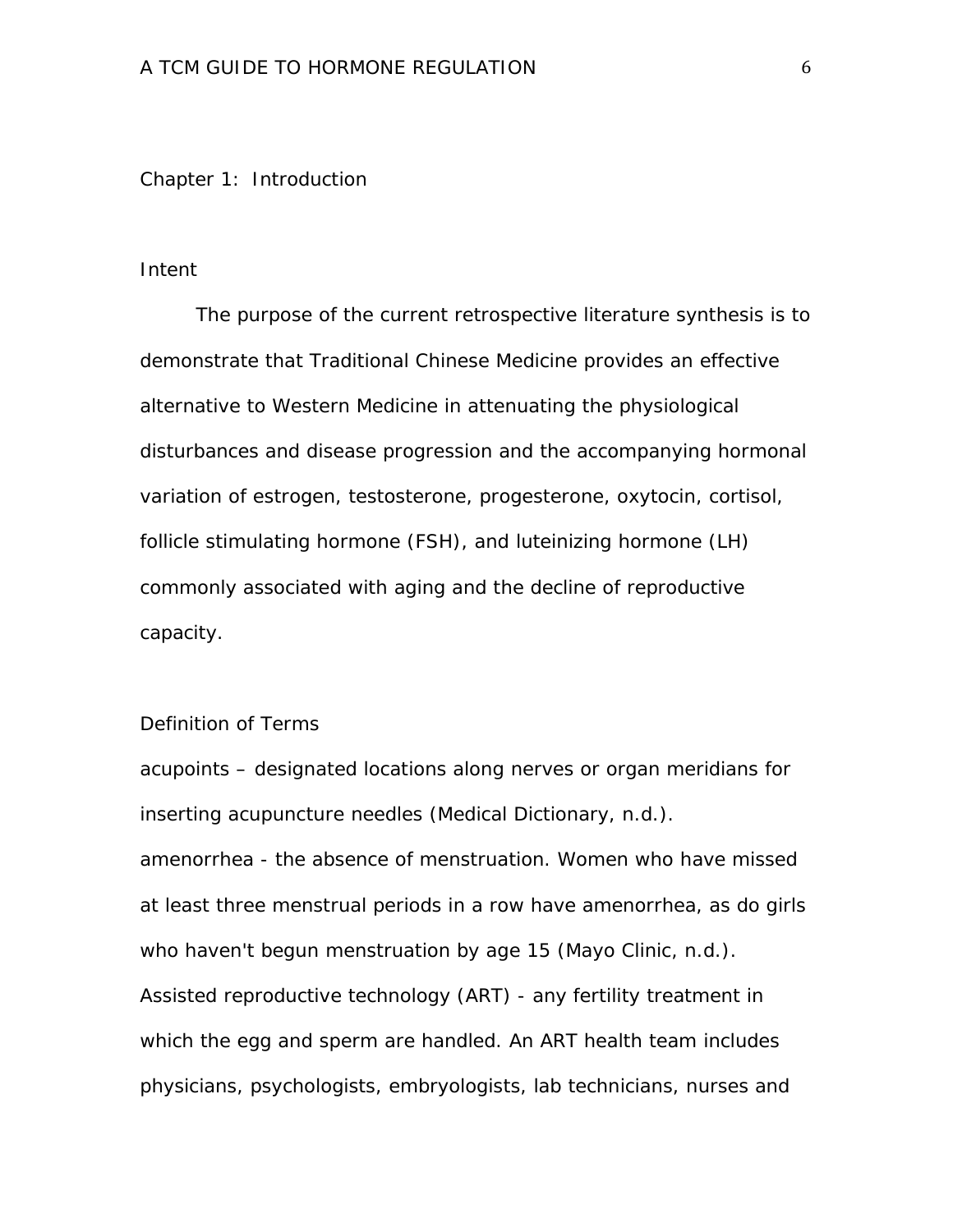allied health professionals who work together to help infertile couples achieve pregnancy. Procedures include fertility medication, artificial insemination, in vitro fertilization and surrogacy (Mayo Clinic, n.d.). auricular concha – the hollow next to the ear canal (Medical Dictionary, n.d.).

autism spectrum disorder - a serious neurodevelopmental disorder that impairs a child's ability to communicate and interact with others. It also includes restricted repetitive behaviors, interests and activities. These issues cause significant impairment in social, occupational and other areas of functioning (Mayo Clinic, n.d.).

bioidentical hormones - hormones that come from plant or animal sources that are chemically identical to those the body produces. Hormones that are not synthesized in a lab (Mayo Clinic, n.d.). Biomedicine – medicine based on the application of the principles of the natural sciences, especially biology and biochemistry (Merriam-Webster, n.d.).

control group – the group that serves as a standard for comparison in experimental studies. They are similar in relevant characteristics to the experimental group but do not receive the experimental intervention (Medical Dictionary, n.d.).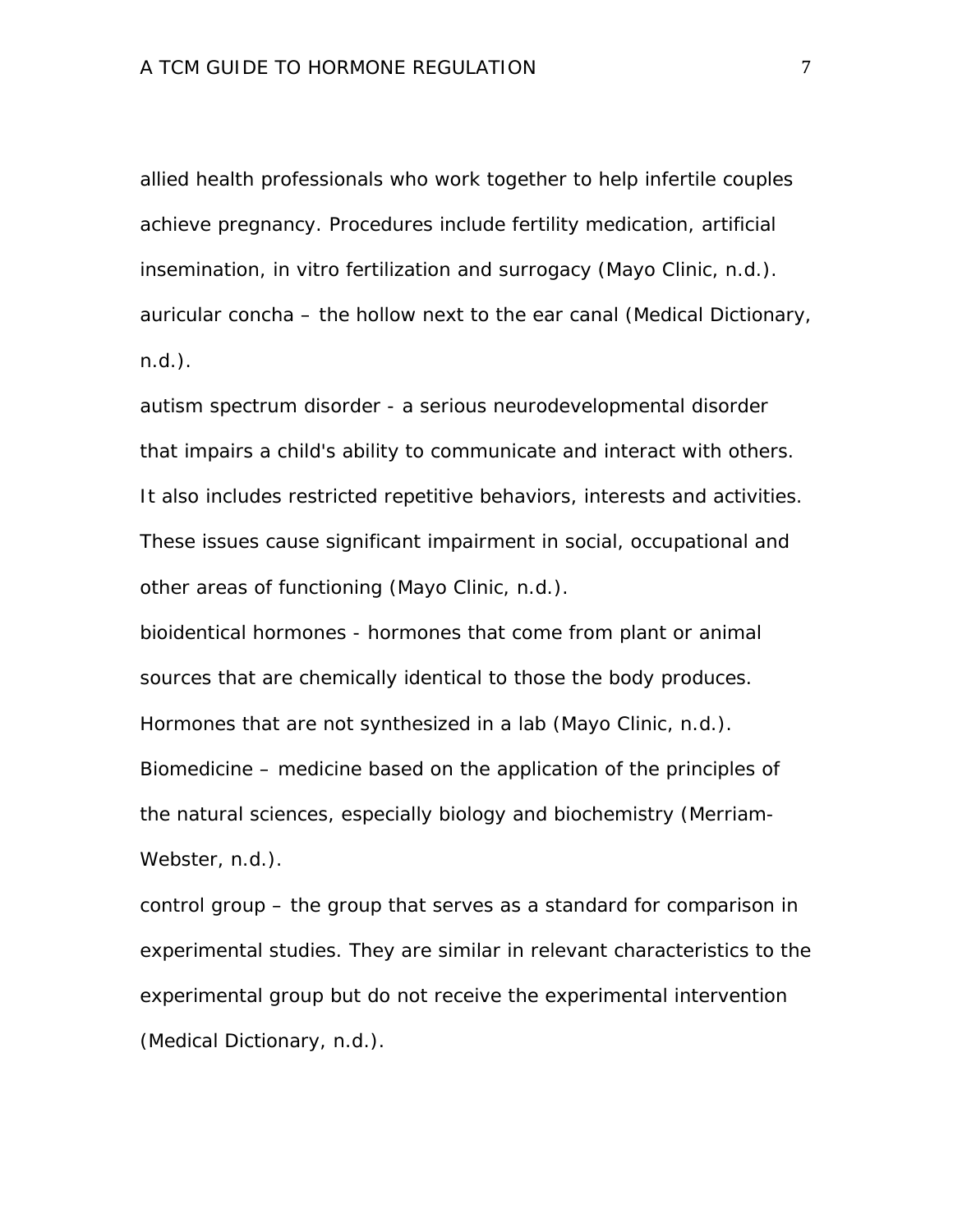corticosterone – an adrenocortical steroid that has modest but significant activities as a mineralocorticoid and a glucocorticoid (Medical Dictionary, n.d.).

cortisol – a hormone produced in the adrenal glands that plays a variety of roles in the body. For example, cortisol helps regulate blood pressure and the cardiovascular system. It also helps the body respond to stress and regulates conversion of proteins, carbohydrates and fats in the diet into usable energy (Mayo Clinic, n.d.). electroacupuncture (EA) – a form of acupuncture with electrical impulses passing through the needles to stimulate nerve tissue (Medical Dictionary, n.d.).

endometriosis - an often painful disorder in which tissue that normally lines the inside of your uterus — the endometrium — grows outside your uterus. Endometriosis most commonly involves the ovaries, fallopian tubes and the tissue lining the pelvis. Rarely, endometrial tissue may spread beyond pelvic organs (Mayo Clinic, n.d.). estradiol (E2) – The most potent form of mammalian estrogenic steroids. In humans, produced by the cyclic ovaries and placenta (Medical Dictionary, n.d.).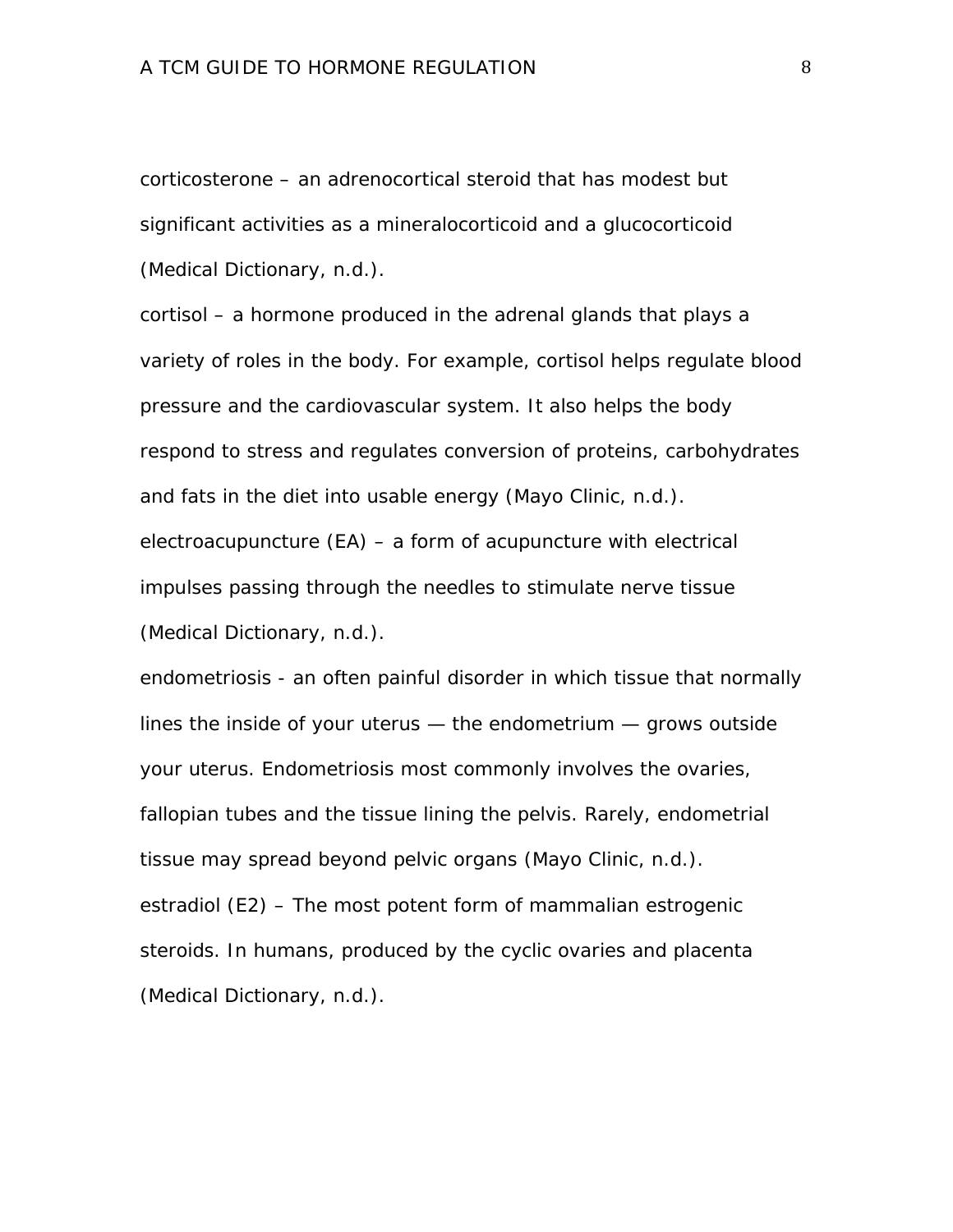estrogen – a major sex hormone that stimulates the female reproductive organs, and the development of secondary female sex characteristics (Medical Dictionary, n.d.).

experimental group – in an experiment or clinical trial, the group of subjects who are exposed to the variable under study (Medical Dictionary, n.d.).

follicle stimulating hormone (FSH) - a major [gonadotropin](http://www.online-medical-dictionary.org/definitions-g/gonadotropin.html) secreted by the anterior pituitary gland. It stimulates [gametogenesis](http://www.online-medical-dictionary.org/definitions-g/gametogenesis.html) and the supporting [cells](http://www.online-medical-dictionary.org/definitions-c/cells.html) such as the ovarian granulosa cells, the testicular [sertoli cells,](http://www.online-medical-dictionary.org/definitions-s/sertoli-cells.html) and [leydig cells](http://www.online-medical-dictionary.org/definitions-l/leydig-cells.html) (Medical Dictionary, n.d.). glucocorticoids- a group of corticosteroids that affect carbohydrate metabolism, inhibit adrenocorticotropic hormone secretion, and possess pronounced anti-inflammatory activity (Medical Dictionary, n.d.).

gonadotropins – hormones that stimulate gonadal functions and sex steroid hormone production in the ovary and testes (Medical Dictionary, n.d.).

gonadotropin releasing hormone (GnRH) – a decapeptide that stimulates the synthesis and secretion of follicle stimulating hormone and luteinizing hormone, both pituitary gonadotropins (Medical Dictionary, n.d.).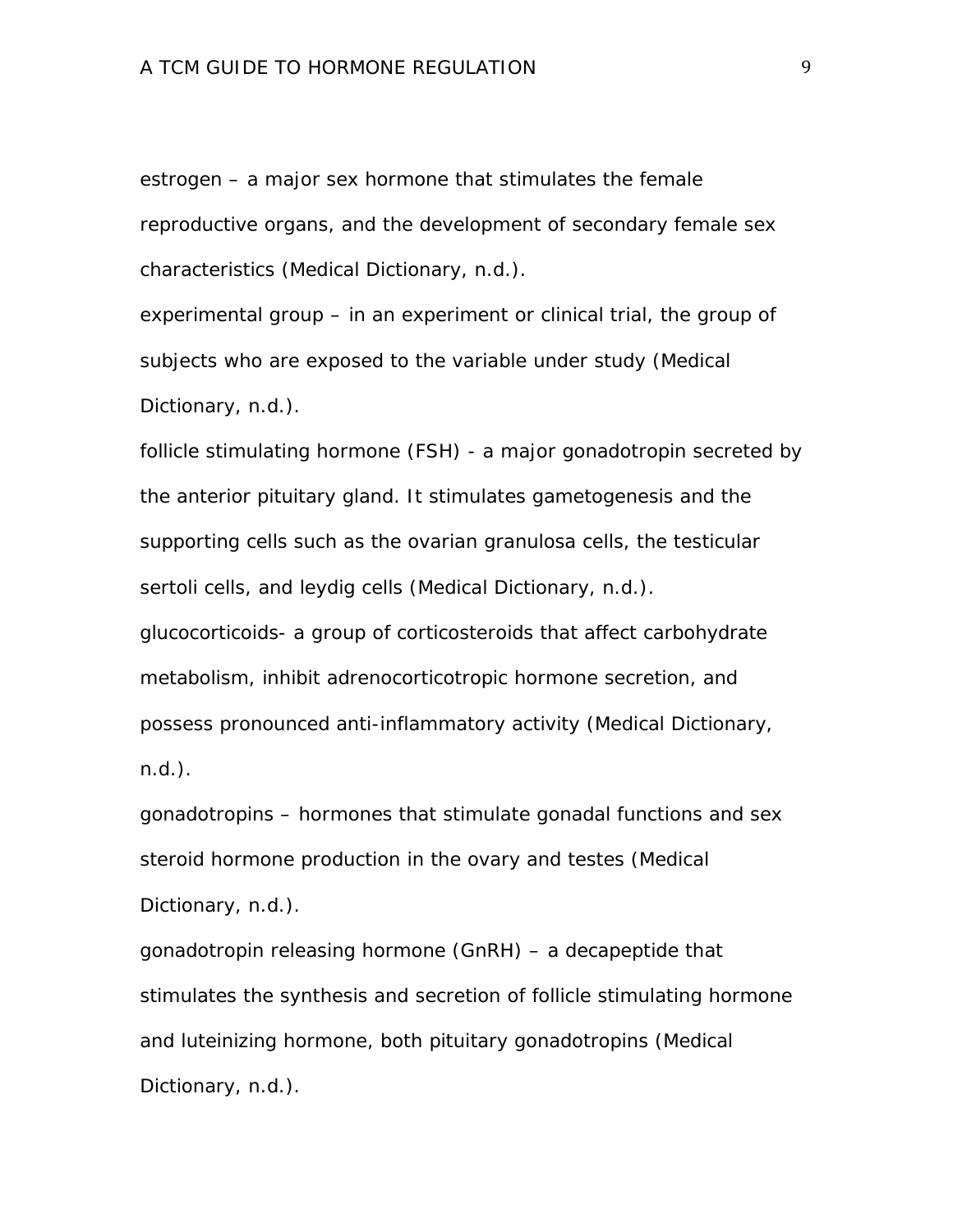homeostasis – a relatively stable state of equilibrium (Merriam-Webster, n.d.).

hormone – a natural substance that is produced in the body and influences the way the body grows and develops (Merriam-Webster, n.d.).

hyperandrogenism – a condition caused by excessive secretion of androgens from the adrenal cortex, the ovaries, or testes. The clinical significance in males is negligible. In women, the common manifestations are hirsutism and virilism as seen in patients with polycystic ovary syndrome and adrenocortical hyperfunction (Medical Dictionary, n.d.).

hypothalamic-pituitary-adrenal axis (HPAA) – a complex set of direct influences and feedback interactions among three endocrine glands: the hypothalamus, pituitary, and adrenals (Medical Dictionary, n.d.). hypothalamic-pituitary-gonadal axis (HPGA) - refers to the hypothalamus, pituitary gland, and ovaries as if these individual endocrine glands were a single entity. Fluctuations in this axis cause changes in the hormones produced by each gland and have various local and systemic effects on the body (Medical Dictionary, n.d.). hypothalamic-pituitary-ovarian axis (HPOA) – refers to the hypothalamus, pituitary gland, and ovaries as if these individual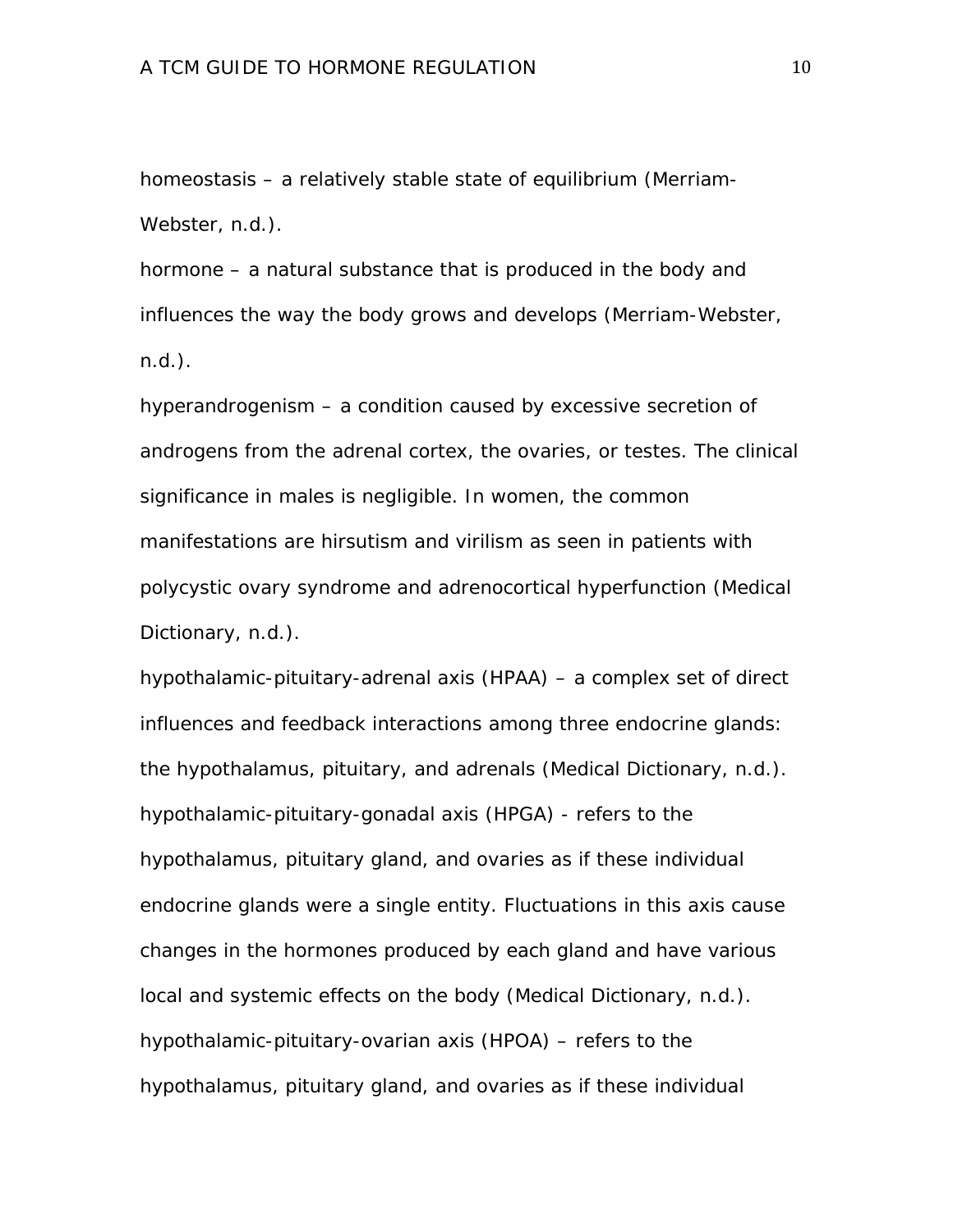endocrine glands were a single entity. Fluctuations in this axis cause changes in the hormones produced by each gland and have various local and systemic effects on the body (Medical Dictionary, n.d.). Kidney Essence – in TCM, one of the vital fluids of the body that is stored in the Kidneys and contains the map of our genetic makeup (Lewis, 2004, p. 286).

Kidney meridian – one of the 12 primary meridians of the body in TCM, controls the reproductive system and hormones, and stores the Essence (Lewis, 2004, p. 289).

Kidney yang - the aspect of the Kidney meridian that is one of the two opposites that create the universe and are present in everything; hot, light, and masculine energy (Lewis, 2004, p. 291).

Kidney yin – the aspect of the Kidney meridian that is one of the two opposites that create the universe and are present in everything; cold, dark, and feminine energy (Lewis, 2004, p. 291).

luitenizing hormone (LH) - a major [gonadotropin](http://www.online-medical-dictionary.org/definitions-g/gonadotropin.html) secreted by the anterior pituitary gland. It regulates steroid production by the interstitial [cells](http://www.online-medical-dictionary.org/definitions-c/cells.html) of the [testis](http://www.online-medical-dictionary.org/definitions-t/testis.html) and the [ovary.](http://www.online-medical-dictionary.org/definitions-o/ovary.html) The preovulatory luteinizing [hormone](http://www.online-medical-dictionary.org/definitions-h/hormone.html) surge in females induces [ovulation,](http://www.online-medical-dictionary.org/definitions-o/ovulation.html) and subsequent [luteinization](http://www.online-medical-dictionary.org/definitions-l/luteinization.html) of the follicle (Medical Dictionary, n.d.).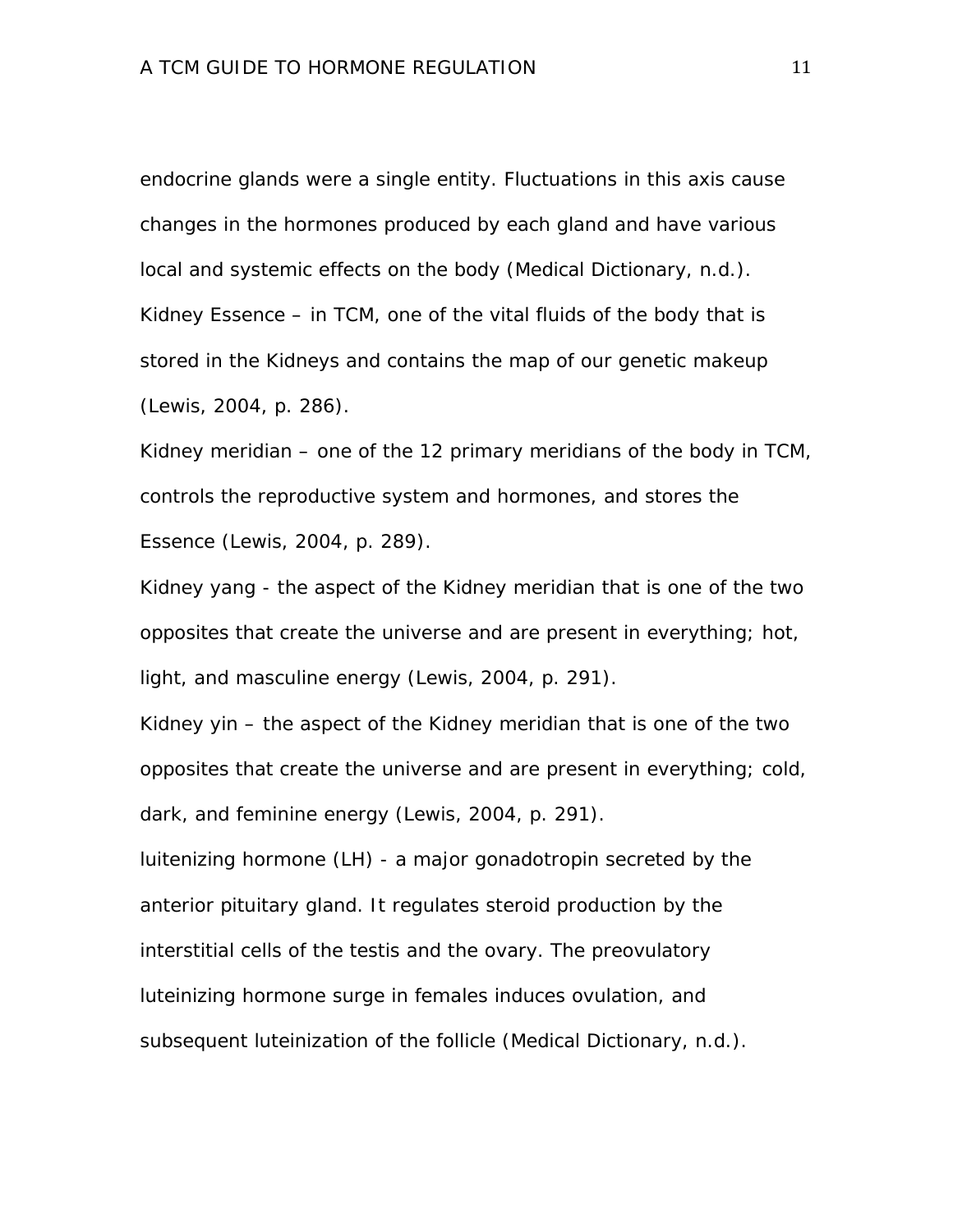menopause – permanent cessation of menses. Usually defined after 6 to 12 months of amenorrhea in women over age 45 (Medical Dictionary, n.d.).

oral contraceptives - compounds, usually hormonal, taken orally in order to block [ovulation](http://www.online-medical-dictionary.org/definitions-o/ovulation.html) and prevent the occurrence of [pregnancy.](http://www.online-medical-dictionary.org/definitions-p/pregnancy.html) The [hormones](http://www.online-medical-dictionary.org/definitions-h/hormones.html) are generally [estrogen](http://www.online-medical-dictionary.org/definitions-e/estrogen.html) or [progesterone](http://www.online-medical-dictionary.org/definitions-p/progesterone.html) or both (Medical Dictionary, n.d.).

ovarian hyperstimulation syndrome (OHSS) – a complication of ovulation induction in infertility treatment. It is graded by severity of symptoms which include ovarian enlargement, multiple ovarian follicles, ovarian cysts, ascites, and generalized edema (Medical Dictionary, n.d.).

oxytocin – a nonapeptide [hormone](http://www.online-medical-dictionary.org/definitions-h/hormone.html) released from the posterior pituitary gland. It acts on [smooth muscle cells,](http://www.online-medical-dictionary.org/definitions-s/smooth-muscle-cells.html) such as causing [uterine](http://www.online-medical-dictionary.org/definitions-u/uterine-contractions.html)  [contractions](http://www.online-medical-dictionary.org/definitions-u/uterine-contractions.html) and [milk ejection](http://www.online-medical-dictionary.org/definitions-m/milk-ejection.html) (Medical Dictionary, n.d.). ovariectomy – surgical removal of one or both ovaries (Medical Dictionary, n.d.).

polycystic ovary syndrome - complex disorder characterized by [infertility,](http://www.online-medical-dictionary.org/definitions-i/infertility.html) [hirsutism;](http://www.online-medical-dictionary.org/definitions-h/hirsutism.html) [obesity;](http://www.online-medical-dictionary.org/definitions-o/obesity.html) and various menstrual disturbances such as [oligomenorrhea;](http://www.online-medical-dictionary.org/definitions-o/oligomenorrhea.html) [amenorrhea;](http://www.online-medical-dictionary.org/definitions-a/amenorrhea.html) [anovulation.](http://www.online-medical-dictionary.org/definitions-a/anovulation.html) It is usually associated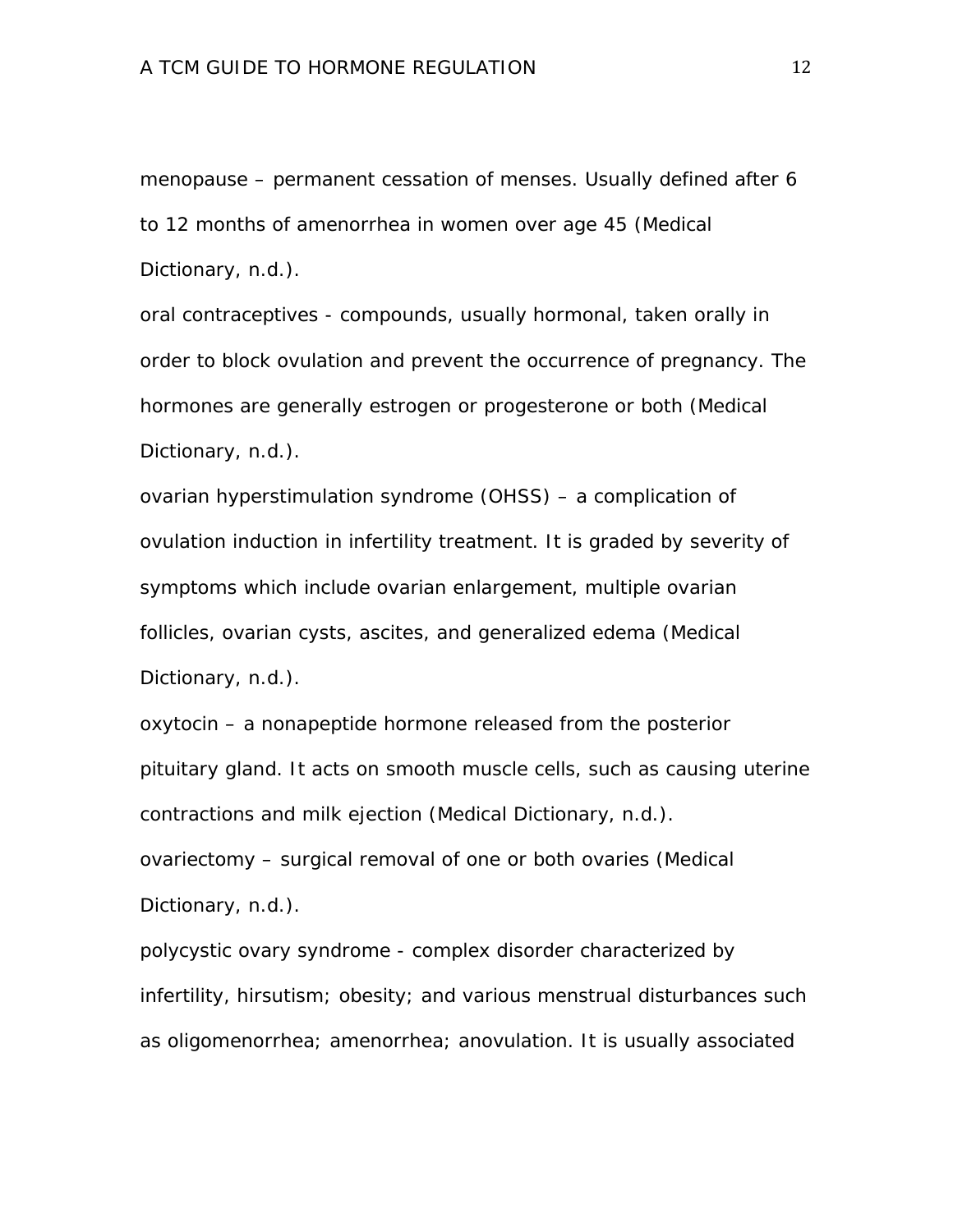with bilateral enlarged [ovaries](http://www.online-medical-dictionary.org/definitions-o/ovaries.html) studded with [atretic follicles](http://www.online-medical-dictionary.org/definitions-a/atretic-follicles.html) (Medical Dictionary, n.d.).

perimenopause – the transitional period before and after menopause. Perimenopausal symptoms are associated with irregular menstrual cycle and widely fluctuated hormone levels. They may appear 6 years before and 2 -5 years after menopause (Medical Dictionary, n.d.). primary ovarian insufficiency (POI) – a syndrome characterized by amenorrhea, sex steroid deficiency, and elevated gonadotrophins occurring in women under the age of 40. Also known as premature ovarian failure (POF), premature ovarian dysfunction, premature menopause (Zhou, Jiang, Wu, & Liu, 2013).

practical significance - refers to how those practicing in a profession will benefit form research work. A study may produce statistically significant results but lack practical significance (Cottrell & McKenzie, 2011, p. 41).

progesterone - the major progestational steroid that is secreted primarily by the [corpus luteum](http://www.online-medical-dictionary.org/definitions-c/corpus-luteum.html) and the [placenta.](http://www.online-medical-dictionary.org/definitions-p/placenta.html) It acts on the [uterus,](http://www.online-medical-dictionary.org/definitions-u/uterus.html) the [mammary glands](http://www.online-medical-dictionary.org/definitions-m/mammary-glands.html) and the [brain.](http://www.online-medical-dictionary.org/definitions-b/brain.html) It is required in [embryo](http://www.online-medical-dictionary.org/definitions-e/embryo-implantation.html)  [implantation;](http://www.online-medical-dictionary.org/definitions-e/embryo-implantation.html) [pregnancy maintenance,](http://www.online-medical-dictionary.org/definitions-p/pregnancy-maintenance.html) and the development of mammary tissue for [milk](http://www.online-medical-dictionary.org/definitions-m/milk.html) production (Medical Dictionary, n.d.).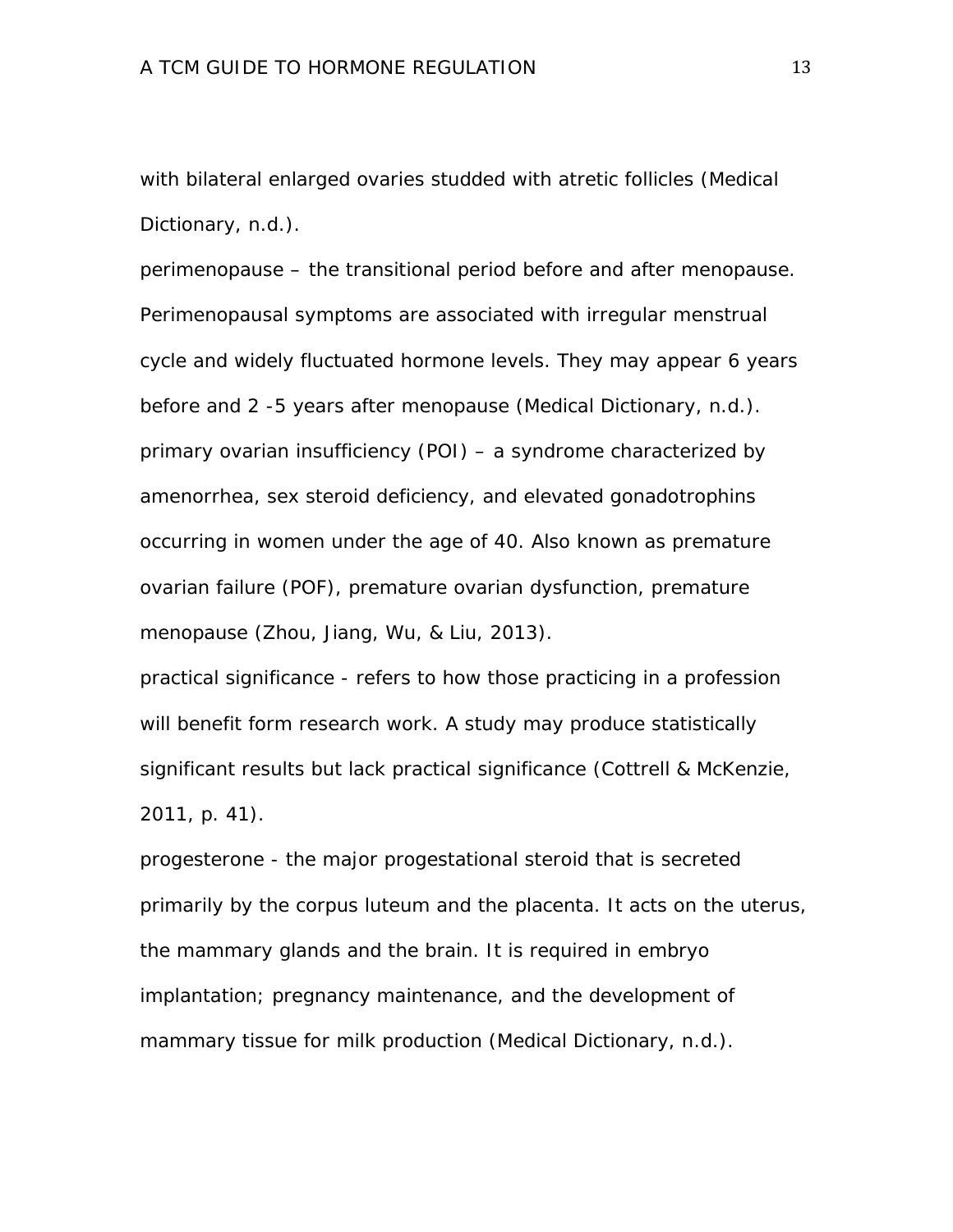sex steroid hormones – steroid hormones produced by the gonads that stimulate reproductive organs, germ cell maturation, and the secondary sex characteristics in males and females. The major sex steroid hormones include estradiol, progesterone, and testosterone (Medical Dictionary, n.d.).

testosterone - potent androgenic steroid and major product secreted by the [leydig cells](http://www.online-medical-dictionary.org/definitions-l/leydig-cells.html) of the [testis.](http://www.online-medical-dictionary.org/definitions-t/testis.html) Its production is stimulated by [luteinizing hormone](http://www.online-medical-dictionary.org/definitions-l/luteinizing-hormone.html) from the pituitary gland. In turn, testosterone exerts [feedback](http://www.online-medical-dictionary.org/definitions-f/feedback.html) control of the pituitary LH and FSH [secretion.](http://www.online-medical-dictionary.org/definitions-s/secretion.html) Depending on the [tissues,](http://www.online-medical-dictionary.org/definitions-t/tissues.html) testosterone can be further converted to dihydrotestosterone or estradiol (Medical Dictionary, n.d.). Traditional Chinese Medicine (TCM) – a system of medicine originating in China thousands of years ago that incorporates acupuncture and Traditional Chinese herbal prescriptions (Lewis, 2004, p. 291).

### Problem Statement

While the most obvious consideration for conception and pregnancy, reproductive and endocrine health bear consequence that extends far beyond reproduction to encompass all aspects of total health and well being. Reproductive health proves to be one of the unique areas in the body in which disharmony and disease commonly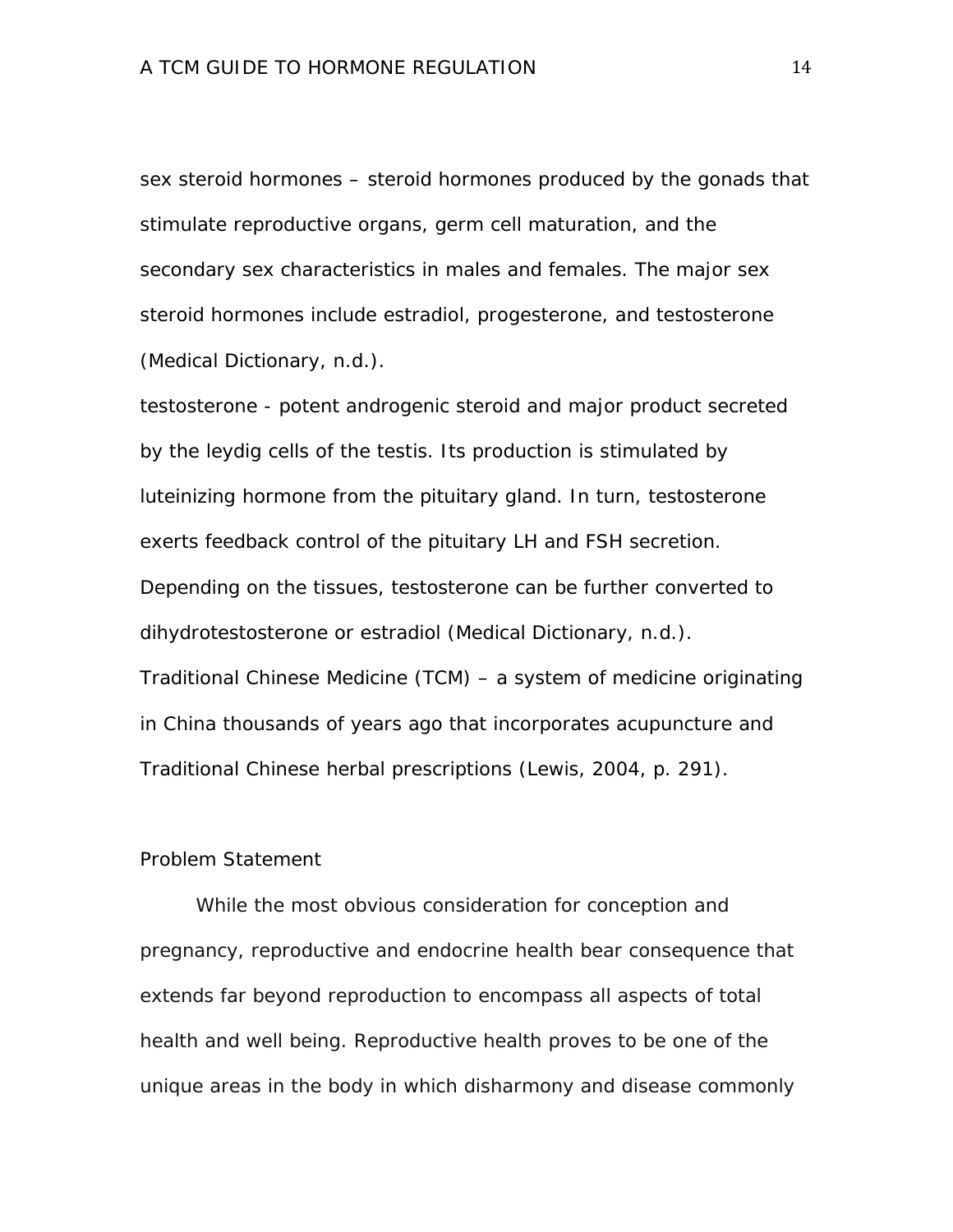become symptomatic with greater significance much earlier in the lifespan in comparison to those of most other pathological processes. Early issues pertaining to dysregulation of endocrine function commonly presented clinically are seemingly minor complaints such as energy and weight concerns, menstrual irregularity, poor sleep quality, mood disturbances, and low libido. Although apparently minimal, these concerns are an indication of endocrine disturbance that may lead to subfertility during reproductive years, as well as more severe health concerns as aging and degeneration occur (Cochrane, Smith, Possamai-Inesedy, & Bensoussan, 2014). There is substantial research and evidence largely implicating endocrine and hormone dysregulation in the inflammatory and degenerative disease processes commonly associated with ordinary and premature aging. Specifically, infertility, metabolic disorder, osteoporosis, and impaired cardiovascular and cognitive function have all been demonstrated to be related to the hormonal variation commonly associated with aging, whether natural or premature (Cochrane et al., 2014).

This is not to imply that the natural process of aging is indicative of an undesirable or pathological state, but instead to create an awareness that the understanding and optimization of hormonal variation commonly associated with aging gains importance and allows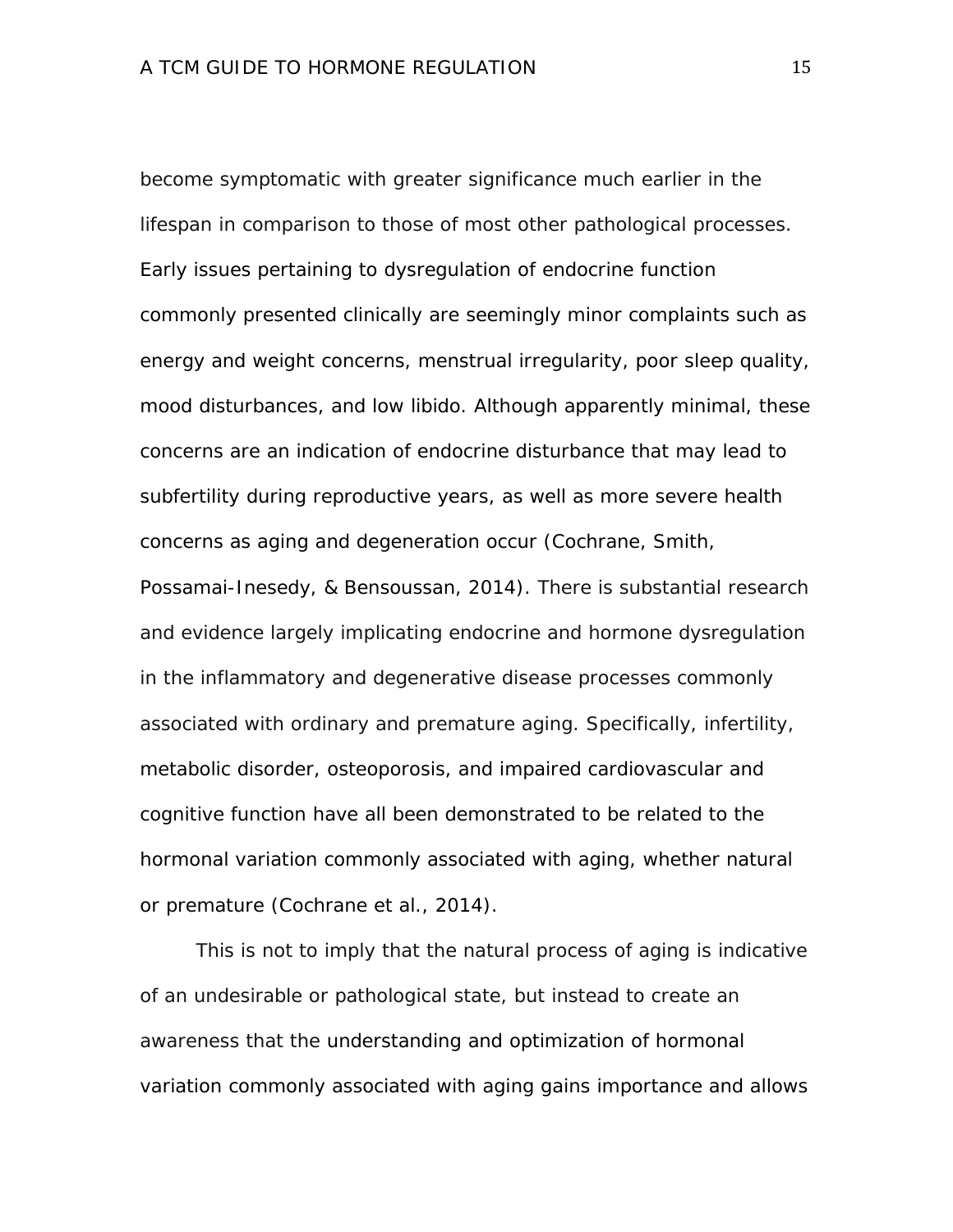for adaptation to modern culture and trends for longevity, lifelong well-being, and late reproduction. Further, this expansive body of information provides a theoretical explanation for the manifestation and progression of disease with age, and therefore, illuminates the necessity for broader research and understanding of reproductive and endocrine function optimization as they relate to general health, prevention, and longevity.

Similarly, the importance of reproductive and sexual health as essential components to total health and well-being across the lifespan is well-known and documented (Appt & Ethun, 2010). Rojas et al. (2015) illustrate the broader implications of poor reproductive health for women in regards to generalized physical and mental health, as well as the impact on the health of offspring and future generations. Rojas et al. (2015) maintain that there are a multitude of potential endocrine-metabolic disturbances that may result from impaired reproductive health for women, and as many adverse consequences for offspring both prenatally and postpartum. For both mother and child, the affects of endocrine-metabolic disturbances have true potential to be detrimental and far-reaching. As a result, it is demonstrated that rigorous regulation of the processes governing endocrine function at each stage of the lifespan is critical, and not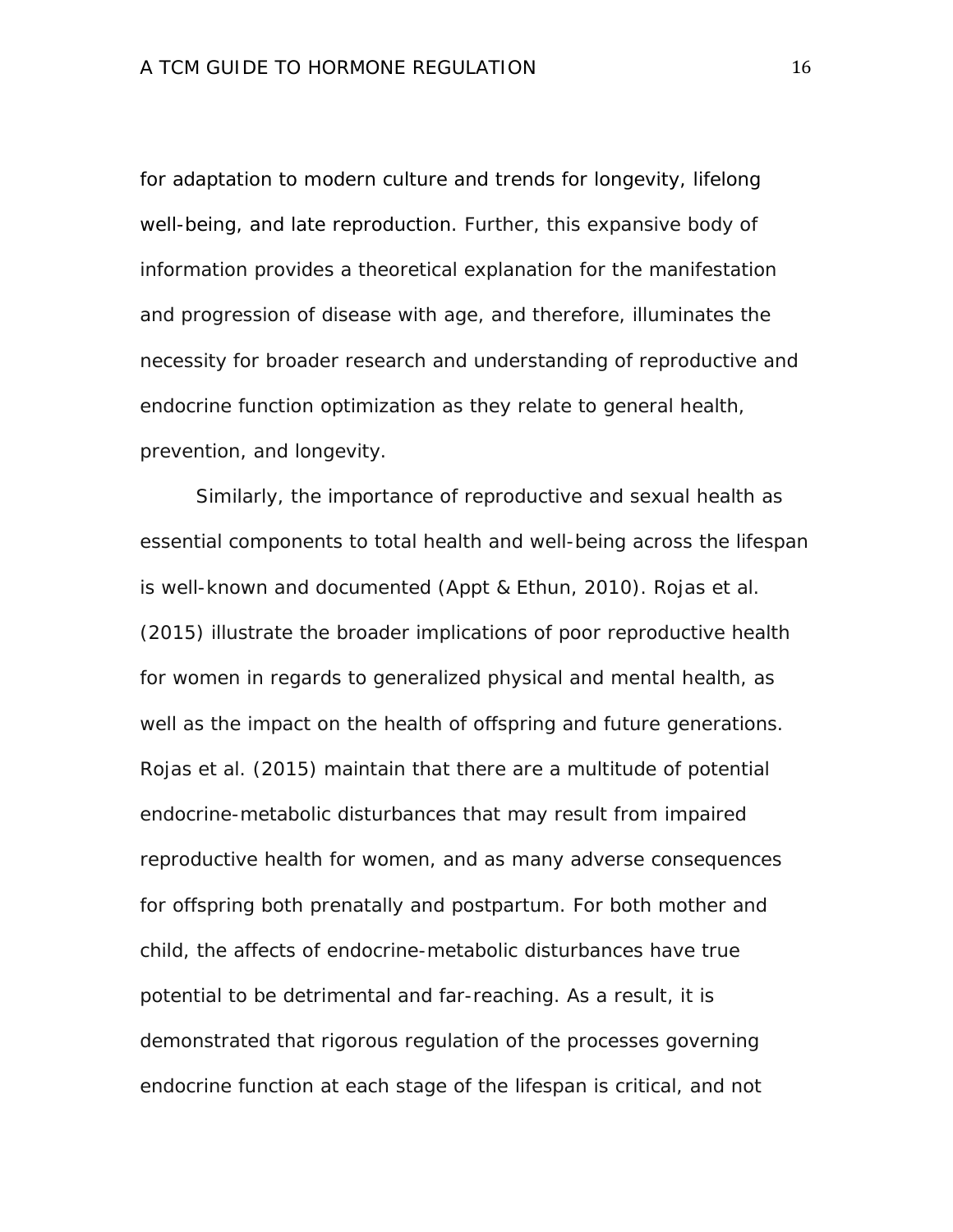merely beneficial as is commonly implied by the current standard of care for common endocrine disturbances.

Rojas et al. (2015) explain:

Indeed, female reproductive physiology entails intricate interactions among hormonal, metabolic-energetic, geneticepigenetic, and intra- and extraovarian factors, which in coordination modulate the successive development of the female gamete [5]. Disruptions in any of these components may lead to infertility, an alarming problem in women's global health, currently affecting 48.5 million females aged 20–44 years [6]. Moreover, alterations of female reproductive physiology often bear implications in other organ systems, as in the classical example of polycystic ovary syndrome [7]. Beyond the physical and mental implications in women [8], these alterations may also reflect on the ulterior health of their potential offspring [9]. There are an abundance of mediators from many interconnected and overlapping neuroendocrine regulation systems, where both reproductive and metabolic signals are integrated [10]. The genetic, endocrine, and metabolic mechanisms underlying female reproduction are numerous and sophisticated, displaying complex functional evolution throughout a woman's lifetime.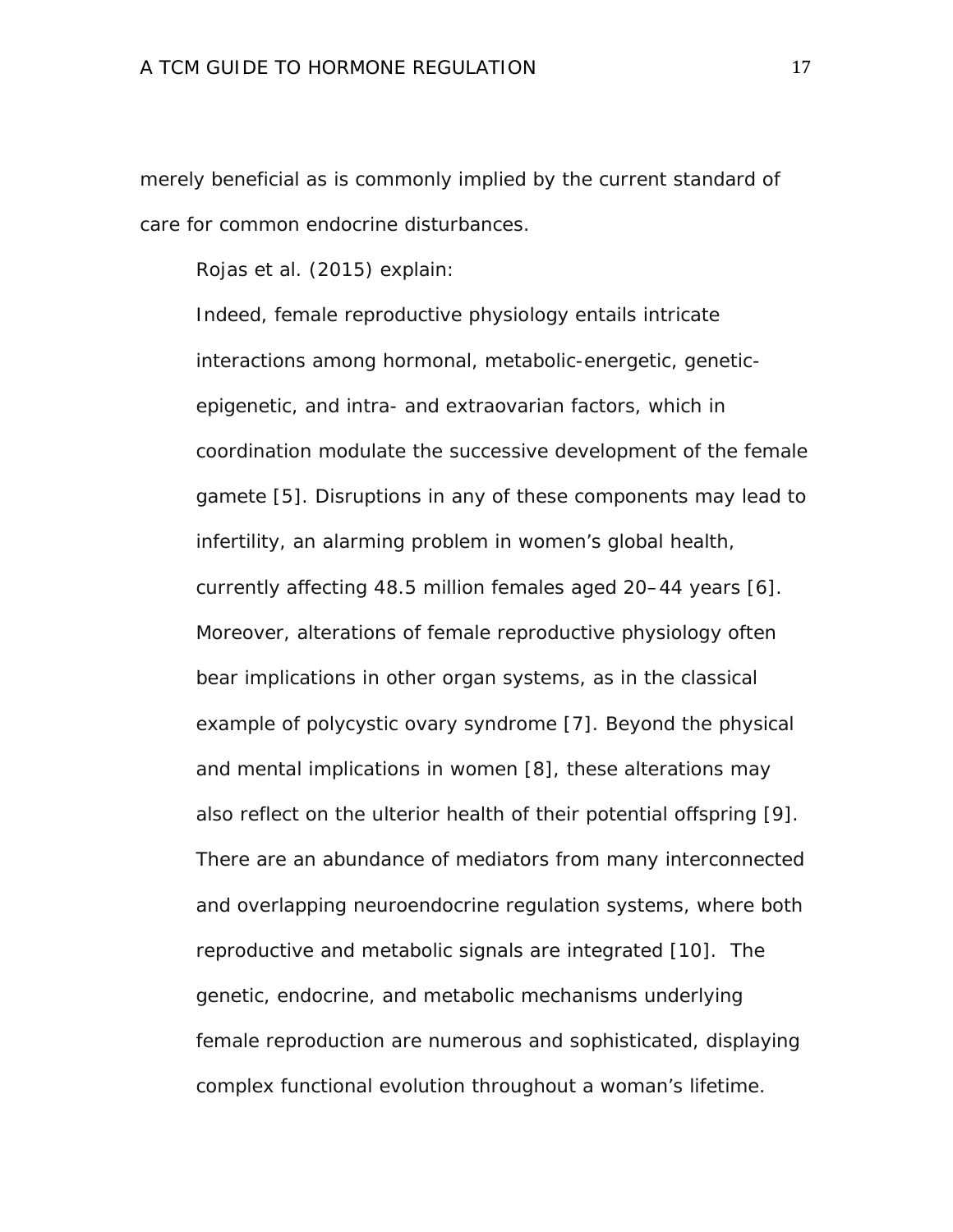Appropriately, understanding and addressing optimal reproductive and endocrine health provides practitioners great opportunity to significantly impact patients' quality of life and health in a positive direction, in addition to optimizing reproductive capacity. Through their expertise, practitioners trained to identify and treat reproductive health dysfunction are afforded the opportunity to provide alternative treatment options that may be more effective or pose less risk of unwanted side effects. Progressive diagnosis and treatment of reproductive and endocrine dysfunction will additionally allow for early intervention of associated disease development and premature aging related to hormonal insufficiency before advancement to a state of ill-health and diminished quality of life that has the potential to impact gene expression and, as a consequence, multiple generations.

Traditional Chinese Medicine (TCM) provides a feasible and accessible alternative for early and safe identification and intervention of endocrine and reproductive disturbances regardless of etiology. Traditional Chinese Medical theory, diagnosis, and treatment are based on the balance of basic principles that govern meridians, organs, and the body at large. The underlying tenant of TCM is to return the body,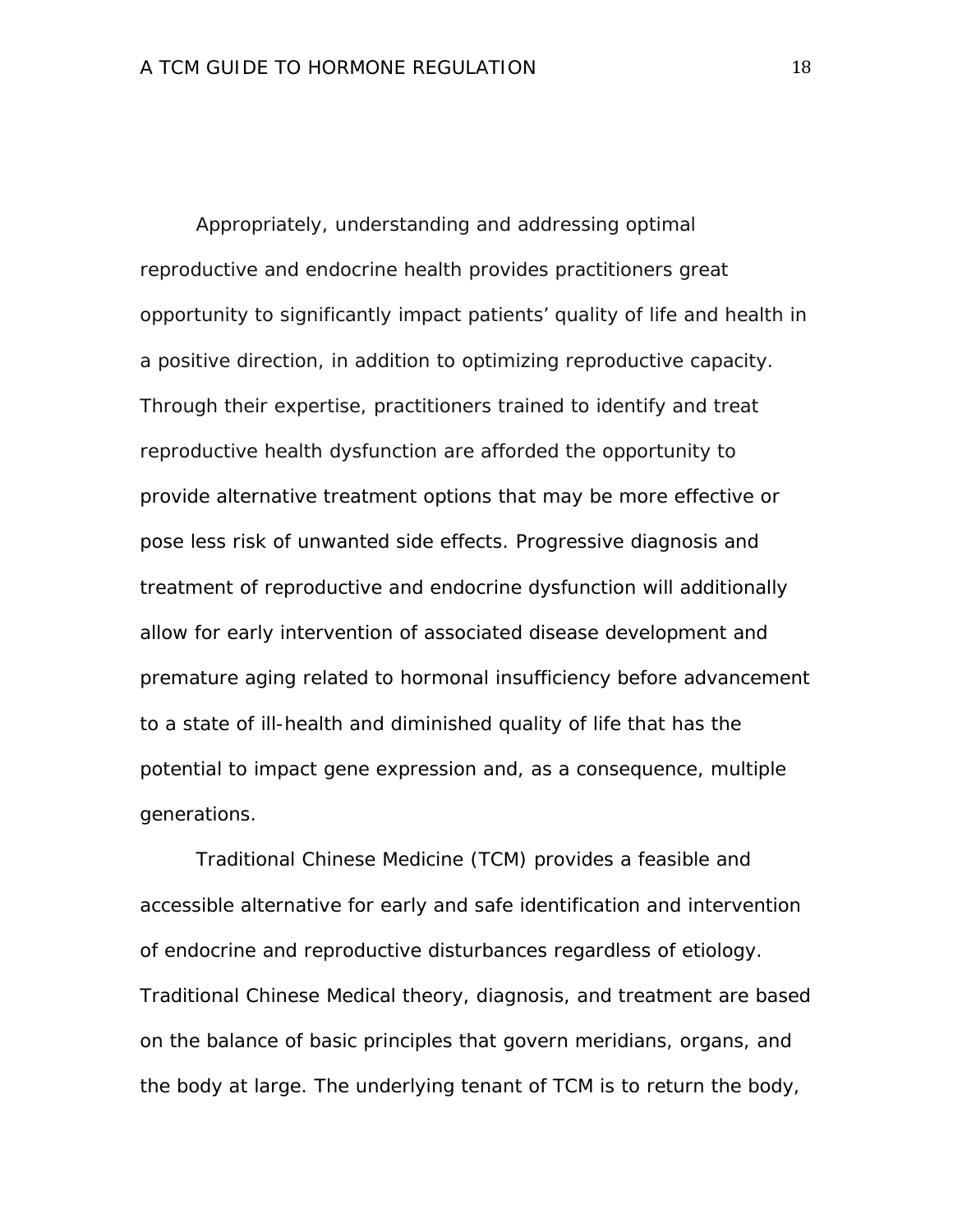mind, and lifestyle to an existence of homeostasis. As such, TCM seeks to impact the root cause of disease while simultaneously alleviating clinical manifestations and taking into consideration the whole person, and it appears to do so with very little risk. Additionally, the appeal of TCM is increased by virtue of the fact that it offers care in a form that is both holistic and adapted to the individual. This is particularly meaningful as it relates to the function of hormones and the endocrine system, as there are many particularized factors involved in the treatment of reproductive and sexual health (Lewis, 2004, p. 55).

There is wide-spanning research documenting the relevance of Traditional Chinese Medicine in regards to the treatment of specific and individualized aspects of endocrine and reproductive function. For example, the current literature illustrates the usefulness of Traditional Chinese Medical herbal prescriptions in the treatment of age-related estrogen decline in perimenopause, as well as surgically induced waning of estrogen (Xie et al., 2012). Likewise, there is substantial research on the use of electroacupuncture to induce ovulation and normalize testosterone levels in PCOS patients with mild to moderate androgenic complications (Feng et al., 2012).

While helpful and integral in setting a strong basis for the current understanding of many of the numerous manifestations and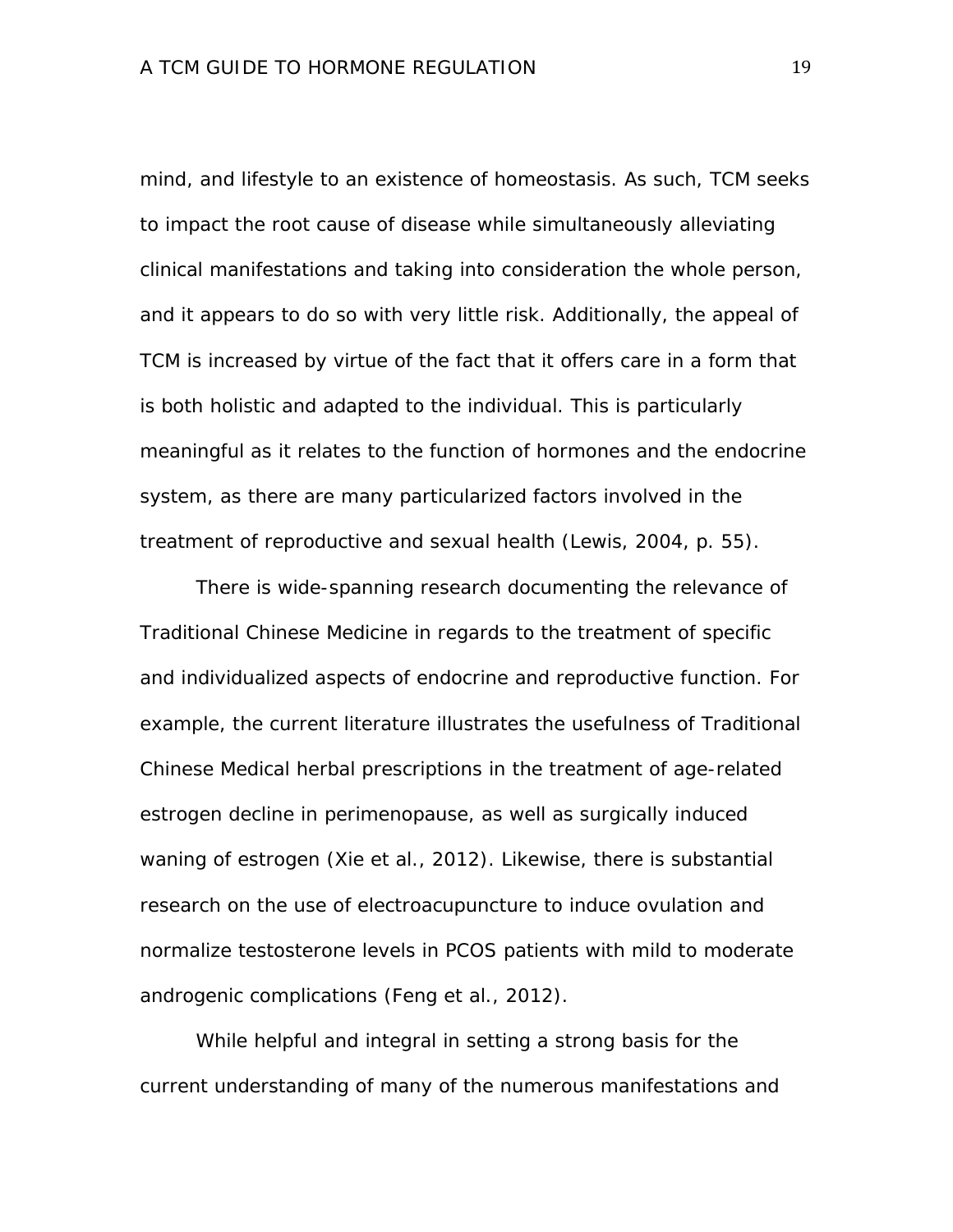considerations related to reproductive and endocrine dysfunction, the contemporary literature does not offer broader clinical application as it relates to generalized manifestations of reproductive and endocrine dysregulation and the associated hormonal variation (Cochrane et al., 2014).

The current literature remains fragmented and falls short in creating a comprehensive picture of the ways in which practitioners of Traditional Chinese Medicine can successfully treat generalized and less specific hormone and endocrine dysregulation in a clinical setting. The intention of the present investigation is to create a literature synthesis that serves to provide a framework and standard of care by which practitioners of Traditional Chinese Medicine can successfully treat hormone function early in the lifespan in order to positively impact quality of life and attenuate the disease progression at the source of less than optimal hormonal variation.

This systematic review seeks to expand on the existing literature by connecting essential components of current diagnostic and treatment principles. For the purpose of this particular review, the principal investigator has identified seven major hormones of the hypothalamic-pituitary-gonadal axis to be considered: estrogen, testosterone, progesterone, oxytocin, cortisol, follicle stimulating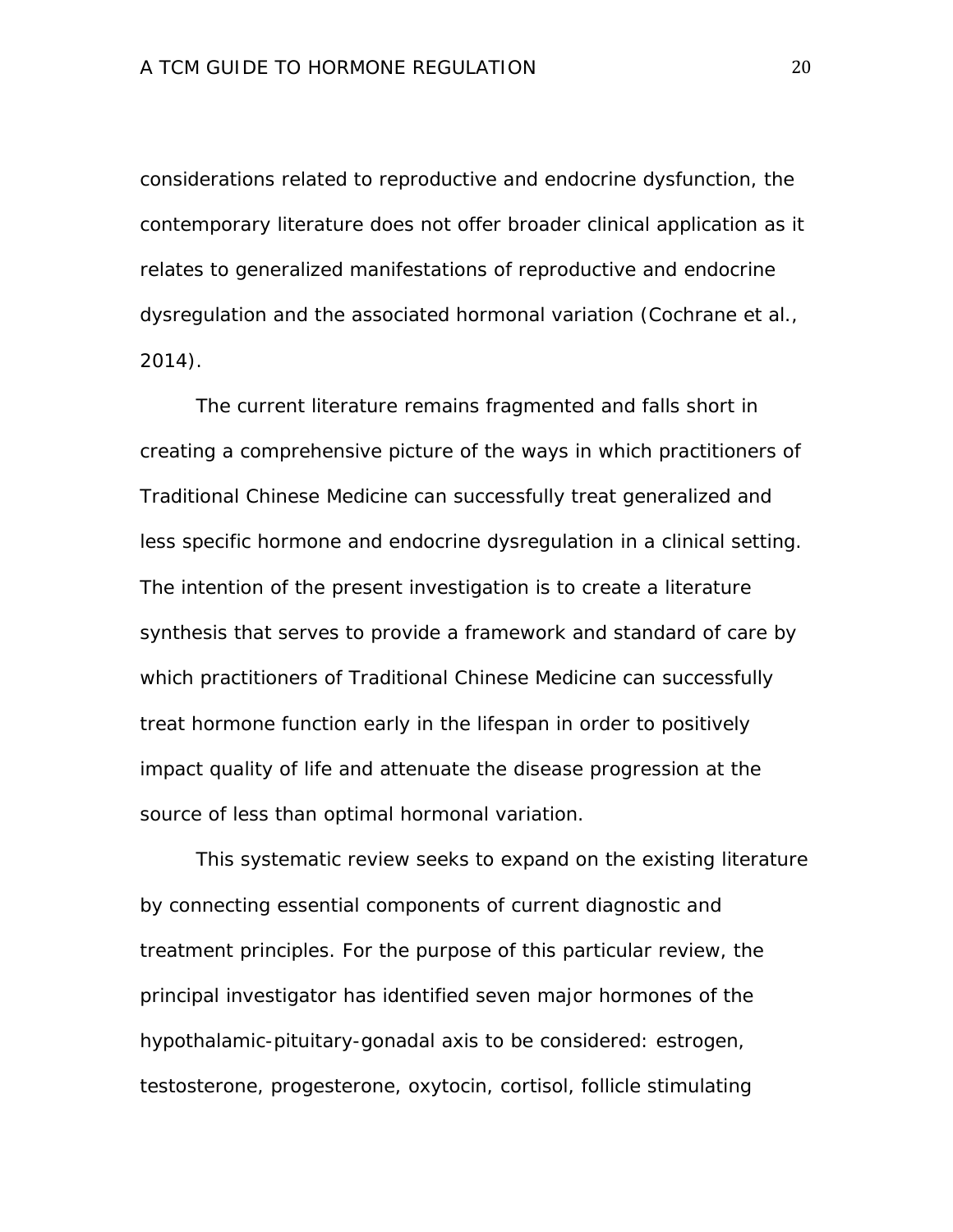hormone (FSH), and luteinizing hormone (LH). Each of these hormones is related through positive and negative physiological feedback loops and is largely relevant to quality of life and reproduction.

In addition to providing a compilation of the existing research, this literature synthesis serves to provide an opportunity for both patients and practitioners alike, as it will inform future research, provide alternative treatment options, and provide early intervention of associated hormonal variation resulting from disease progression and natural aging.

### Background Discussion

In order to provide patients with treatment that is comprehensive and integrative in nature, it is essential to highlight the correlation between endocrine and reproductive function from a Biomedical perspective and that of Traditional Chinese Medical theory.

The Endocrine System and its Functions According to Biomedicine

According to the professional edition of Merck Manuals Online (n.d.), the endocrine system includes a collection of glands that produce hormones that affect a multitude of diverse processes in the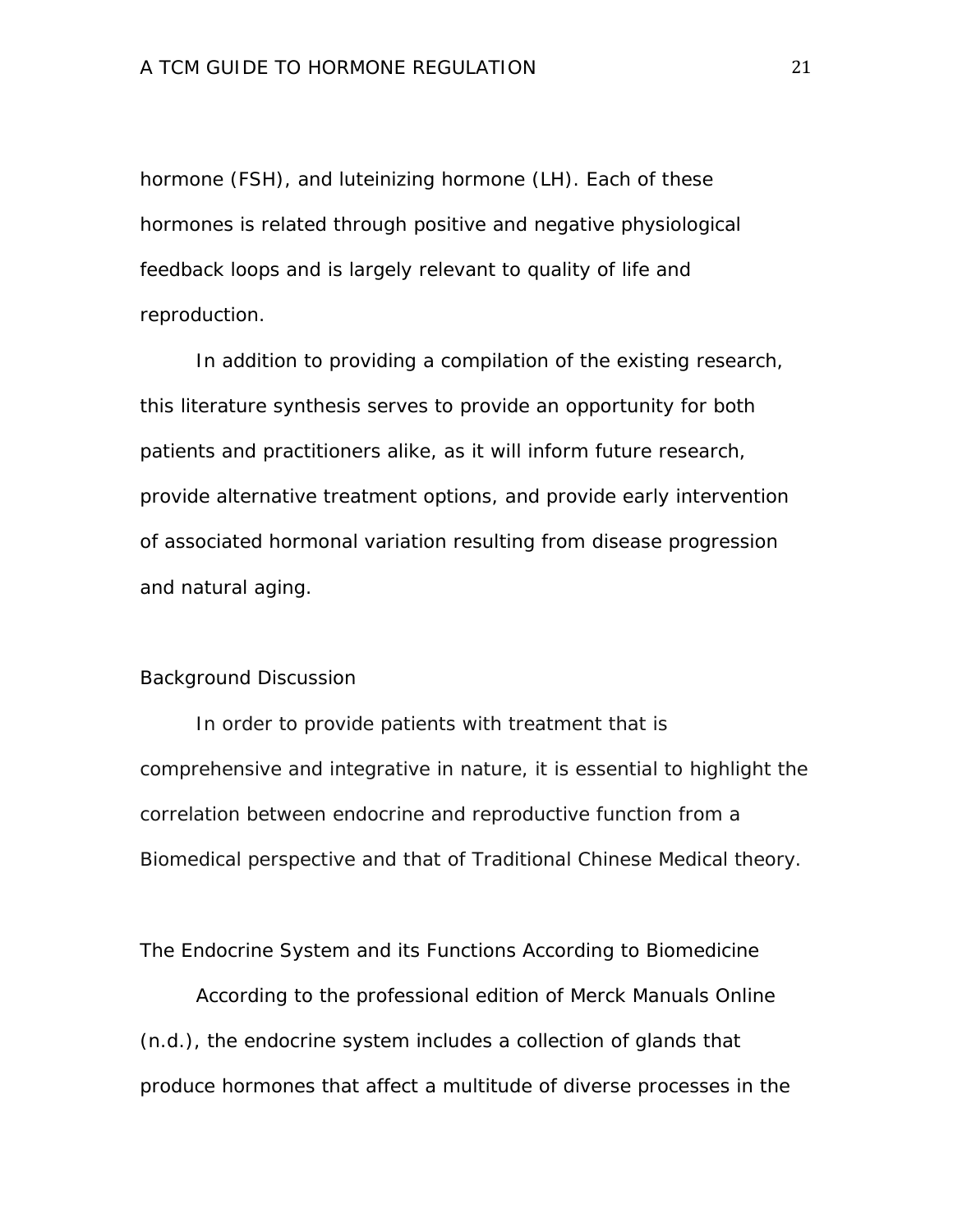body, affecting nearly every organ and cell in the human body. The major physiological processes governed by the endocrine system include, and extend far beyond, metabolism regulation, growth and development, tissue health and regeneration, sexual function, reproductive capacity, mood, sleep and wake cycles, and aging.

Additionally, it is well-known that hormones undergo many changes, not only as a consequence of aging, but also, as a consequence of variation from an individual's unique spectrum of physiological homeostasis (Merck Manuals, n.d.). In general, the secretion of each hormone must be regulated within precise and individualized limits in order to adequately control and modulate healthy endocrine function (Lewis, 2004, p. 13- 56). These precise limits are largely defined by our genetic makeup or constitution, and expressed by the interplay between our genes and our environment, as well as the interconnectedness of hormones in relationship to one another (Gottfried, 2013, p. 50).

### Optimal Endocrine Function

Dr. Sara Gottfried provides a picture of optimum endocrine and hormone function as a relaxed state with increased stability that is free from excess tension and stress (Gottfried, 2013, p. 65-66). She goes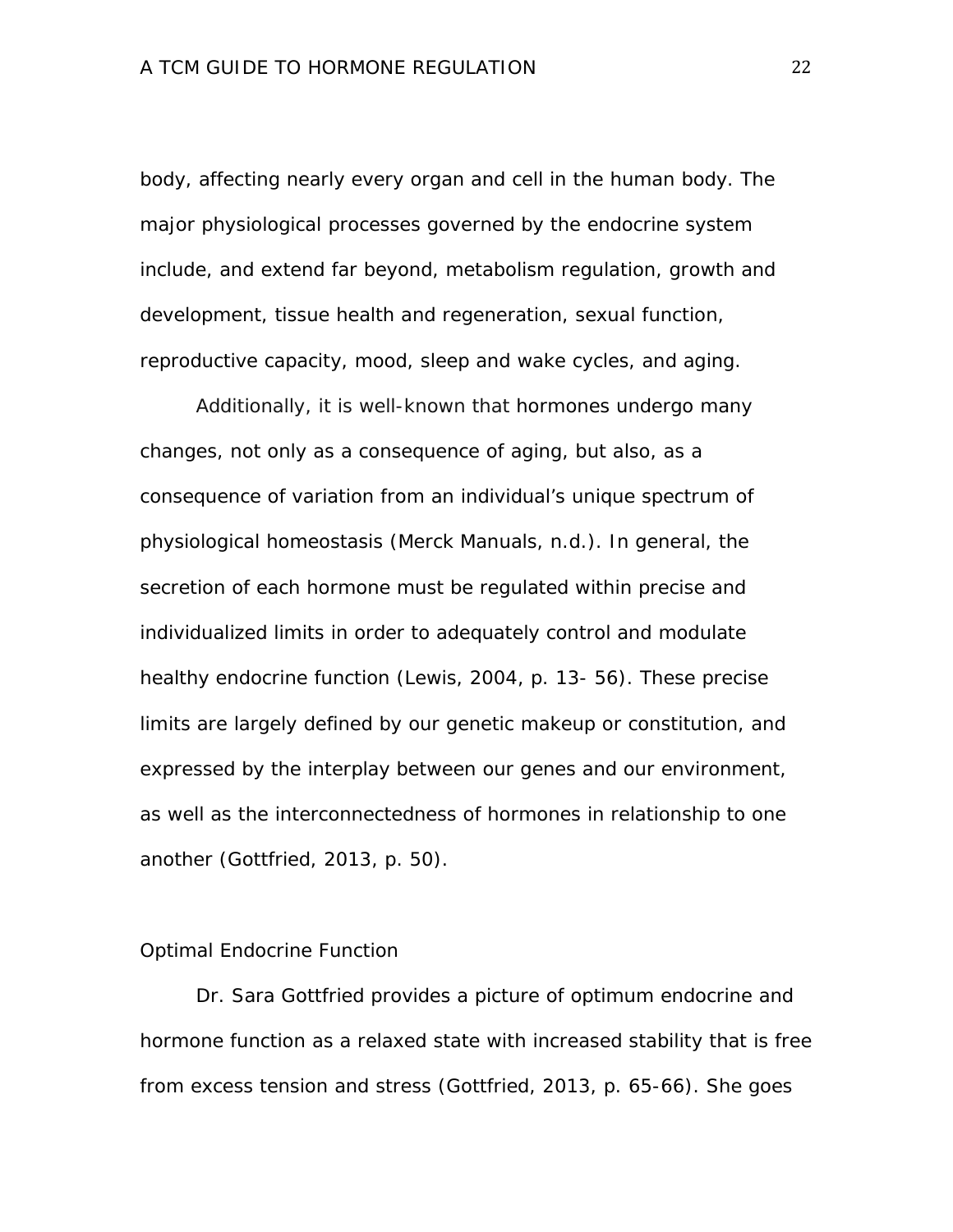on to say that hormonal balance is our natural state, as it requires less energy to maintain homeostasis than it does to be in a state of disequilibrium (Gottfried, 2013, p. 54). In addition to providing a protective function against major manifestations of endocrine dysfunction such as infertility and stress response, a balanced and healthy endocrine system provides the appropriate amount and fluctuation of hormones to impact every aspect of life.

For example, adequate estrogen promotes pleasurable states such as stable mood, restful sleep, and sexual satisfaction, while healthy levels of cortisol function to appropriately alert the nervous system to perceived threats and danger. Each of these hormones have far-reaching potential to be beneficial and health-promoting when functioning at optimal capacity and in harmony with the body's natural rhythms and the environment (Gottfried, 2013, p. 50-51).

Similarly, Traditional Chinese Medical fertility specialist Dr. Randine Lewis describes fertility and the ability to conceive as the natural state for all women of childbearing age with their reproductive organs intact (2004, p. 9).

Variation from the optimal states depicted above by Doctors Gottfried and Lewis is indicative of hormonal and endocrine disruption. Further, progression of these states of suboptimal functioning has the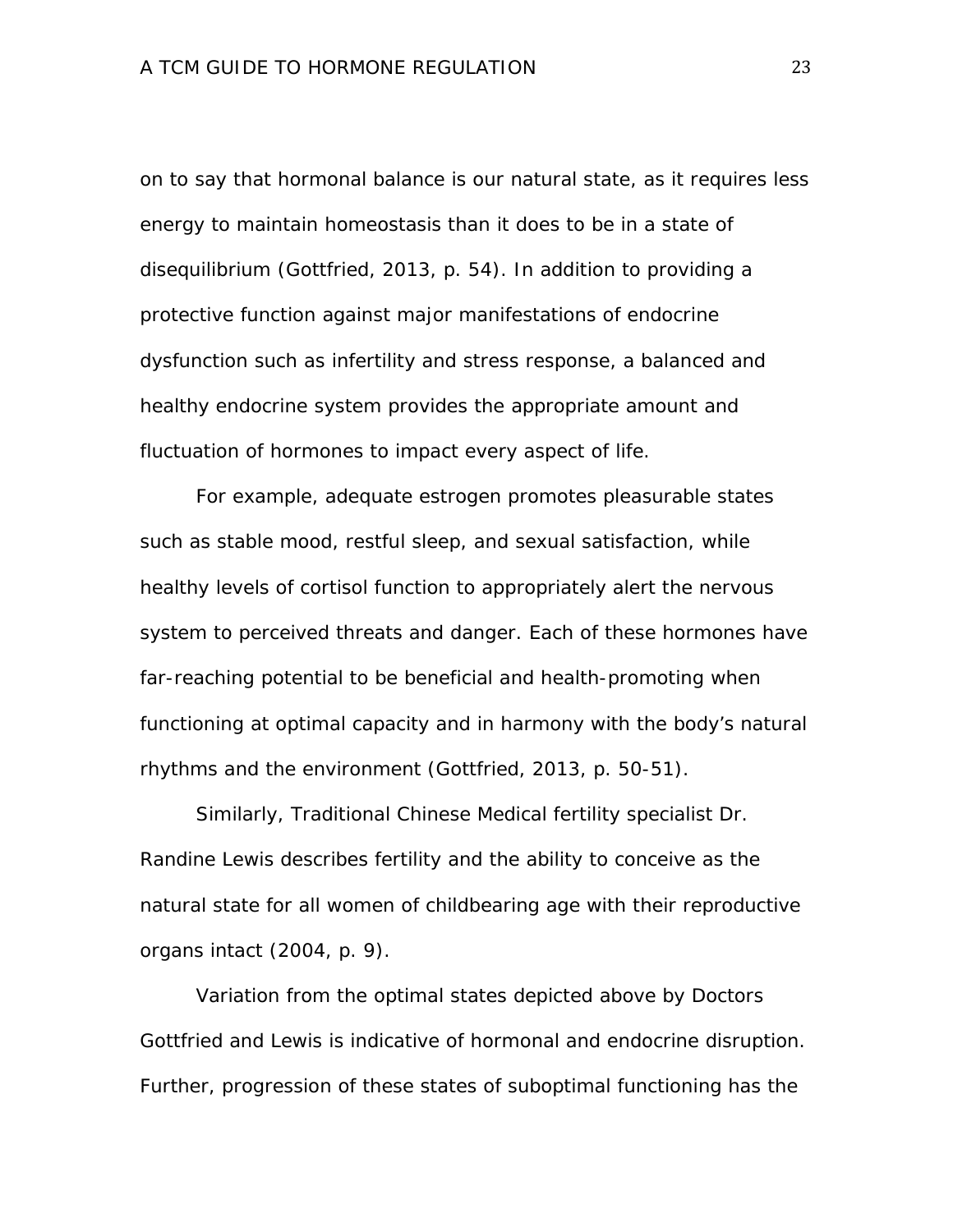potential to lead to a myriad of reproductive, endocrine, and systemic diseases. Disorders involving the endocrine glands and their feedback mechanisms, regardless of etiology, fall under the classification of either hypo- or hyperfunctioning. When too little of a hormone is produced, this is a state of hypofunction, while hyperfunction occurs when too much of a hormone is produced. In both instances, the body is in a state of disequilibrium and becomes more susceptible to disease.

#### Common Treatment of Endocrine Dysfunction

Typical Biomedical treatment of hypofunctioning hormones involves introducing exogenous hormones through oral contraceptives, hormone replacement therapy, or bioidentical hormone replacement therapy in order to replace deficient hormones. In order to manage hyperfunctioning hormones, treatments are targeted to suppress hormone production through radiation therapy, surgery, and pharmaceuticals (Merck Manuals, n.d.). Additionally, it is common for western physicians to prescribe antidepressants and/or antianxiety medications to manage cognitive and emotional symptoms associated with suboptimal hormone levels (Gottfried, 2013, p. 65).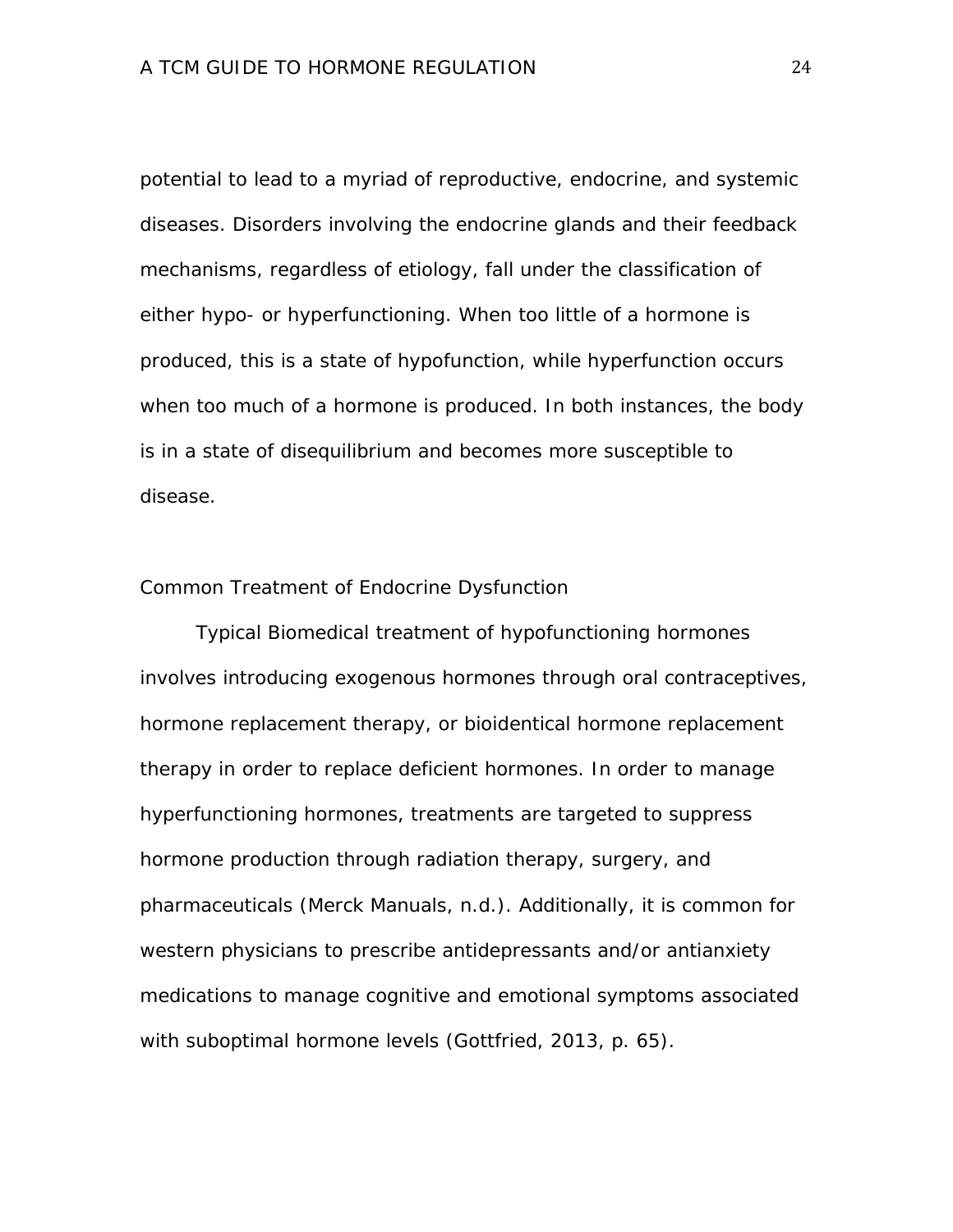Common Dysfunctions According to Biomedicine and their Relationship to Hormones

Common dysfunctions in the body arising from various etiologies that involve the interplay of hormones and the endocrine feedback mechanism are listed below according to associated hormones.

#### Estrogen

Vaginal dryness – an issue common in postmenopausal women that may be associated with vaginal atrophy in which vaginal tissues become thinner and more easily irritated. Vaginal dryness and atrophy is a consequence of the natural decline in estrogen levels during menopause. In order to remedy vaginal dryness and the associated painful intercourse, low-dose vaginal estrogen creams, tablets, or rings may be utilized to restore healthy vaginal tissue (Mayo Clinic, n.d.). Bone loss - osteopenia (mild bone loss) and osteoporosis (progressed bone loss) dramatically increase with menopause due to declining estrogen levels. Prolonged absence of menstruation prior to menopause resulting in insufficient estrogen also increases the risk of osteoporosis. In both cases, supplemental estrogen therapy may be administered to prevent or reduce bone loss (Mayo Clinic, n.d.).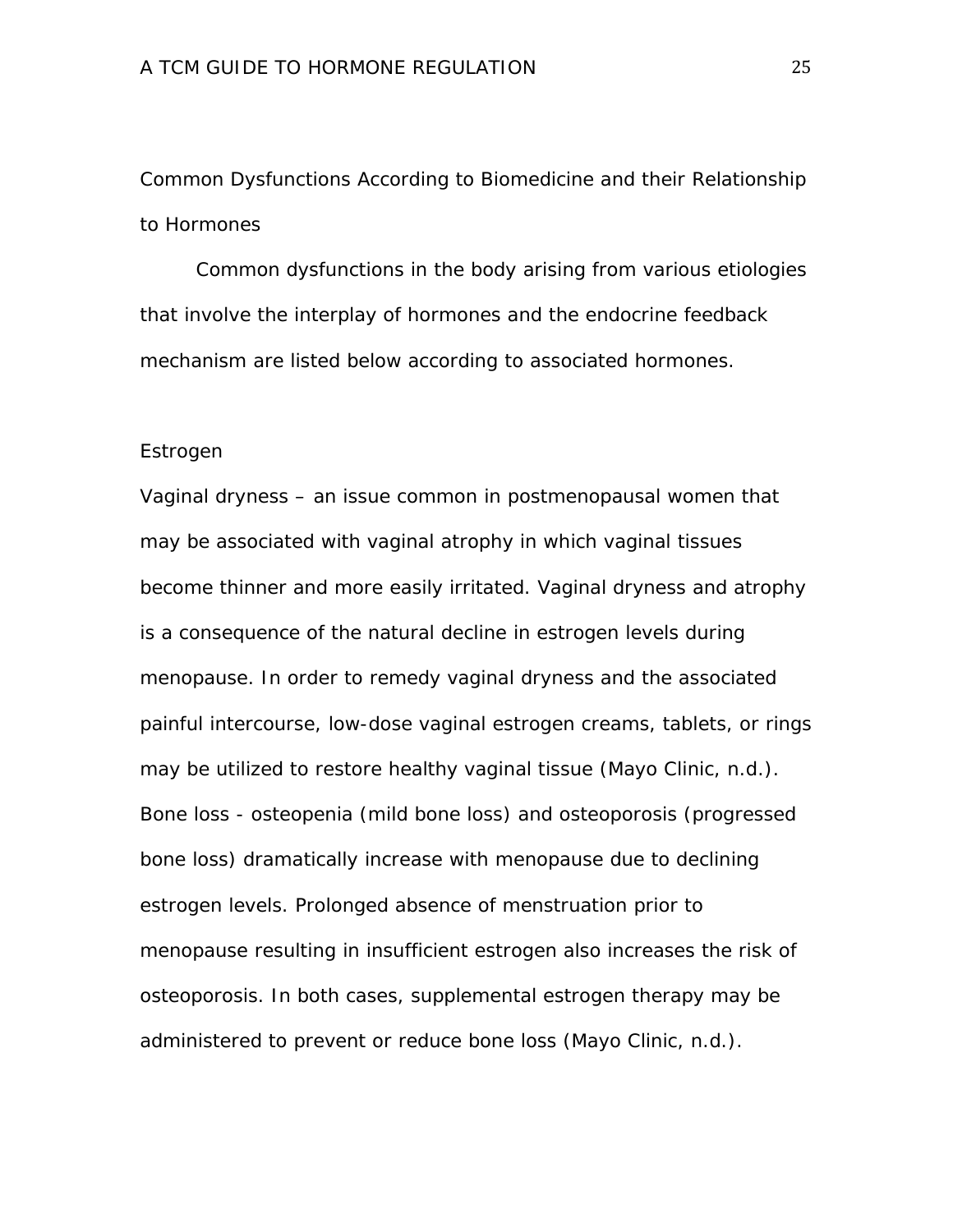Endometriosis – a painful disorder in which tissue that normally lines the inside of the uterine cavity grows outside of the uterus, generally within the pelvic cavity. Endometriosis most commonly involves the ovaries, fallopian tubes, and the tissue lining the pelvis. With endometriosis, displaced endometrial tissue continues to thicken, break down and bleed each month due to the natural hormonal fluctuations of a normal menstrual cycle. As a result, surrounding tissue can become inflamed and develop scar tissue and adhesions potentially causing tissues and organs to stick together. Supplemental hormones may be effective in reducing or eliminating the pain and symptoms of endometriosis due to their interference of natural monthly hormonal fluctuations that cause changes to the endometrial tissue that exacerbates endometriosis. Combinations of supplemental exogenous hormones that include estrogen may slow endometrial tissue growth and accompanying symptoms by decreasing the body's production of its own endogenous hormones (Mayo Clinic, n.d.). Endometrial cancer – malignancy that forms in the endometrial lining of the uterus. Endometrial cancer is additionally called uterine cancer. Medications to reduce the amount of estrogen and hinder the body's utilization of available estrogen may be administered in order to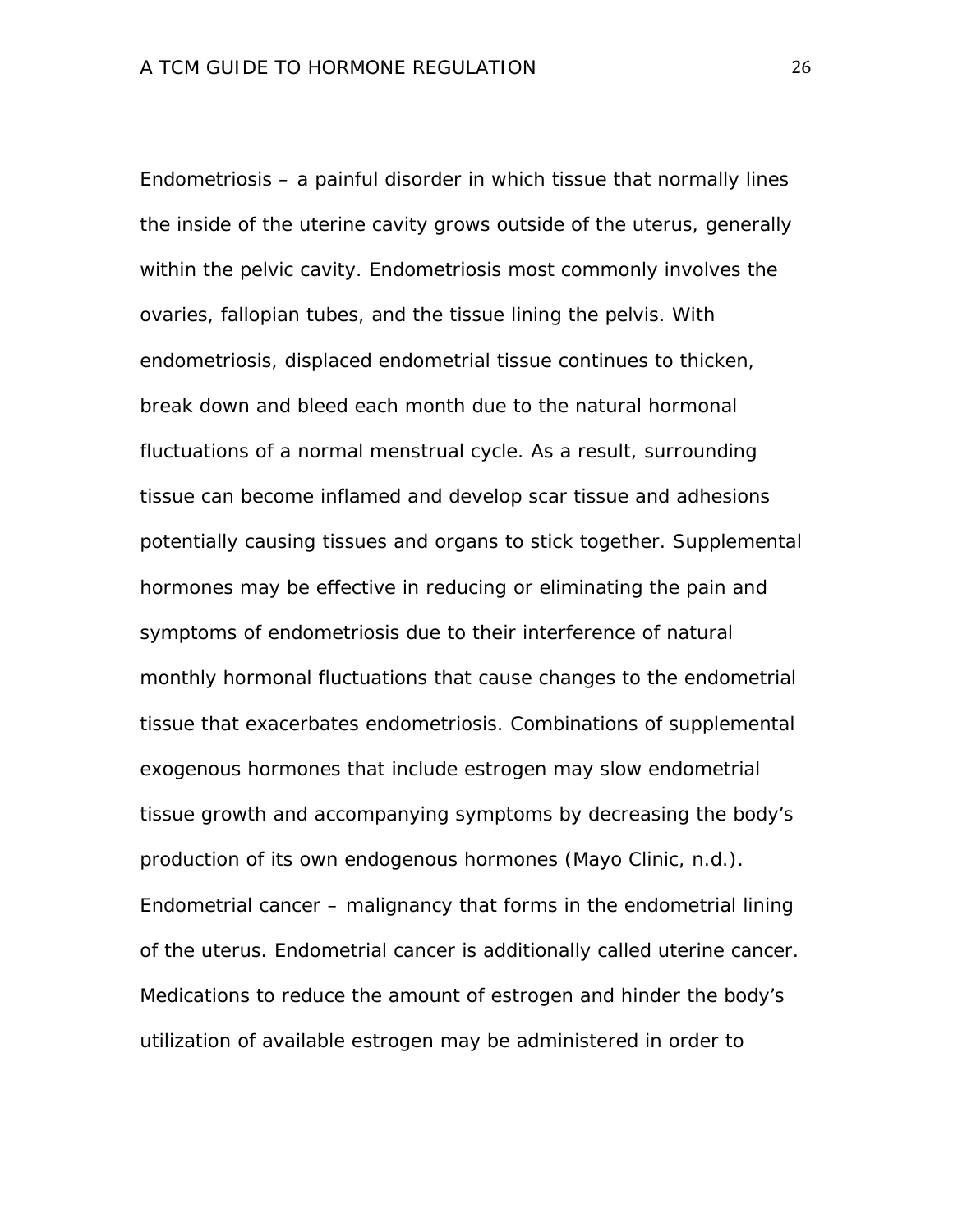prevent the growth of malignant cells that rely on estrogen for growth (Mayo Clinic, n.d.).

Premature ovarian failure — also known as primary ovarian insufficiency. A loss of normal ovarian function before age 40 resulting in diminished production of hormones, including estrogen. Premature ovarian failure differs from premature menopause in that women with premature ovarian failure may have irregular or occasional periods allowing for the possibility of pregnancy, while women with premature menopause experience cessation of menses and are unable to become pregnant. Restoring estrogen levels in women with premature ovarian failure may prevent complications related to diminished estrogen (Mayo Clinic, n.d.).

Polycystic ovary syndrome - a common endocrine system disorder among women of reproductive age. Common manifestations of PCOS are infrequent or prolonged menstrual periods, abnormal hair growth and acne due to excessive androgens, obesity, and diagnostically enlarged ovaries that contain small collections of fluid-filled sacs. Two of the above manifestations must be present in order for a diagnosis of PCOS. Combination hormone therapy that includes estrogen, typically in the form of oral contraceptives and vaginal rings, are utilized to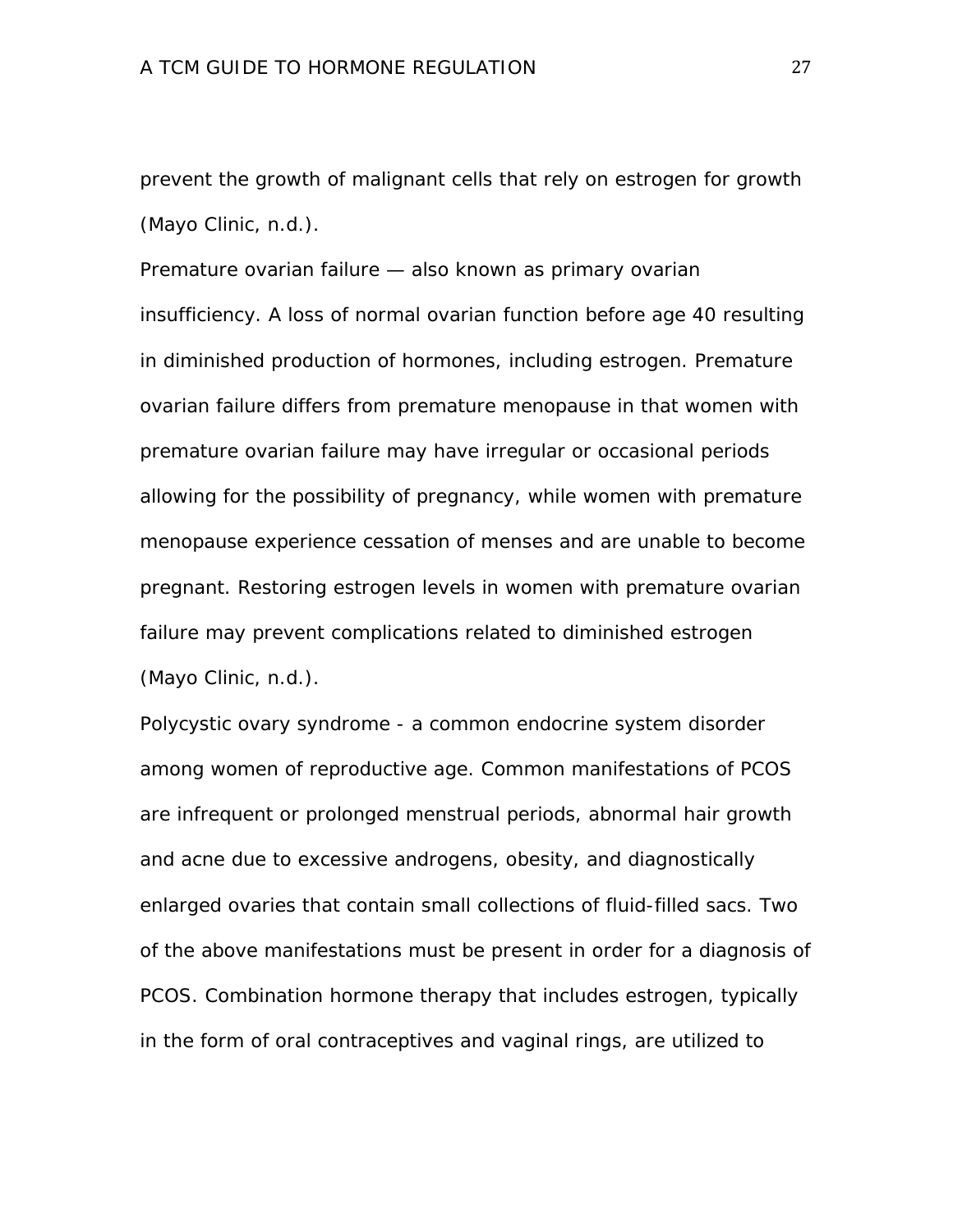regulate menstrual cycles and to address the underlying excessive androgens (Mayo Clinic, n.d.).

#### Progesterone

Endometriosis – please see the disease description above under estrogen. In addition to supplemental exogenous hormone therapy involving estrogen, progesterone is also administered in order to impede natural monthly hormonal fluctuations to treat the pain and symptoms of endometriosis (Mayo Clinic, n.d.).

Endometrial cancer – please see the disease description above under estrogen. Exogenous hormone therapy to increase the amount of progesterone in the body is sometimes utilized to treat endometrial cancer for the purpose of preventing the continued growth of malignant cells (Mayo Clinic, n.d.).

Premature ovarian failure – please see the disease description above under estrogen. Exogenous progesterone therapy may be incorporated along with supplemental estrogen in order to enhance treatment and alleviate associated symptoms (Mayo Clinic, n.d.).

Polycystic ovary syndrome - please see the disease description above under estrogen. Supplemental progesterone is used in conjunction with estrogen in order to regulate menstrual cycles and alleviate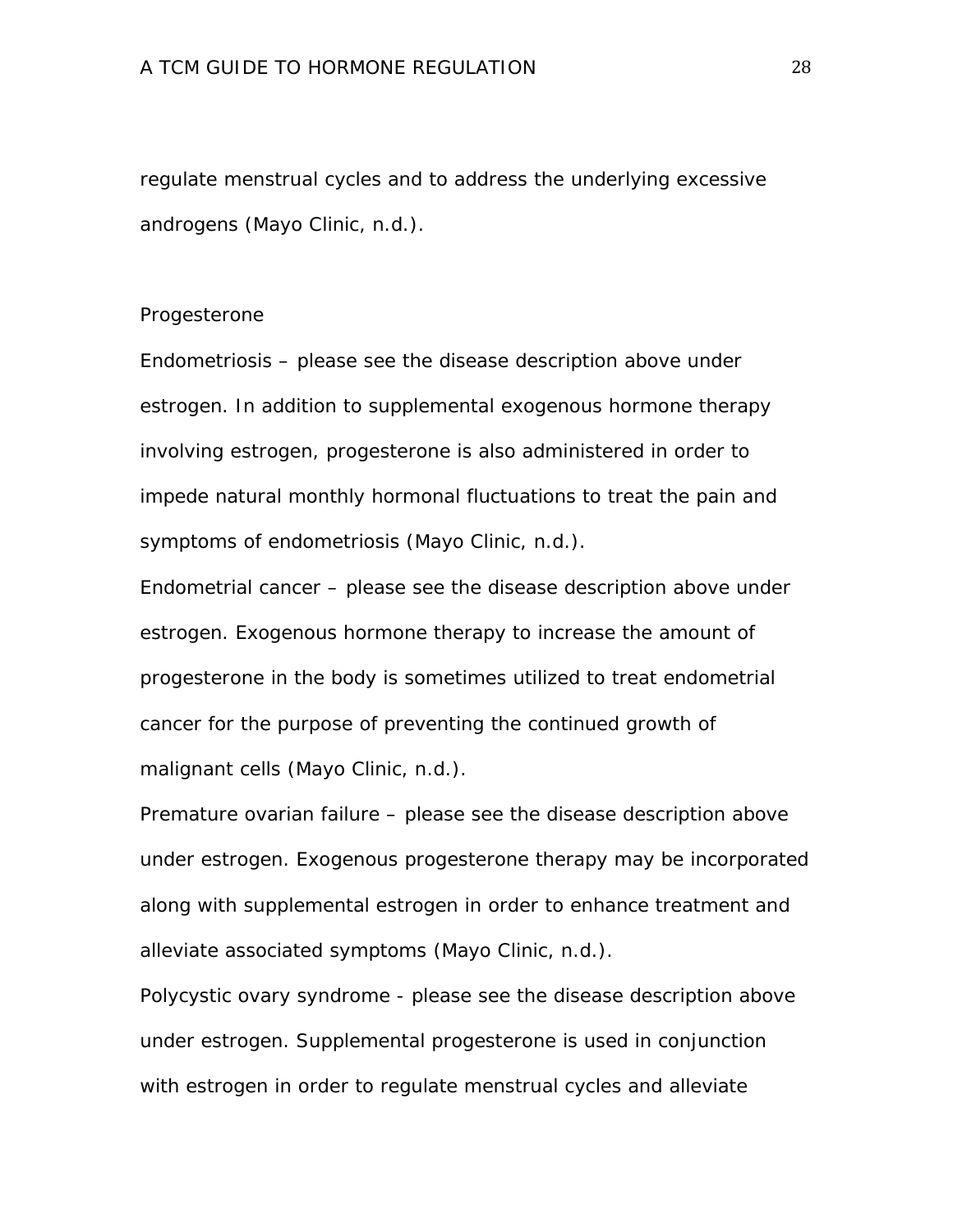symptoms of PCOS while reducing excessive androgens (Mayo Clinic, n.d.).

### **Testosterone**

Polycystic ovary syndrome – please see the disease description above under estrogen. Since excessive androgens such as testosterone is the underlying etiology, hormone therapy targeted to reduce androgens may be incorporated in the management of the clinical manifestations of PCOS (Mayo Clinic, n.d.).

### **Oxytocin**

Detachment – oxytocin stimulates uterine contractions in labor and delivery and is produced in abundance during breastfeeding to promote bonding between mother and baby. Insufficient oxytocin may interfere with a mother's ability to nurse and easily bond with her baby. Additionally, synthetic oxytocin is commonly administered in the form of pitocin to promote labor and delivery (Bell, Erickson, & Carter, 2014).

**Cortisol**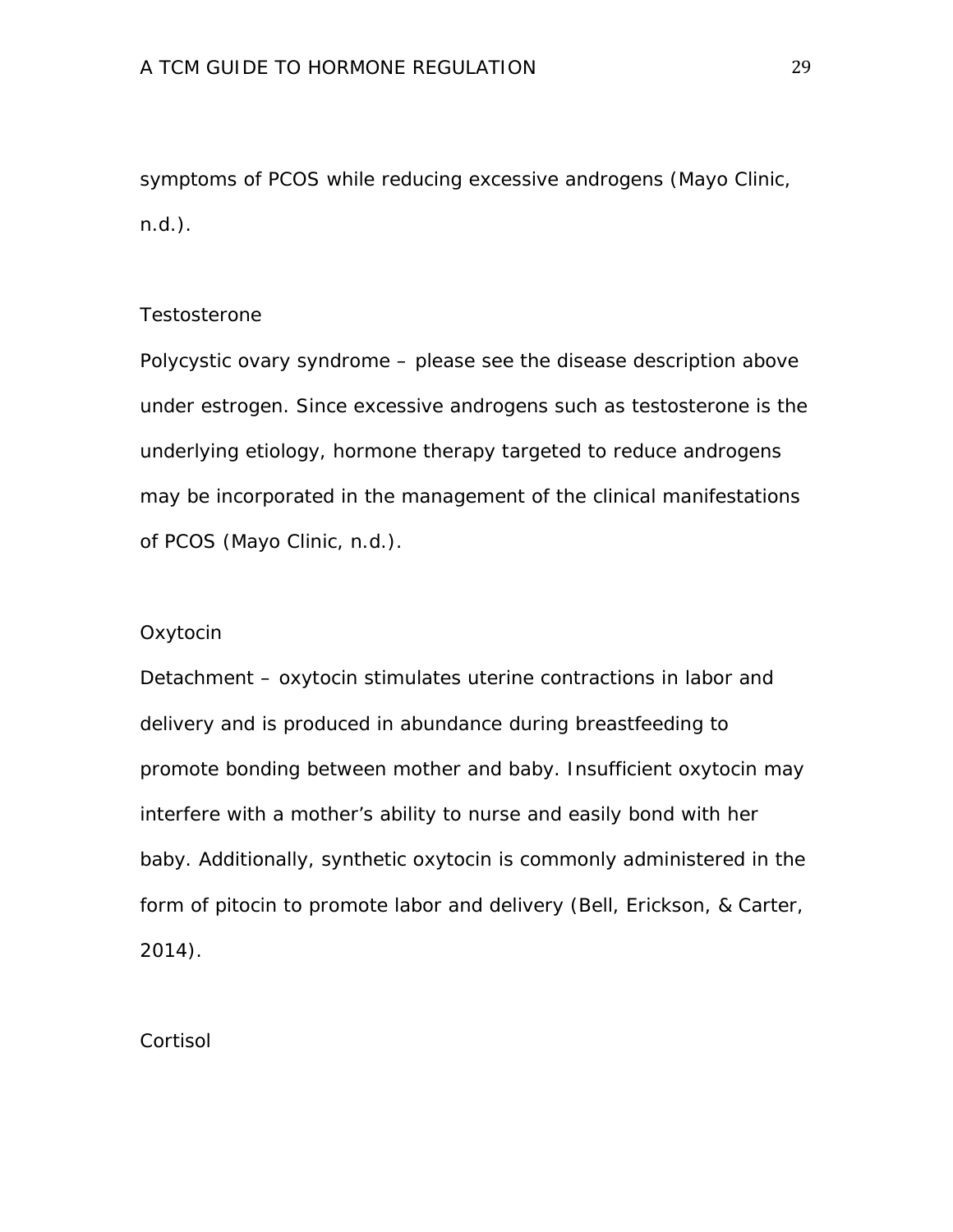Cushing Syndrome – also called hypercortisolism, occurs when the body is exposed to excessive cortisol for a prolonged length of time. This can result from exogenous cortisol such as oral corticosteroid medications or when excessive endogenous cortisol is produced by the body. Specific manifestations such as a fatty hump between the shoulders, a rounded face, and pink or purple stretch marks on the skin of the abdomen are hallmarks of Cushing Syndrome. Medications to reduce adrenal gland production of cortisol, as well as medications to block the effect of cortisol on the tissues may be administered in the treatment of Cushing Syndrome (Mayo Clinic, n.d.).

Addison's disease – also called adrenal insufficiency, a disorder that occurs when the body produces insufficient cortisol and other adrenal hormones. Addison's disease occurs in all age groups and can be lifethreatening. Treatment of Addison's disease involves oral or injectable hormone replacement therapy of corticosteroids in order to replenish insufficient cortisol (Mayo Clinic, n.d.).

Follicle stimulating hormone (FSH)

Infertility – elevated FSH is indicative of diminished reproductive capacity either due to natural sex steroid hormonal decline resulting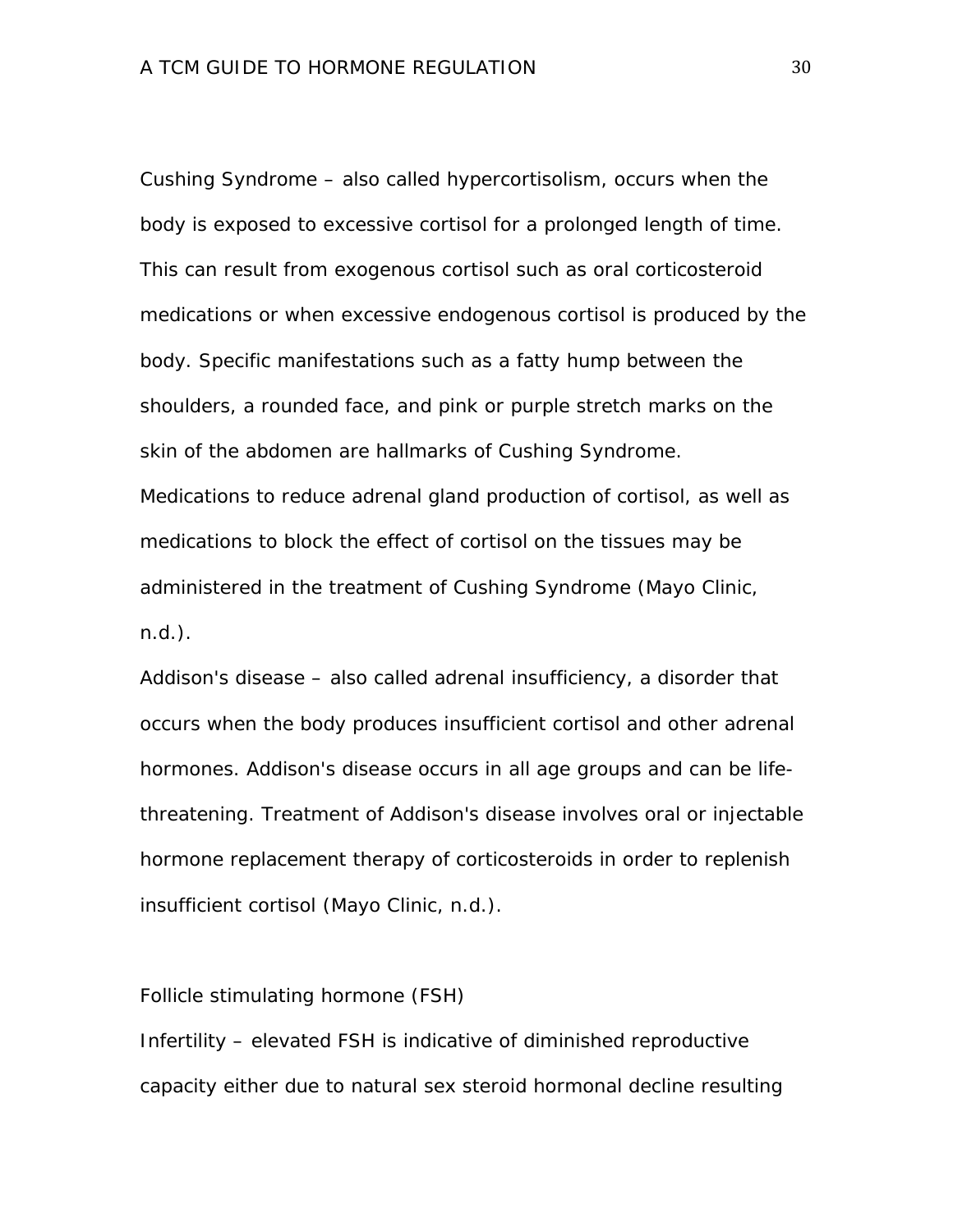from perimenopause, menopause, or premature ovarian insufficiency. Standard clinical management of increased FSH levels in the treatment infertility involves exogenous hormone therapy in order to supplement diminished hormone levels (Gottfried, 2013 p. 182).

Luteinizing hormone (LH)

Infertility – similarly to elevated FSH, increased levels of LH is indicative of diminished reproductive capacity, whether due to a natural or premature decline of sex hormones. In the care of infertility, elevated LH is addressed by replacing diminished hormones through the introduction of exogenous hormone therapy (Gottfried, 2013, p. 126).

The Endocrine System According to Traditional Chinese Medicine

In comparison, the Kidney meridian in Traditional Chinese Medicine is a representation of the precise relationships governed by the reproductive and endocrine systems in western medicine. Further, the Kidney meridian stores a substance referred to as Essence. This Kidney Essence represents a constituent that is synonymous with the biomedical perspective of hormones (Xiufeng et al., 2015). An individual's Essence is comprised of both the prenatal or congenital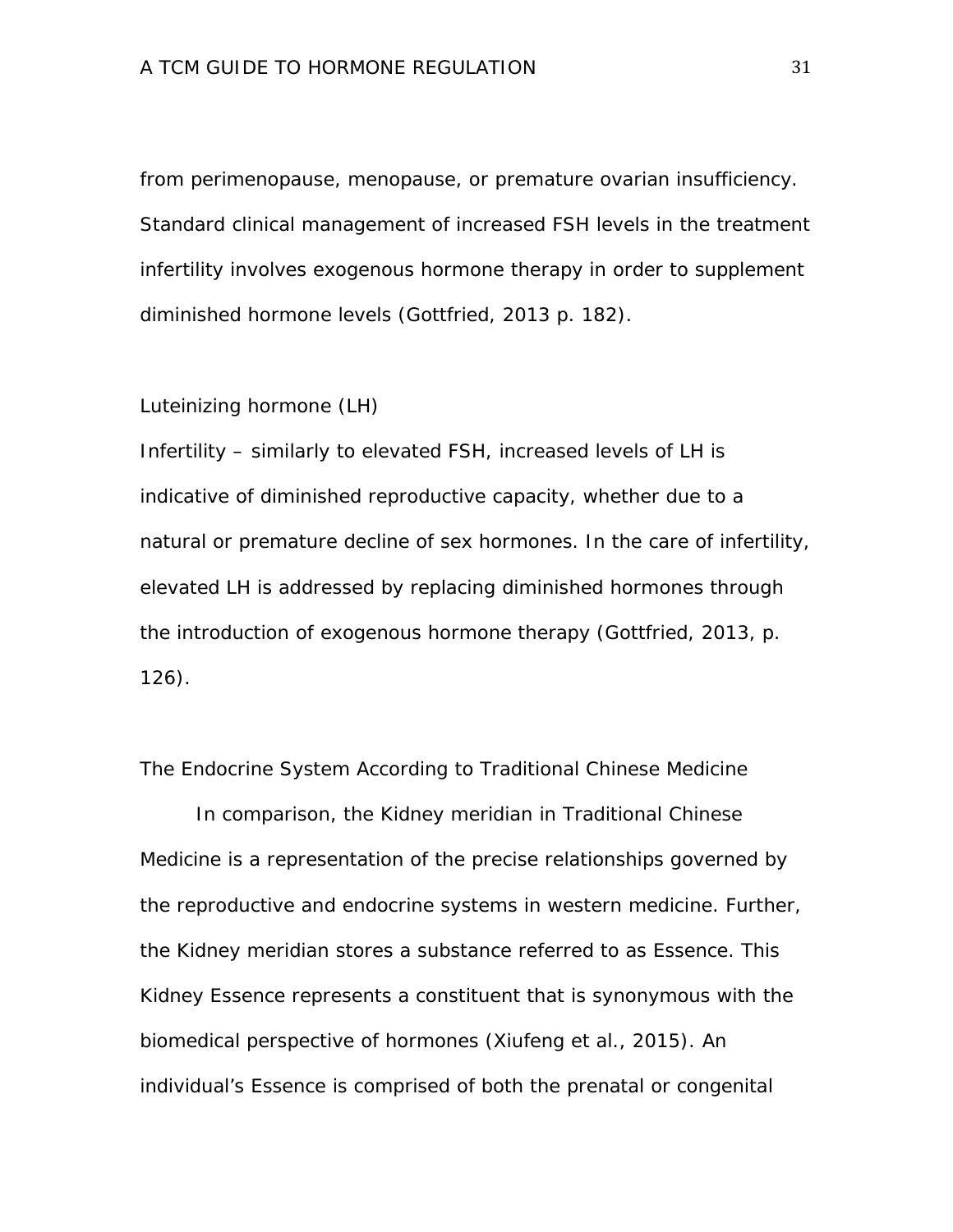Essence and postnatal or acquired Essence of the parents, both of which are a product of genetics and circumstantial factors such as health at time of conception, emotional well-being and stability, and lifestyle factors such as diet, exercise, and living and working conditions. The Essence is the most fundamental expression of an individual's constitution, strength, and vitality, and forms the basis of each unique individual (Maciocia, 2005, p. 44 -45).

Together, the Kidney yin and Kidney yang energies interact with the Essence to function in the same capacity as the intricate and complex feedback mechanisms required to maintain endocrine function and hormonal sufficiency that is equalized and harmonious (Xiufeng et al., 2015).

These congruent systems are involved in virtually every physiological function required to sustain life. Growth, development, reproduction, metabolic and cellular homeostasis, adaptation to external influences, capacity for resistance and healing, and aging all rely on the elaborate balance and vitality of the Essence in Traditional Chinese Medicine, just as they rely on the regulatory function of the endocrine system in Biomedicine (Xiufeng et al., 2015).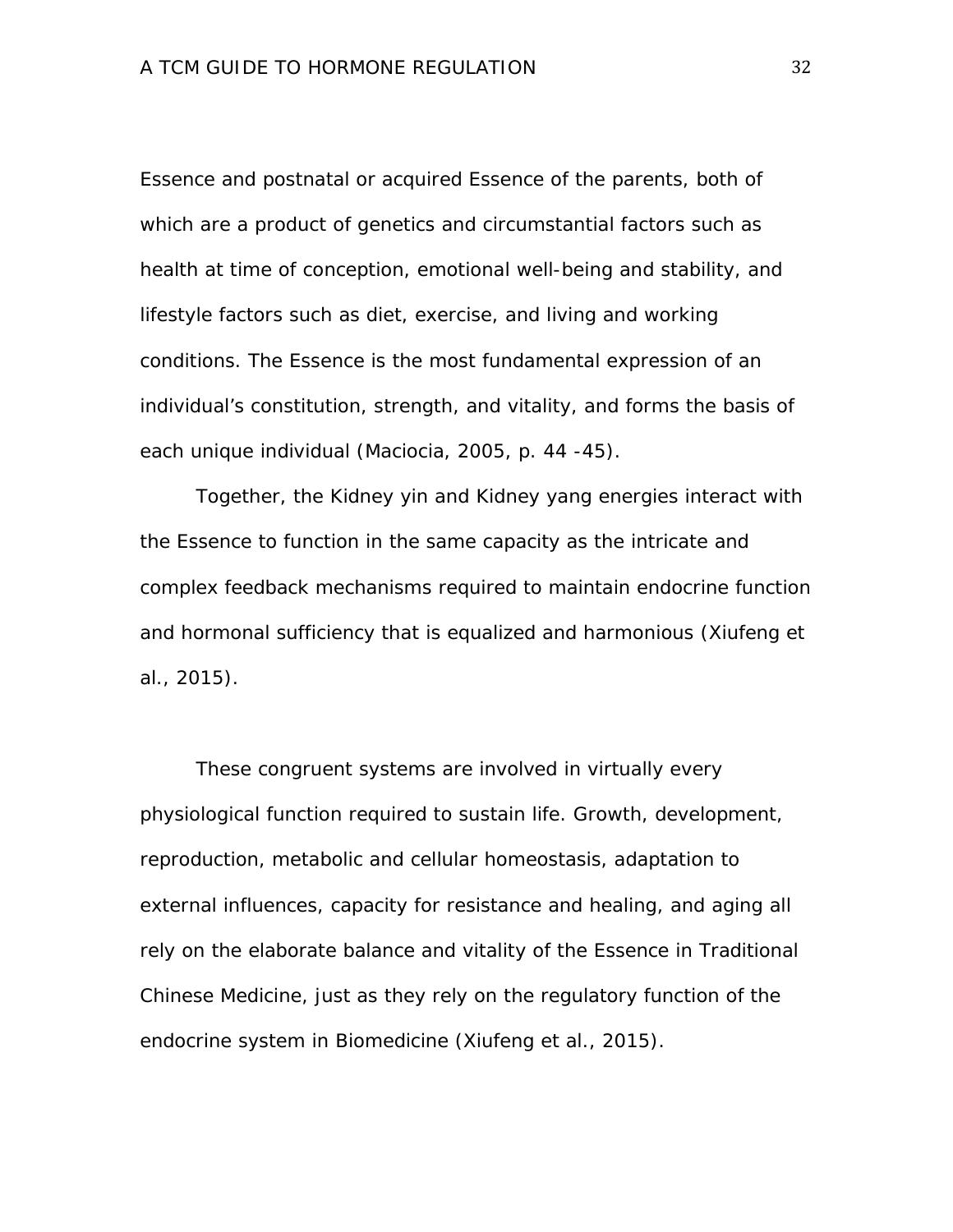Endocrine Dysfunction According to Traditional Chinese Medicine

Similarly to Biomedical dysfunctions related to hormones that arise, disequilibrium and eventual disease are the result when the harmonious balance and vitality of the Kidney energies is altered. Accordingly, potential imbalanced states of the Kidney meridian would encompass components of deficiency of Kidney yin, Kidney yang, and Kidney Essence, as well as the resulting imbalance between all components of the Kidney meridian. In TCM, there is no recognition of excess pathology of the Kidney energies, and instead, strictly deficiency patterns are presented. This is likely due to the fact that all physiological processes draw on Kidney reserves starting from the time of conception, a process which can be conceptualized as the aging process.

Clinical Manifestations and the Treatment of Kidney Yin and Kidney Yang Deficiencies

Reproductive symptoms of Kidney yin deficiency include menorrhagia, amenorrhea, early menses, scanty menses, eclampsia, and infertility. More generalized symptoms of Kidney yin deficiency would include dizziness, tinnitus, backache, feeling of heat, and night sweats. Reproductive symptoms of Kidney yang deficiency are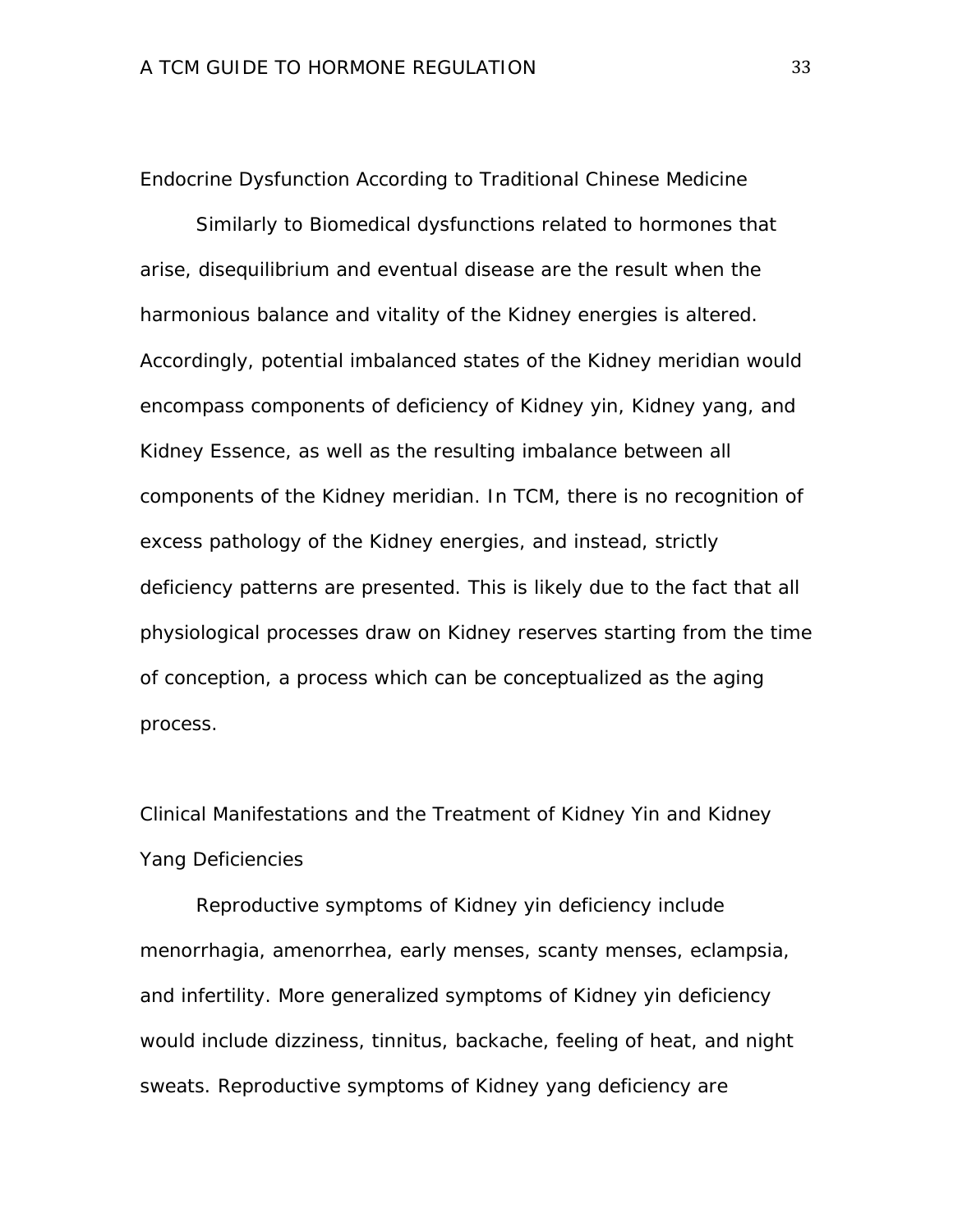menorrhagia, late menses, leukorrhea, diarrhea with menses, edema in pregnancy, and infertility, whereas generalized symptoms of Kidney yang deficiency include cold temperature, backache, depression, and frequent pale urination (Maciocia, 2011, p. 52).

It is common and likely to have simultaneous deficiencies and presentation of both the Kidney yin and yang energies due to their interdependence. This is especially true after the age of 40, which aligns with the typical onset of perimenopause in Biomedicine (Maciocia, 2011, p. 52) The treatment of these deficiencies entails the strengthening and balancing of all components of the Kidney meridian through acupuncture, herbal medicine, and dietary and lifestyle modifications, as well as any act or practice that is utilized to preserve or enhance Kidney reserves, and therefore, promote longevity (Lewis, 2004, p. 56-57).

Factors Related to Reproductive Capacity and Aging According to Biomedicine and Traditional Chinese Medicine

Biomedicine and Traditional Chinese Medicine alike provide a framework for the understanding that the blueprint for an individual's reproductive health and capacity is largely determined at the time of conception, while lifestyle and individual circumstance dictate the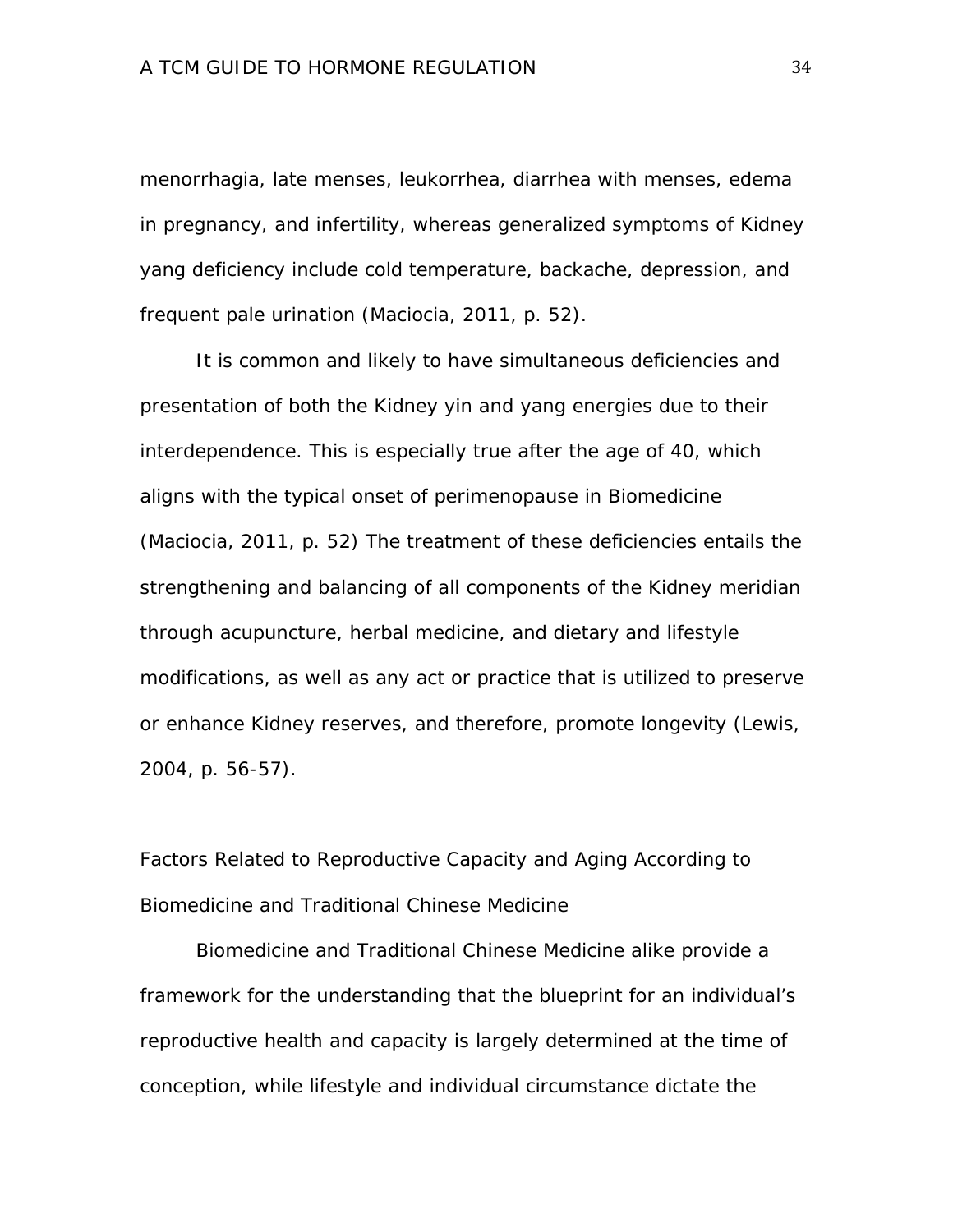expression of this genetic blueprint. Biomedical research demonstrates that reproductive health begins at conception with the development of ovarian follicle cells in utero. There are approximately 6,000,000 primordial follicles present at the time of ovary formation in a developing fetus. This number decreases exponentially to approximately 600,000 at birth, and again to approximately 300,000 by the time menarche is reached (Geber, Megale, R., Vale, F., Lanna, & Cabral, 2012). Congruently, the prenatal Essence, which is derived from the combination of maternal and paternal Essence, is also present from the time of conception and largely dictates an individual's reproductive capacity (Maciocia, 2005, p. 44-45).

Accordingly, the Biomedical understanding that reproductive health begins in utero is aligned with and substantiated by Traditional Chinese Medical theory. This alliance of east and west further serves to illustrate and form a comprehensive basis for the perspective that reproductive health is essential to and provides an early depiction of overall health and well-being, as well as potential for longevity (Maciocia, 2005, p. 275).

Similarly, the natural decline of Essence throughout the lifespan is synonymous with a natural reduction in reproductive capacity and the aging process alike. Appropriately, according to Traditional Chinese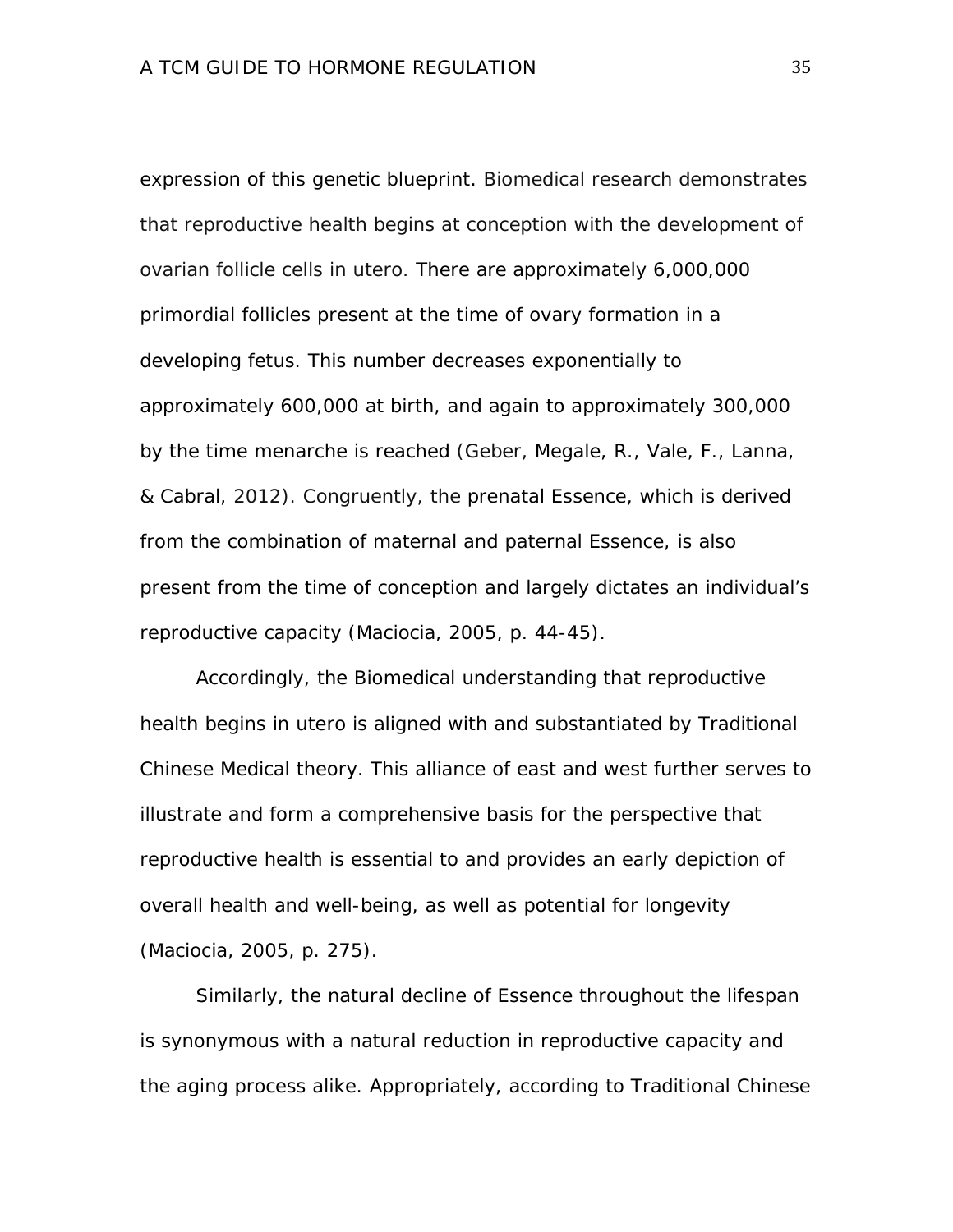Medical theory, reproductive failure, whether premature or due to natural waning, is strongly tied to deficiency of Kidney Essence. Equally, aging, also whether premature or due to natural decline, is similarly conceived of as a weakening of Kidney Essence. Therefore, the mechanisms and physiology of reproduction and aging are further demonstrated to be governed by the same origin and are shown to be elaborately interdependent and intertwined in both Biomedicine and Traditional Chinese Medicine. (Szmelskyj, I., Aquilina, & Szmelskyj, A. O. 2015, p. 46-47).

Both orientations highlight a life of balance of utmost importance when considering preservation of this potential. In Biomedicine, premature aging is considered to be a consequence of lifestyle factors, such as chronic stress, inadequate diet, lack of exercise, and exposure to environmental toxins. Congruently, in Traditional Chinese Medical theory, conservation of vital Essence equally requires an approach of balance when considering quantity and quality of nourishment from food, drink, and air, as well as balance in physical, emotional, and sexual energetic expenditures (Maciocia, 2005, p.45).

Although vastly different approaches to medicine and the treatment of disease, Biomedicine and Traditional Chinese Medicine share great commonality and are mutually supportive in regards to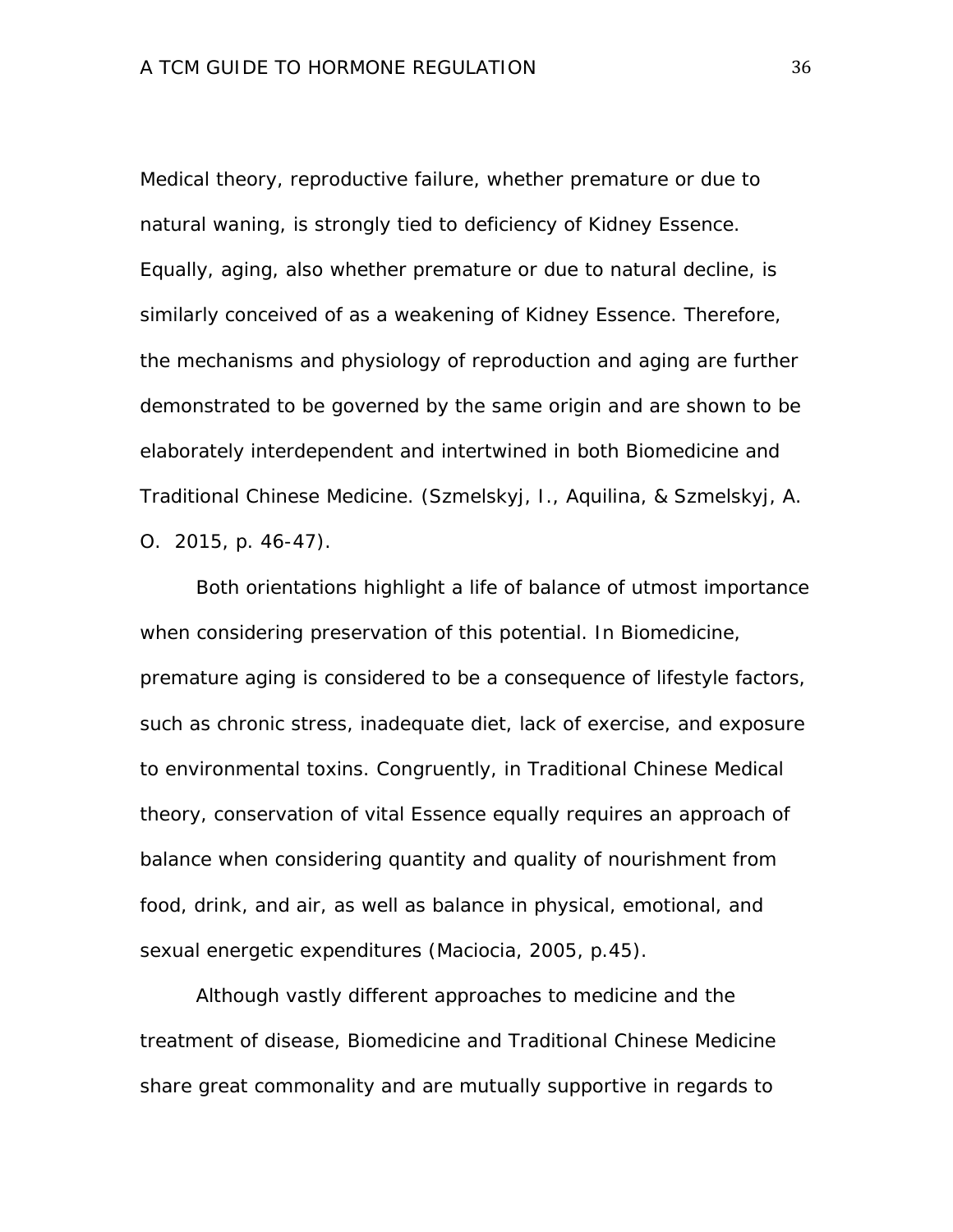reproduction and longevity. Both systems of medicine have demonstrated that reproductive health is of critical importance and serves as an early indicator of overall health and well-being, as well as aging potential. Furthermore, both classifications validate that there are countless physiological functions governed by the systems responsible for reproduction and fertility, and therefore, that the impact of optimization of reproductive health extends far beyond pregnancy and conception. In fact, virtually every physiological function necessary to sustain life is impacted by the mechanisms that govern procreation. As such, both Traditional Chinese Medicine and Biomedicine provide a framework for maximizing fertility and regulating hormone function while simultaneously promoting health and longevity. Accordingly, physicians from both orientations are equipped with a unique opportunity to provide integrative and comprehensive solutions for treatment and prevention of reproductive and degenerative disease processes associated with aging at every stage of the lifespan, beginning with conception.

# Research Question

The current investigation seeks to answer the question: Does Traditional Chinese Medicine provide an effective alternative to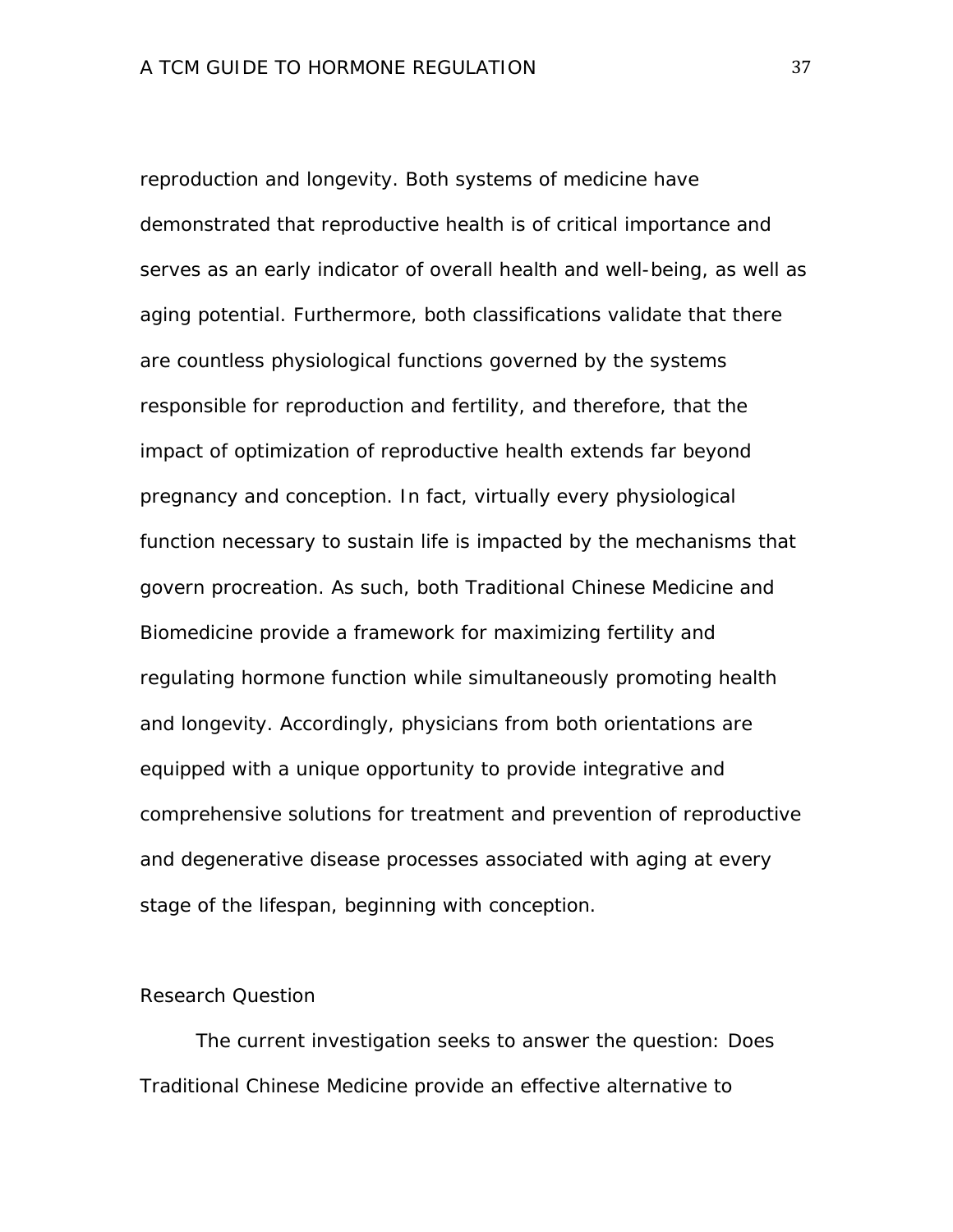Western Medicine in attenuating the physiological disturbances and disease progression and the accompanying hormonal variation of estrogen, testosterone, progesterone, oxytocin, cortisol, follicle stimulating hormone (FSH), and luteinizing hormone (LH) commonly associated with aging and the decline of reproductive capacity?

#### **Hypothesis**

Traditional Chinese Medicine provides an effective alternative to Western Medicine in attenuating the physiological disturbances and disease progression and the accompanying hormonal variation of estrogen, testosterone, progesterone, oxytocin, cortisol, follicle stimulating hormone (FSH), and luteinizing hormone (LH) commonly associated with aging and the decline of reproductive capacity.

## Null and Alternate Hypotheses

The researcher of the present study acknowledges that null and alternate hypotheses are equally possible additional outcomes of the current investigation, and as such, remains fully inclusive of all possibilities and outcomes.

# Chapter 2: Review of Literature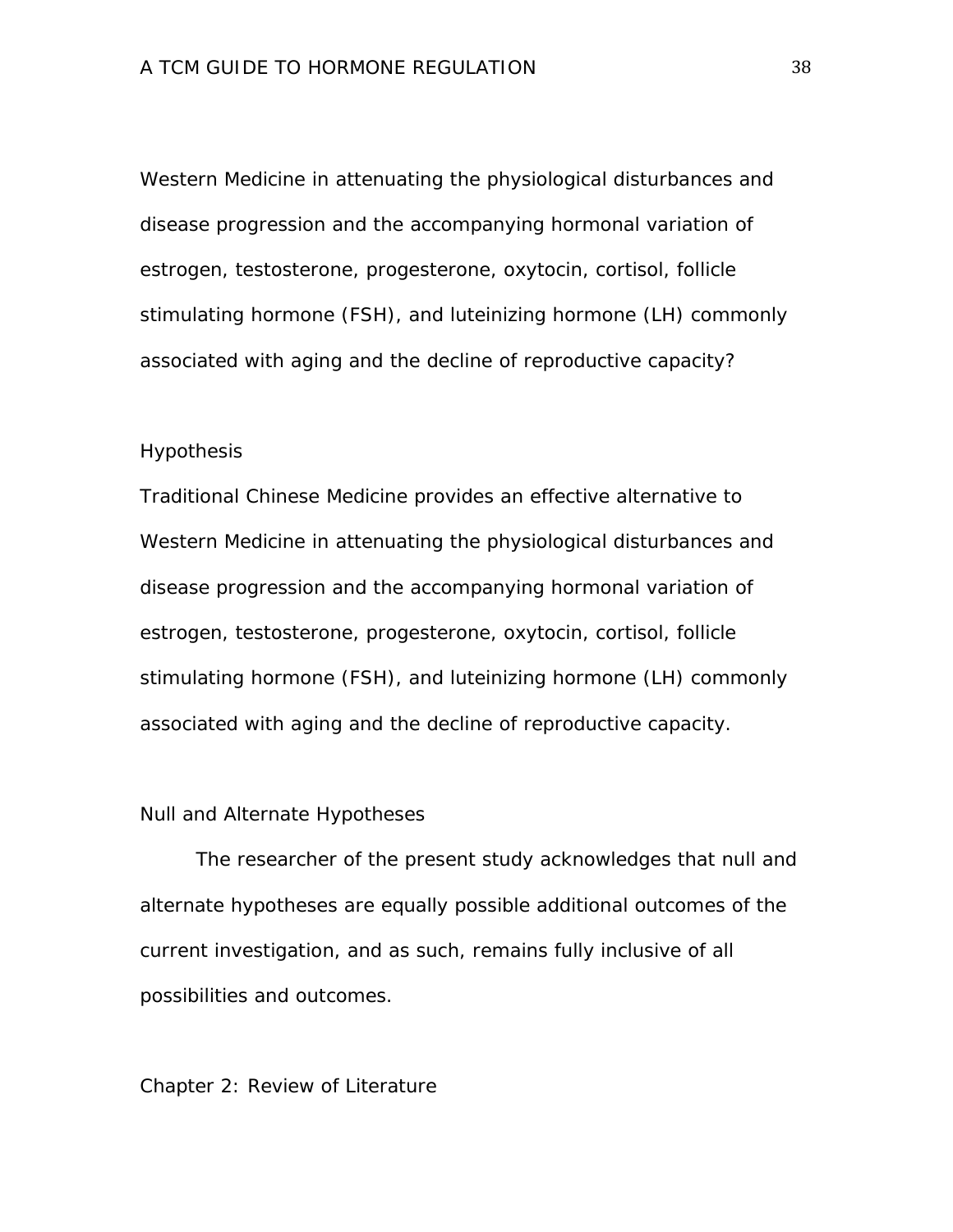### Estrogen: Estradiol (E2)

A literature synthesis conducted by Zhou et al. (2013) documents numerous studies in support of electroacupuncture's ability to increase E2. Further, Zhou et al. (2013) performed a study investigating the effect of EA on women with primary ovarian insufficiency (POI). POI is a syndrome occurring in women below the age of 40 with amenorrhea who also exhibit sex steroid deficiency and elevated gonadotrophins due to suboptimal ovarian function. As a result, symptoms of POI mimic menopausal symptoms, including hot flashes, vaginal dryness, painful intercourse, and sleep and mood disturbances. The differentiating factor between POI and menopause, however, is that menopause is a true and definite cessation of menses due to ovarian aging, whereas POI is characterized by amenorrhea as a result of varying and unpredictable ovarian function. Zhou et al. (2013) sought to determine the impact of EA on three vital markers of reproductive function, including serum E2. The outcome was that there was a statistically significant increase in E2 at the end of the threemonth treatment period compared to baseline measurements. Furthermore, this difference was found to remain constant at follow-up three months post-treatment.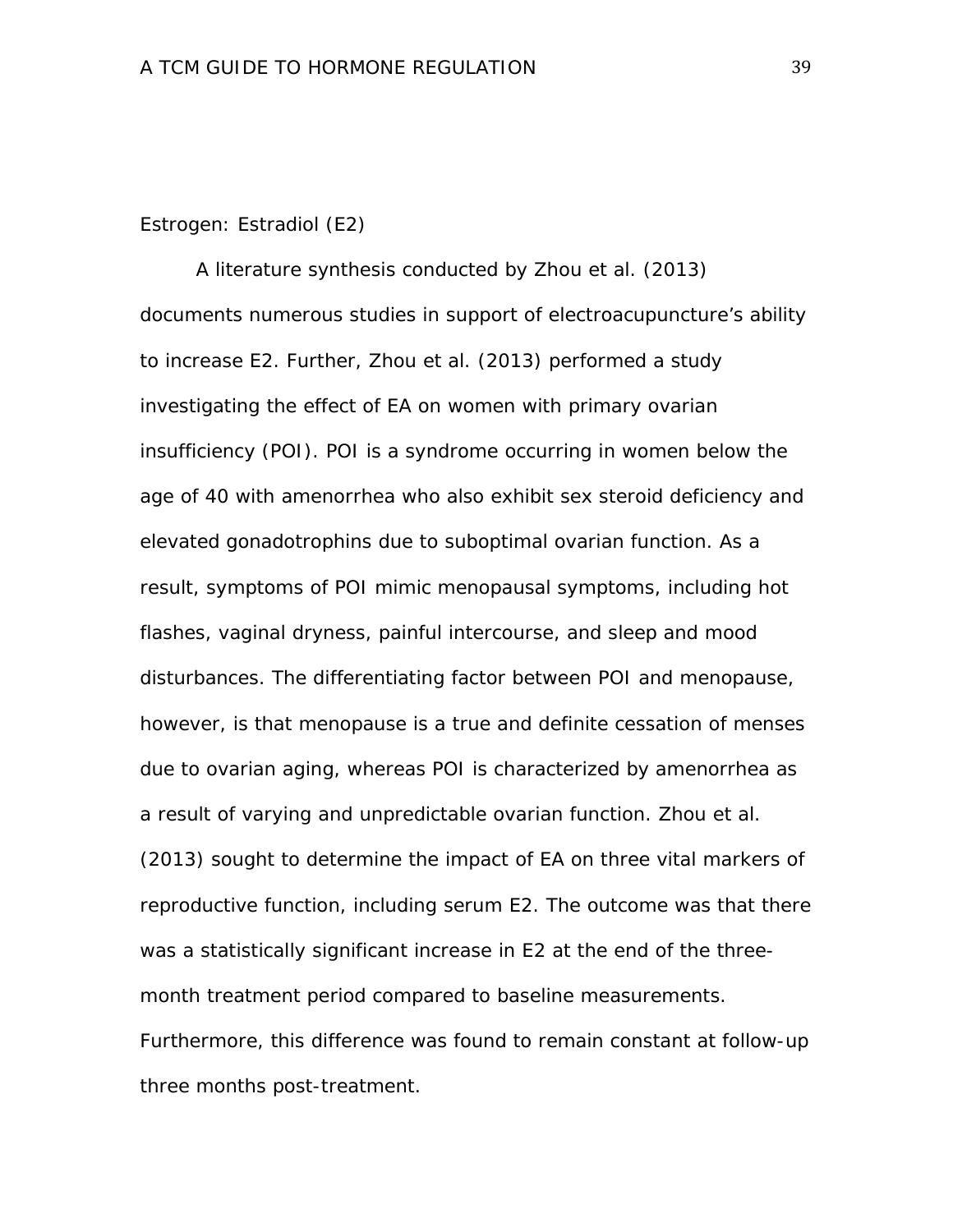Similarly, after a decade of studying the impact of acupuncture on reproductive disorders, Zhao, Tian, Cheng, and Chen, (2004) have consistently demonstrated that repeated EA increases serum E2 in ovariectomized rats despite the fact that the ovaries are primarily responsible for the production of E2. Appropriately, findings related to ovariectomized rats can be applied clinically to issues of inadequate E2 and hormonal insufficiency resulting from absent and suboptimal ovarian function.

Estrogen plays a critical role in bone health for women. Consequently, in both natural and premature reproductive aging, bone density, restoration, and formation are a major consideration as estrogen levels diminish (Zheng, Wu, Nie, & Lin, 2015). A literature synthesis performed by Zheng et al. (2015), further substantiates that numerous clinical studies have demonstrated EA to be an effective treatment for various issues of reproductive dysfunction characterized by dysregulated estrogen, including bone loss, even in ovariectomized rats. Consistent with previous research, in an experiment performed by Zheng et al. (2015), EA was demonstrated to increase serum E2 in ovariectomized rodents, thereby providing a method of protection against bone loss and supporting a mechanism for bone formation and remineralization.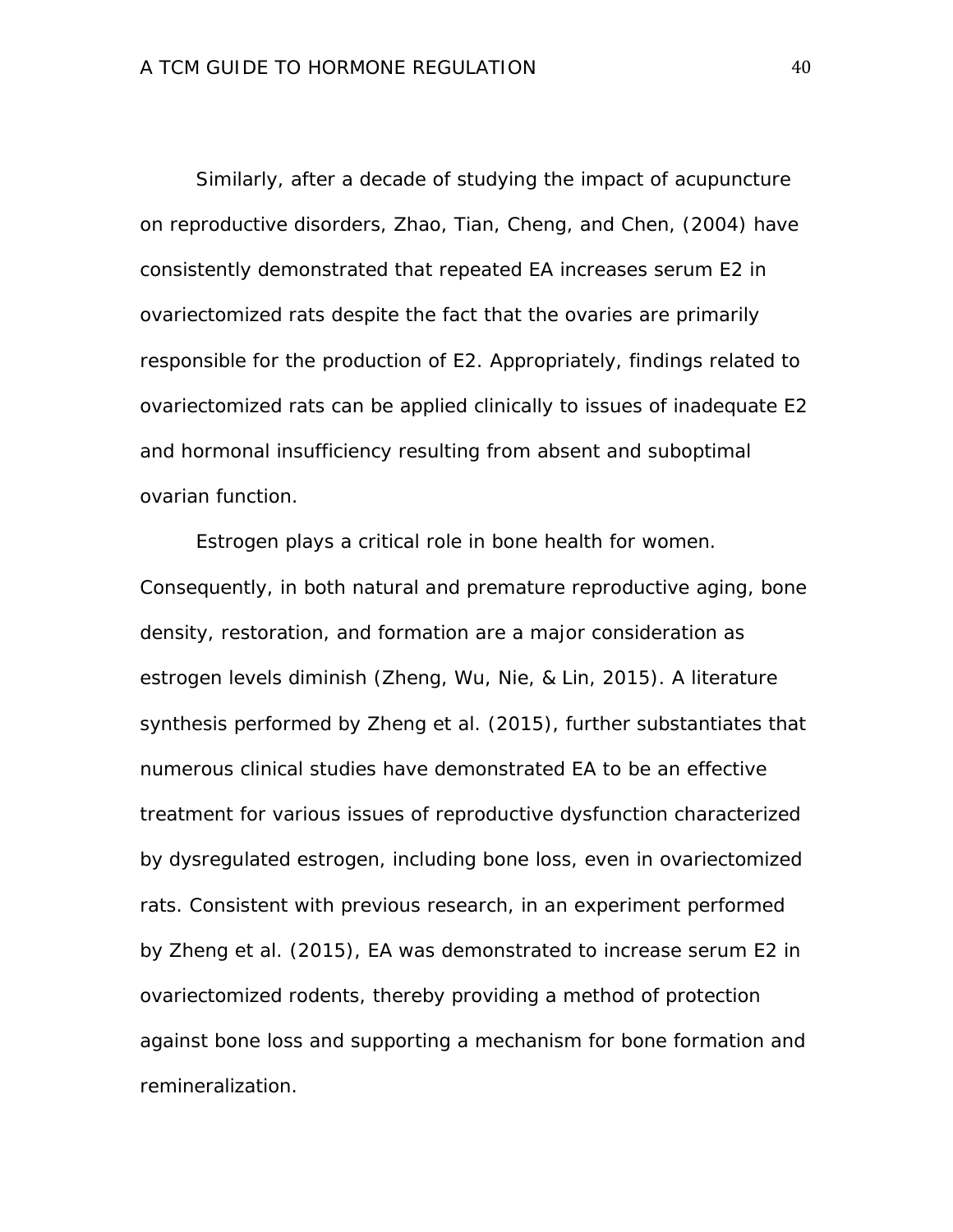While most of the research demonstrates the ability of EA to increase serum E2, there is evidence that it also reduces serum E2. A randomized controlled trial conducted by Jedel et al. (2011) investigating the impact of repeated EA demonstrated a statistically significant reduction in serum E2 in women with PCOS when compared to a no treatment control group.

## Progesterone

A study by Chen, L. et al. (2016) investigating ovarian hyperstimulation syndrome (OHSS) in rodents provides some insight into the relationship between EA and progesterone. Although ovarian stimulation is a necessary aspect of assisted reproductive therapy (ART), varying degrees of OHSS is a common complication that becomes increasingly detrimental upon progression. The results of the current study led the investigators to conclude that it may be possible that EA moderates the symptoms and progression of OHSS by downregulating progesterone.

The opposite was found in an investigation on the effect of EA on clinically induced PCOS models in rats conducted by Feng et al. (2012). In this study, it was discovered that when animals deemed to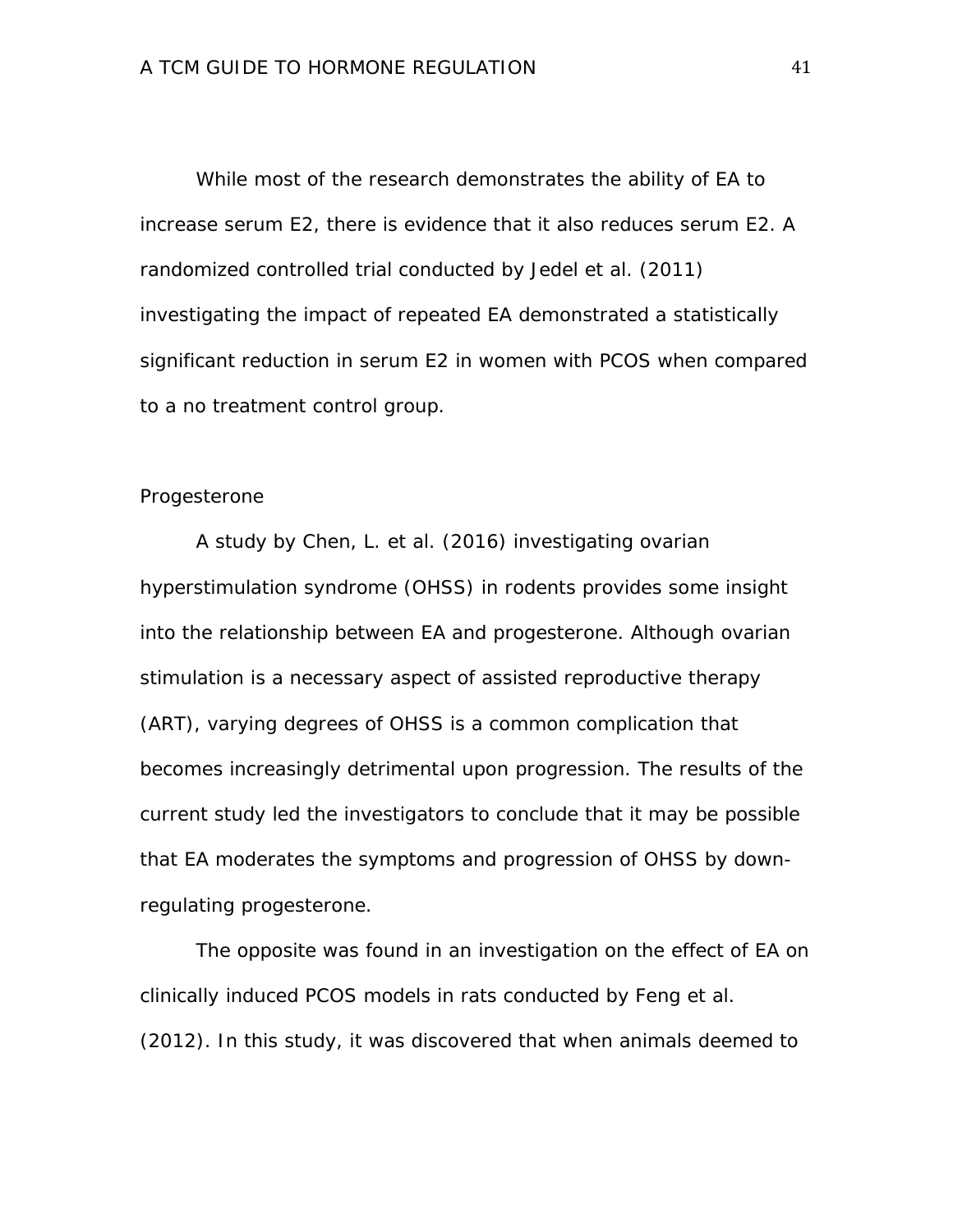be non-respondent to treatment were excluded from results serum progesterone was increased by EA.

#### **Testosterone**

While Zhao et al. (2004), have been successful in demonstrating that EA increases serum E2 in ovariectomized rats, they were unsuccessful at demonstrating a significant impact on testosterone levels also measured in the study.

However, in addition to the down-regulation of progesterone in OHSS demonstrated by Chen, L. et al. (2016), EA similarly appeared to down-regulate testosterone, further easing the symptoms and progression of OHSS in rodents.

Likewise, in an investigation into the effect of EA on clinically induced PCOS models in rats conducted by Feng et al. (2012), it was found that EA decreased serum testosterone excluding animals nonrespondent to treatment. PCOS is primarily an issue of hyperandrogenism that has a number of accompanying symptoms and health implications. Therefore, decreased serum testosterone is a major factor in the successful treatment of this condition (Feng et al., 2009). Still, while PCOS has been identified as the most common disorder associated with endocrine disruption and infertility in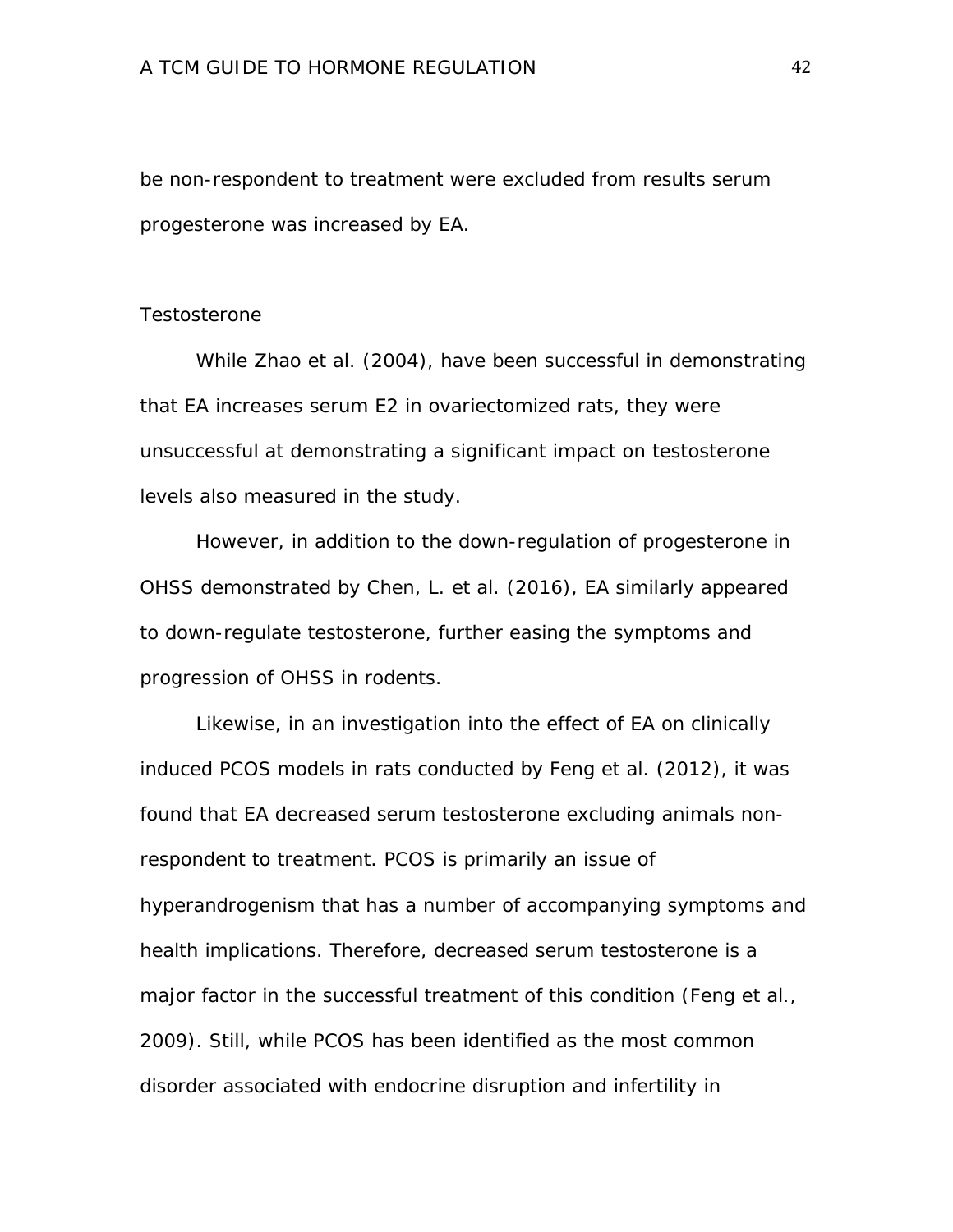reproductive age women, there is typically no standard for its longterm management outside of the context of the treatment of infertility (Jedel et al., 2011).

A randomized controlled trial conducted by Jedel et al. (2011), investigated the impact of repeated EA on serum testosterone in comparison to physical exercise or no treatment at all in PCOS subjects. The outcome of this trial demonstrated that EA and physical exercise both offered statistically significant decreases in serum testosterone as compared to the no treatment group. Further, EA was found to have an even greater impact on lowering serum testosterone, offering a statistically significant difference when compared to physical exercise alone.

# **Oxytocin**

Oxytocin is largely implicated in social behaviors and interactions in both humans and animals. According to a literature synthesis performed by Zhang et al. (2015), administration of exogenous oxytocin in rodents resulted in enhanced social proximity and helped to overcome social defeat-induced social avoidance. On the other hand, rodents with inhibited oxytocin receptors exhibited impaired social communication and preference.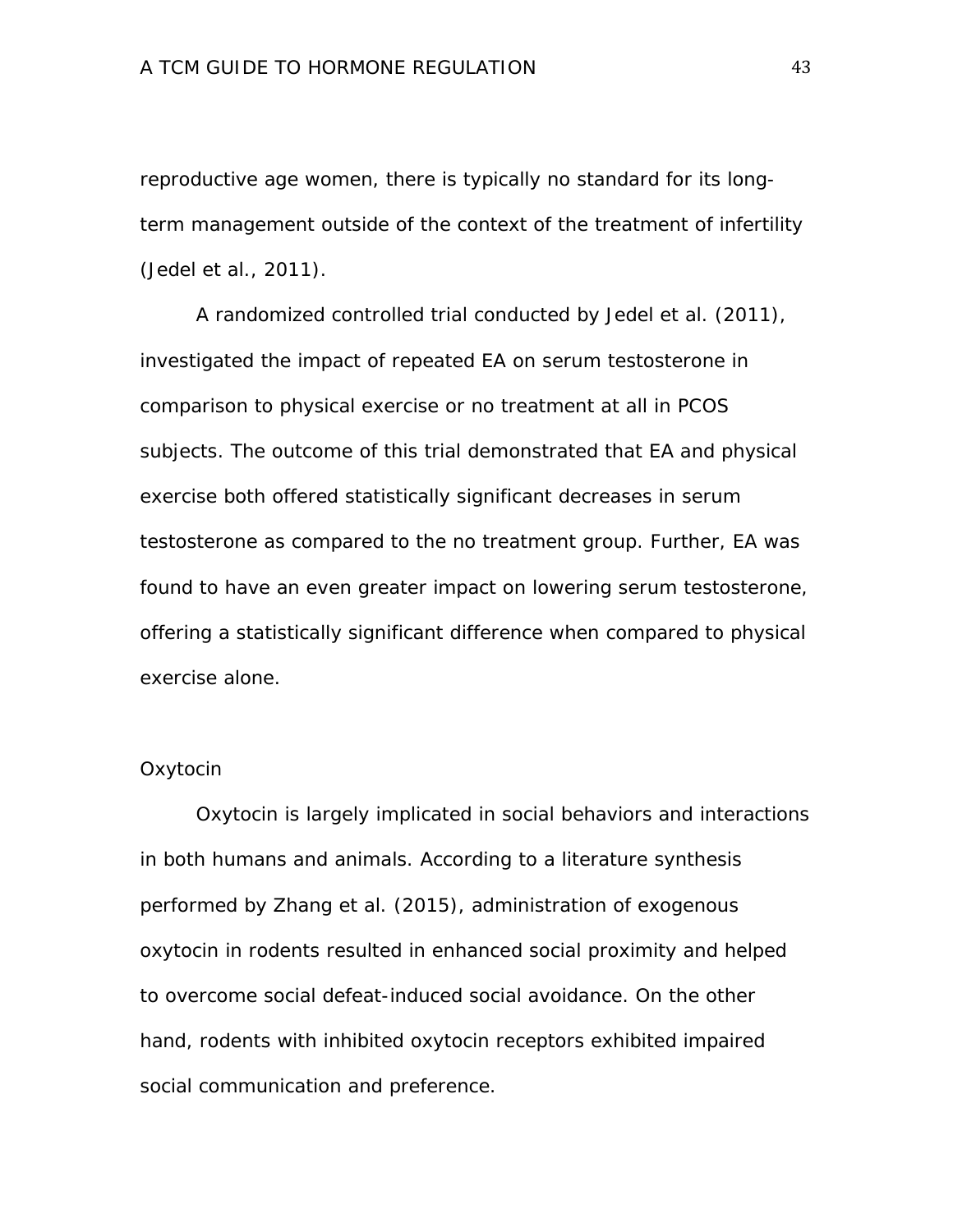Similarly, in human clinical trials, exogenous oxytocin has been found to impact various aspects of human sociability such as empathy, in-group trust and cooperation, social recognition, and emotion encoding. Research with autistic children exhibiting marked social impairment behavior has shown that long-term EA simultaneously alleviated social impairment while impacting peripheral levels of oxytocin. Specifically, an improvement in the children's social interaction and communication, as well as emotional response, was noted (Zhang et al., 2015).

In an animal study conducted by Zhang et al. (2015) in order to expand on current literature, results were found to be consistent with previous animal research in regards to oxytocin. Zhang et al. (2015) identified low socially interacting (LSI) rodents based on social interaction time during a sociability test. The outcome of this study demonstrated that EA increased neuronal expressions of oxytocin in the hypothalamus and elevated central nervous system and peripheral oxytocin levels while also providing a statistically significant improvement in the social behaviors and measures of the LSI rodents.

Further, research conducted by Liu, et al. (2008) compared various labor and delivery indices among women receiving exogenous oxytocin to assist with progression and ease of labor. The experimental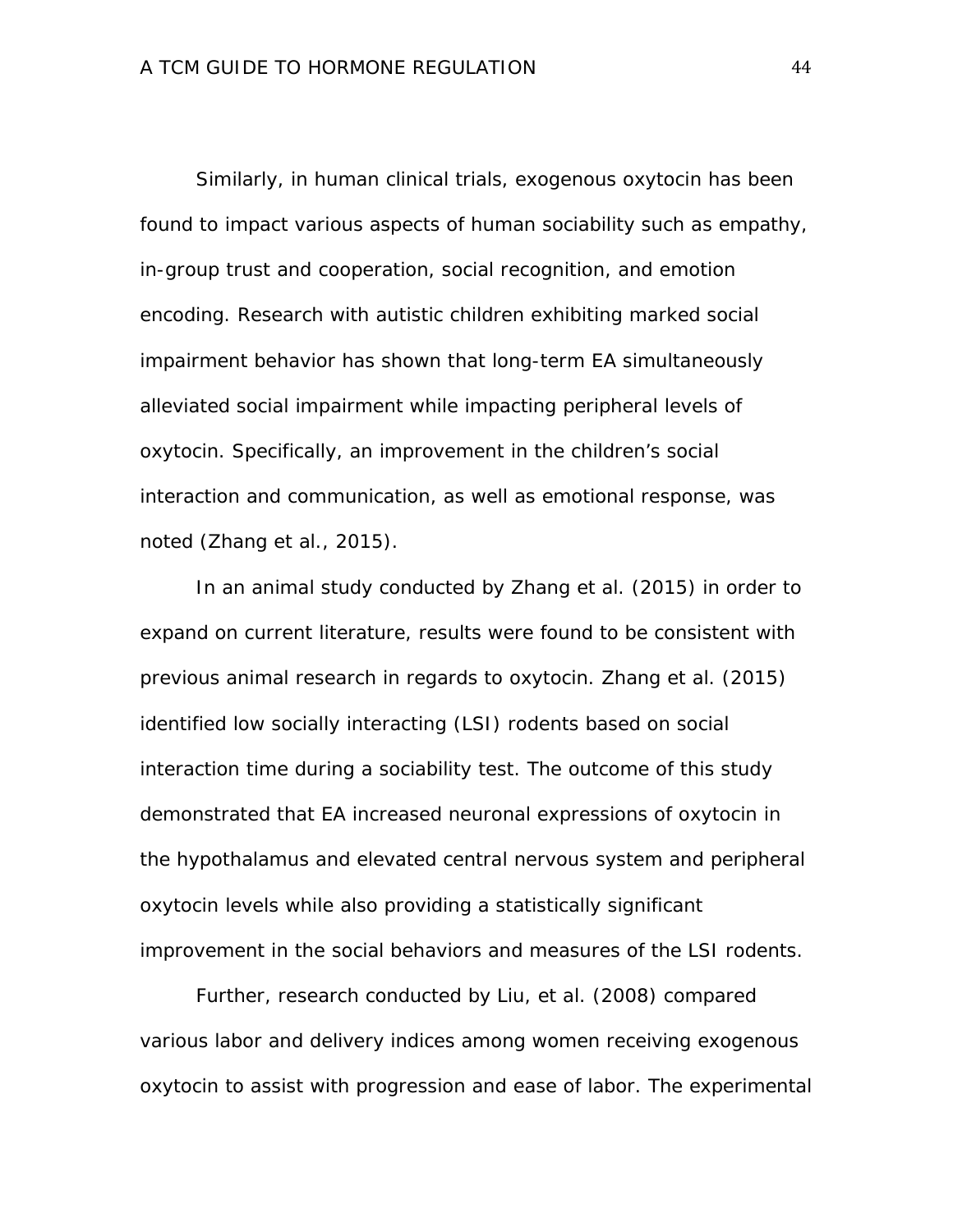group received EA in conjunction with the exogenous oxytocin while the control group received exogenous oxytocin without EA. The results of this study demonstrated EA to impact the expansion of the uterus while intensifying the strength and frequency of uterine contractions when compared to the control group. From this, it is possible to infer that EA has the potential to enhance and/or simulate the mechanism of oxytocin during labor and delivery.

A clinical study by Chen, Liu, & Gao (2007) lends further insight into the mechanism by which EA acts upon oxytocin. In this study, uterine contractions were observed in pregnant rodents administered exogenous oxytocin or progesterone. While oxytocin is utilized clinically to speed up contractions in order to assist progression of labor and delivery, progesterone has the opposite effect, thereby relaxing the uterus and calming contractions. Accordingly, in the case of this research, the uterus was either in a state of activity or passivity, depending upon which exogenous hormone was being introduced. With this research design, Chen et al. (2007) demonstrated that EA could be used to impact the amplitude and frequency of uterine contractions in either direction, depending on whether exogenous oxytocin or progesterone was introduced and the consequent need of this initiation. As such, it appears that EA has a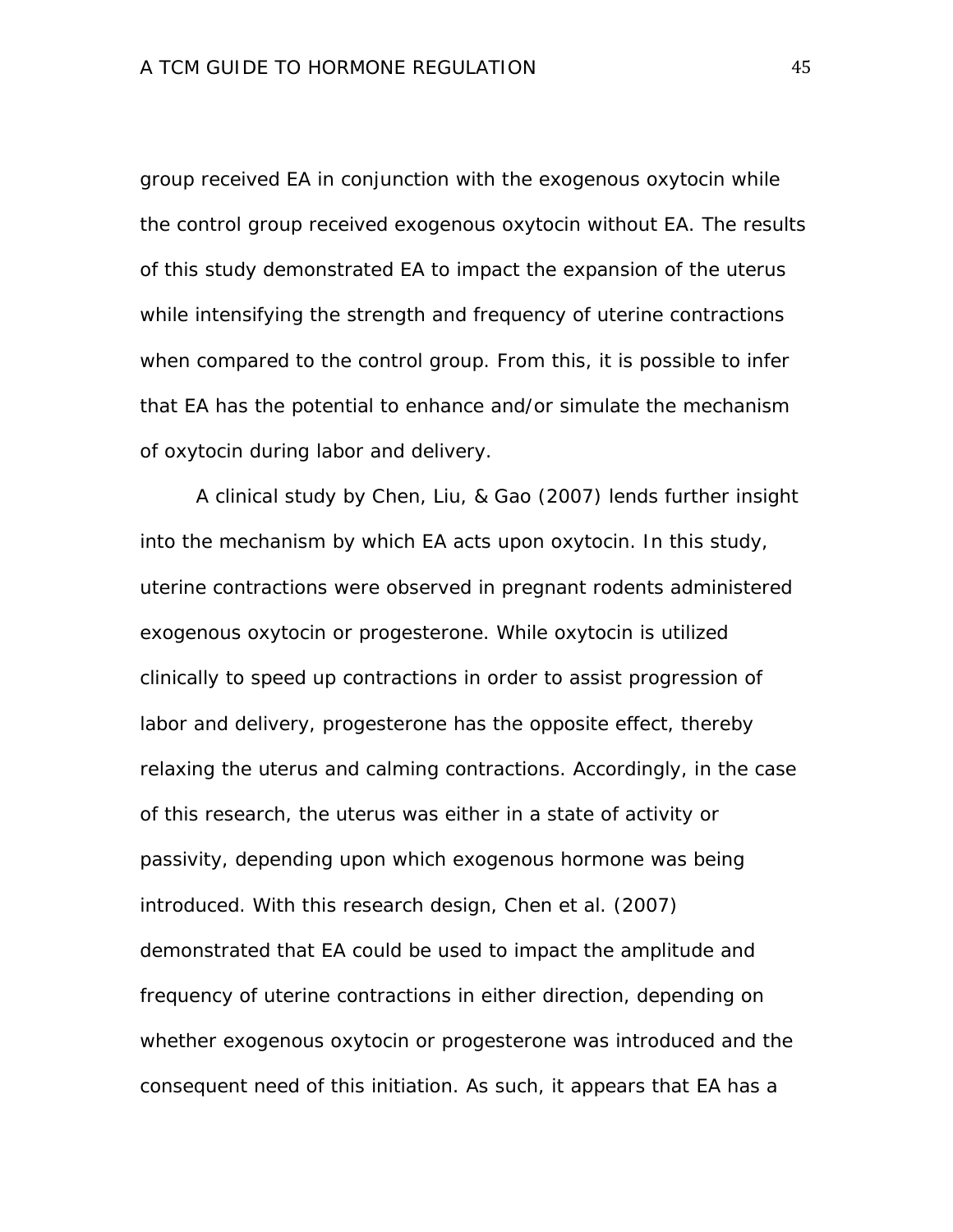modulatory effect on the mechanisms governed by oxytocin, and therefore, that it demonstrates potential to directly regulate levels of oxytocin in the body. This in mind, there is great potential for EA to provide benefit in the management of threatened premature labor in addition to its more commonly recognized function of supporting the progression of labor and delivery.

### **Cortisol**

A compilation of a decade long study of the effects of EA on ovariectomized rats illustrated the ability of EA to increase the glucocorticoid corticosterone (Zhao et al., 2004). This increase was noted, not only in comparison to ovariectomized rats not receiving EA, but also in comparison to rats that still had their ovaries in tact. Although cortisol is the primary glucocorticoid responsible for energy, immunity, and stress response in humans, corticosterone is the primary glucocorticoid responsible for these physiological functions in some animals, such as is the case in the rodents used in the Zhao et al. (2004) study. Accordingly, it is feasible that, in human studies, EA may exhibit a similar effect on serum cortisol levels.

A clinical investigation into the effect of EA on the depressive status of unpredictable and chronic mild stress rodent models (UCMS)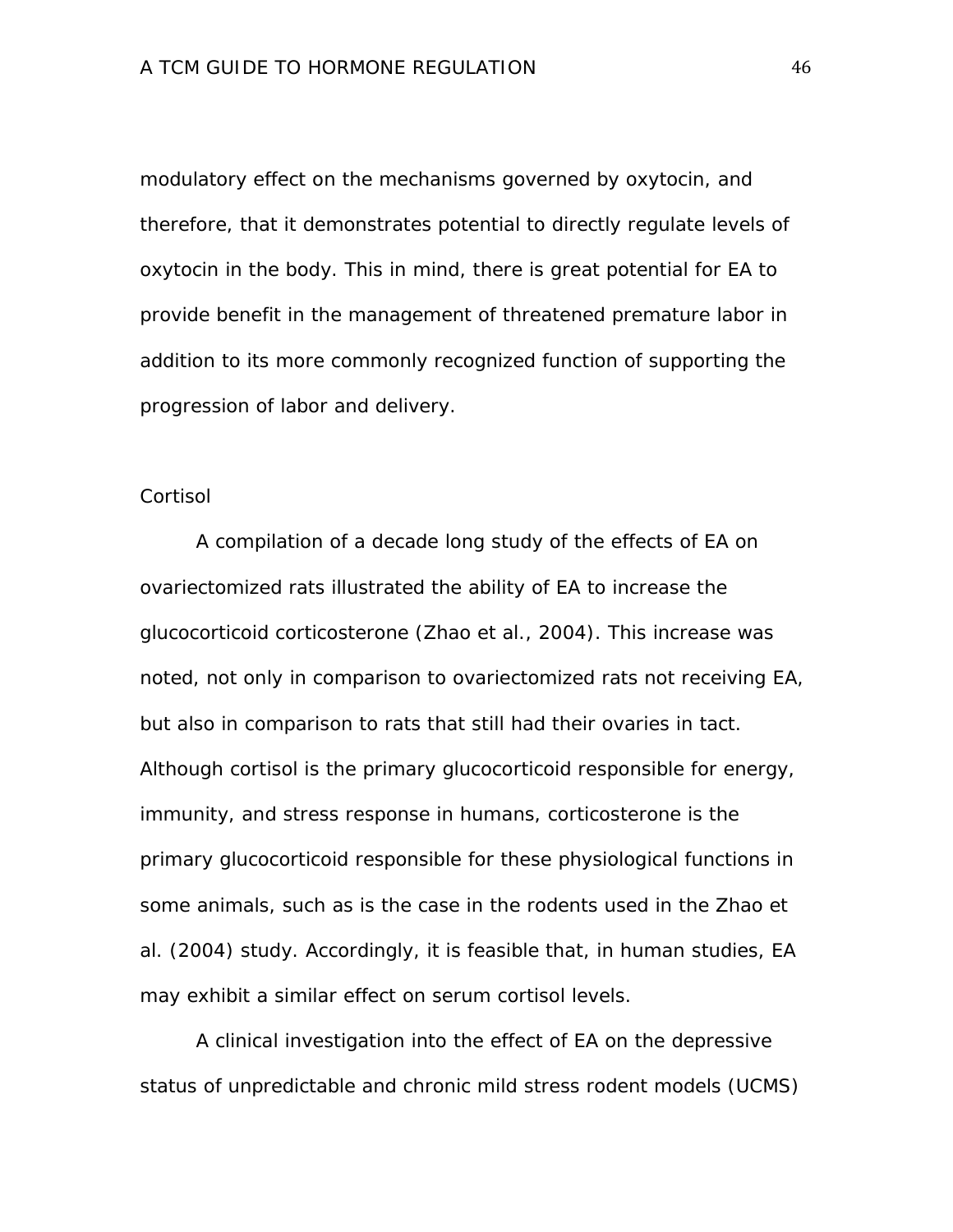provided further insight into the mechanism by which EA effects cortisol levels (Liu et al., 2013). In this study, scientifically established stressors were administered to the animals randomly for 21 consecutive days in order to simulate an environment of chronic and unpredictable mild stress. Serum cortisol and other stress measures were taken following the period of administration of stressors in order to verify the validity of the process. Upon establishing elevation of stress markers, 14 days of EA was administered to two experimental groups while a third control group was administered no treatment. The experimental groups consisted of EA administered to the auricular concha region of the ear or EA administered to the tip of the ear. Both were found to offer a statistically significant decrease in cortisol when compared to the control group. In a comparison of the two auricular areas, it was found that administration to the auricular concha region was superior to the ear tip. The proposed reason for this difference was that the auricular concha region provided a more direct access to the vagus nerve in comparison to the tip of the ear.

Similarly, a review of the literature summarized by Liu et al. (2013) indicated that body acupoints were additionally successful in lowering serum cortisol, as well as other stress markers.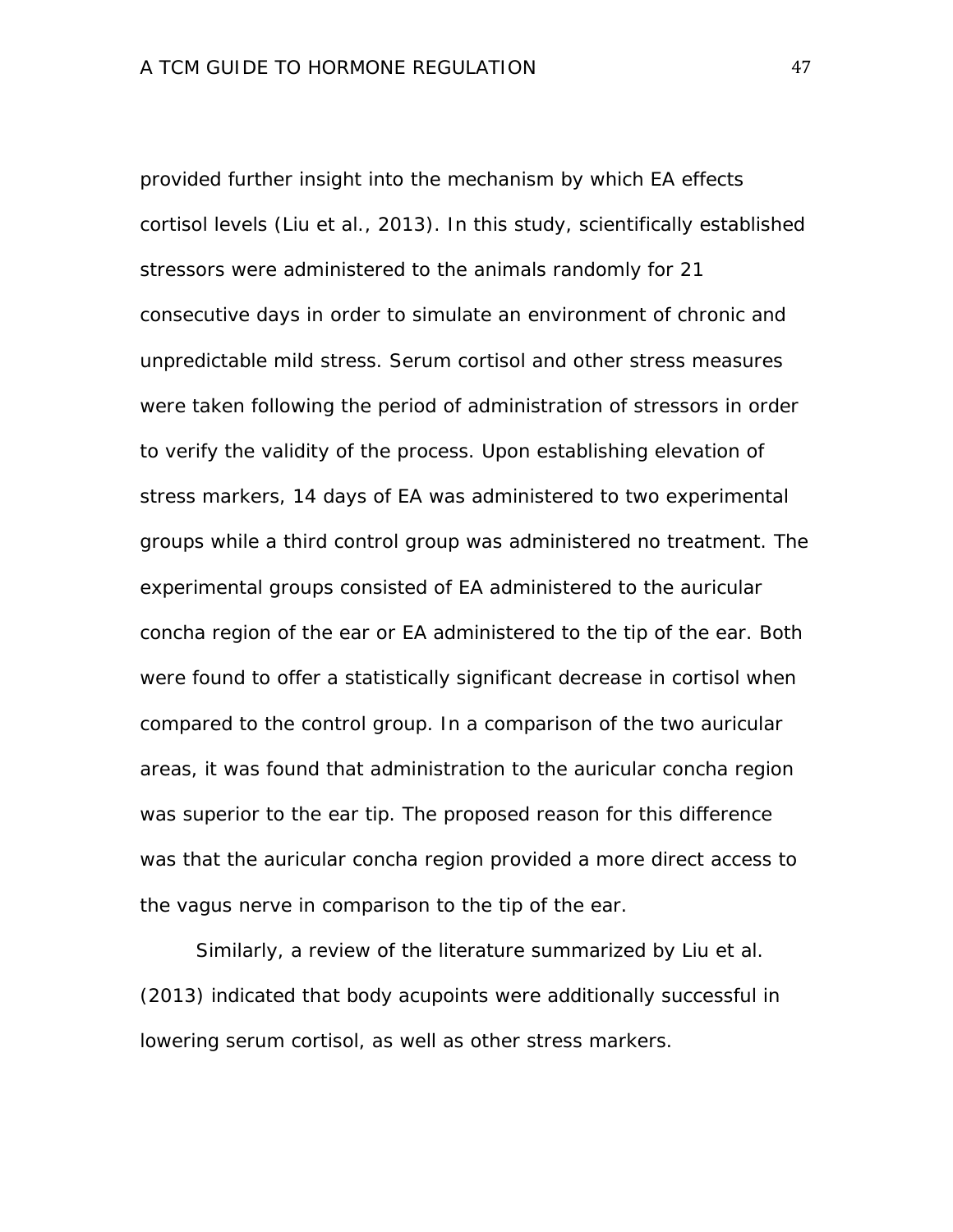Finally, an investigation into the effect of EA on serum cortisol in rabbits demonstrated that EA administered to acupoints on the body could also increase production of serum cortisol during physical stress (Parmen et al., 2015). Further, based on their review of current pertinent literature, Parmen, Pestean, Ober, Mircean, & Oana (2015) concluded that EA could reduce, inhibit, or trigger stress measures depending on the degree of stimulation administered. Once again, this provides important insight as the majority of research pertaining to EA in relation to hormones and endocrine regulation indicates that its primary function is one of regulation.

### Follicle stimulating hormone (FSH)

While women diagnosed with POI exhibit serum follicle stimulating hormone (FSH) levels that fall within menopausal range (>40 IU/L), 5-10% of women diagnosed with POI will go on to conceive and deliver a child even after having been diagnosed as such. Appropriately, it is clinically understood that, although these women are amenorrheic, the absence of menses is due to unpredictable and diminished ovarian function rather than a lack of function prohibiting pregnancy (Zhou et al., 2013).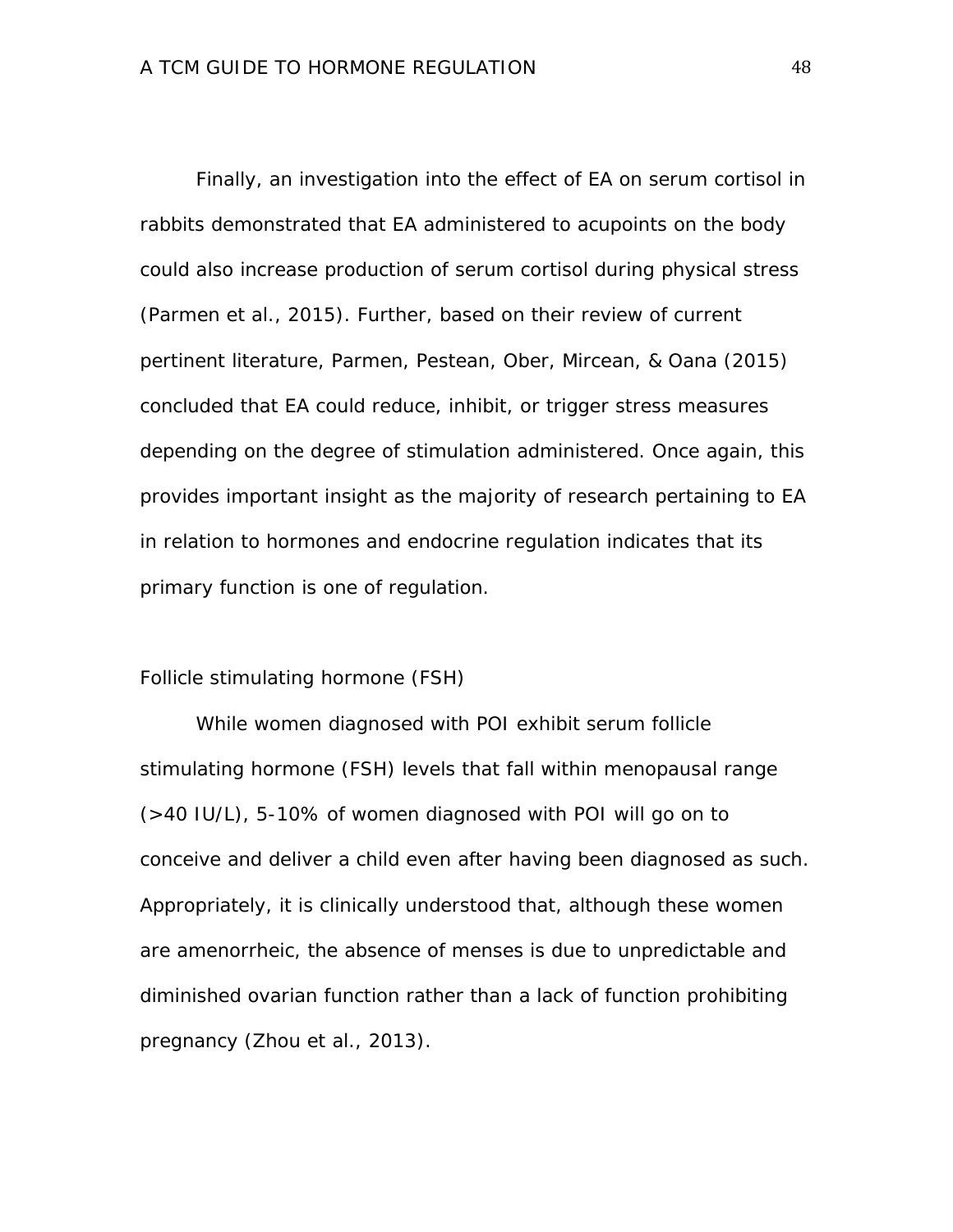Perimenopause is characterized by unpredictable and unstable ovarian function similarly to POI and other disorders of reproductive dysfunction. A literature synthesis of research conducted on women in China with reproductive dysfunction indicated that EA has consistently been documented to decrease levels of FSH (Liu et al., 2014).

Additionally, in another study of POI investigating the effect of EA on FSH, LH, FSH/LH ratio, and E2, the investigators concluded that FSH levels seemed to be the measure most easily impacted by EA (Wang et al., 2016).

On the contrary, a randomized controlled trial by Jedel et al. (2011) investigating the impact of repeated EA did not demonstrate a statistically significant change in serum FSH when compared to a no treatment control group. The investigators of the study, however, acknowledged this to be a plausibly inaccurate measure as serum samples were taken independently of menstrual cycle day despite this being a critical factor in acquiring accurate numbers.

### Luteinizing hormone (LH)

Literature syntheses conducted by Zhou et al. (2013) and Liu et al. (2014) highlighted consistency of success in reducing serum levels of LH utilizing EA.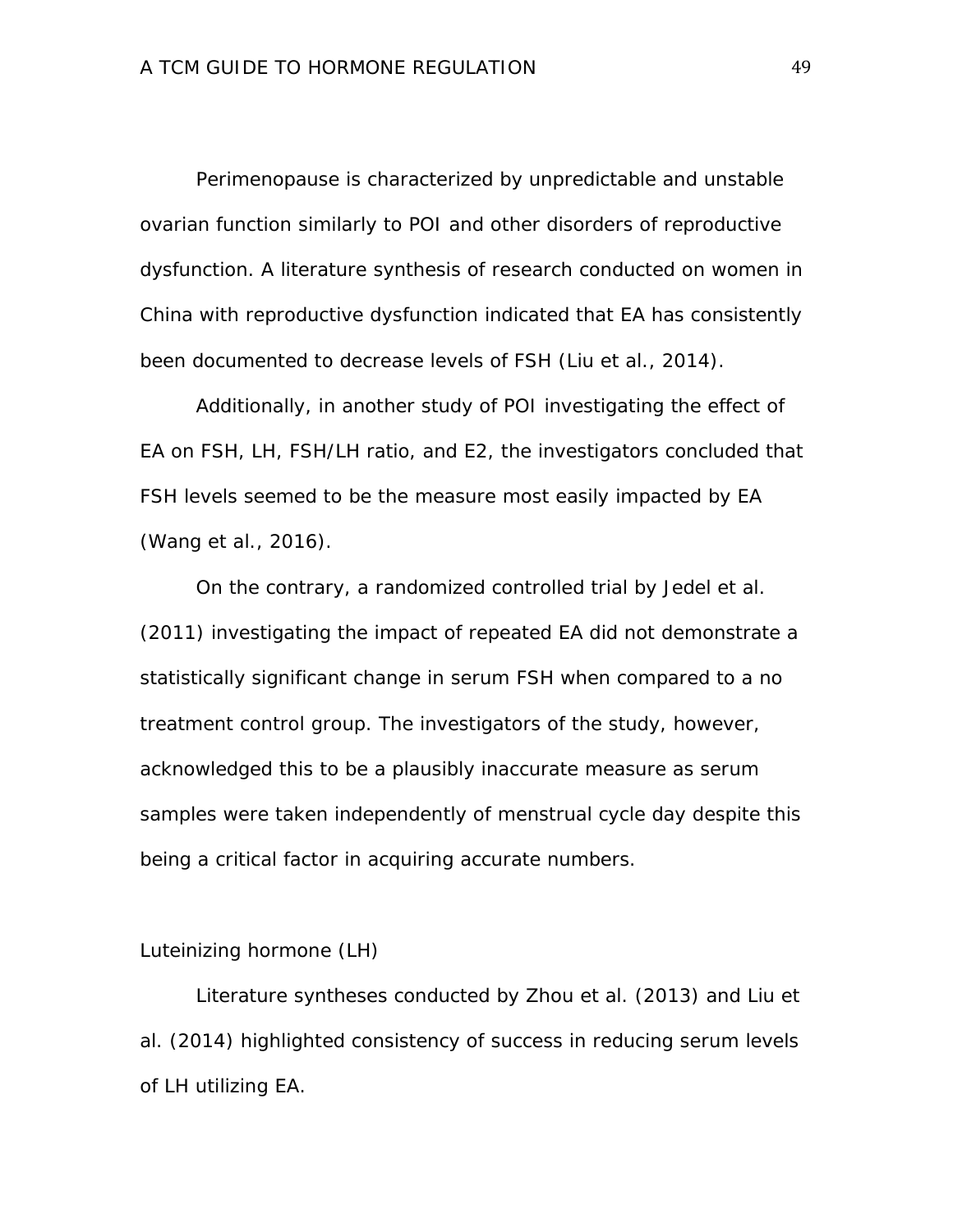Similarly, Zhao et al. (2004), through a decade of investigation into the impact of repeated EA on serum LH in ovariectomized rats, have provided substantial evidence that EA decreases this measure despite its elevation as a consequence of ovariectomy.

PCOS is another reproductive dysfunction that manifests with elevated LH, among other symptoms. Despite the consistency provided by prior reviews and clinical trials in favor of utilizing EA to impact serum LH, an investigation into clinically induced PCOS models in rodents conducted by Feng et al. (2012) was unsuccessful at uncovering any impact on serum LH when excluding animals nonrespondent to treatment from overall results.

Similarly, a randomized controlled trial conducted by Jedel et al. (2011) investigating the impact of repeated EA did not demonstrate a statistically significant reduction in serum LH when compared to a no treatment control group. However, the investigators identified the timing of serum testing as a likely limitation to the accuracy of this outcome.

# Non-specified Hormones

Although the mechanism by which EA works to impact hormones, in general, is not entirely understood, the current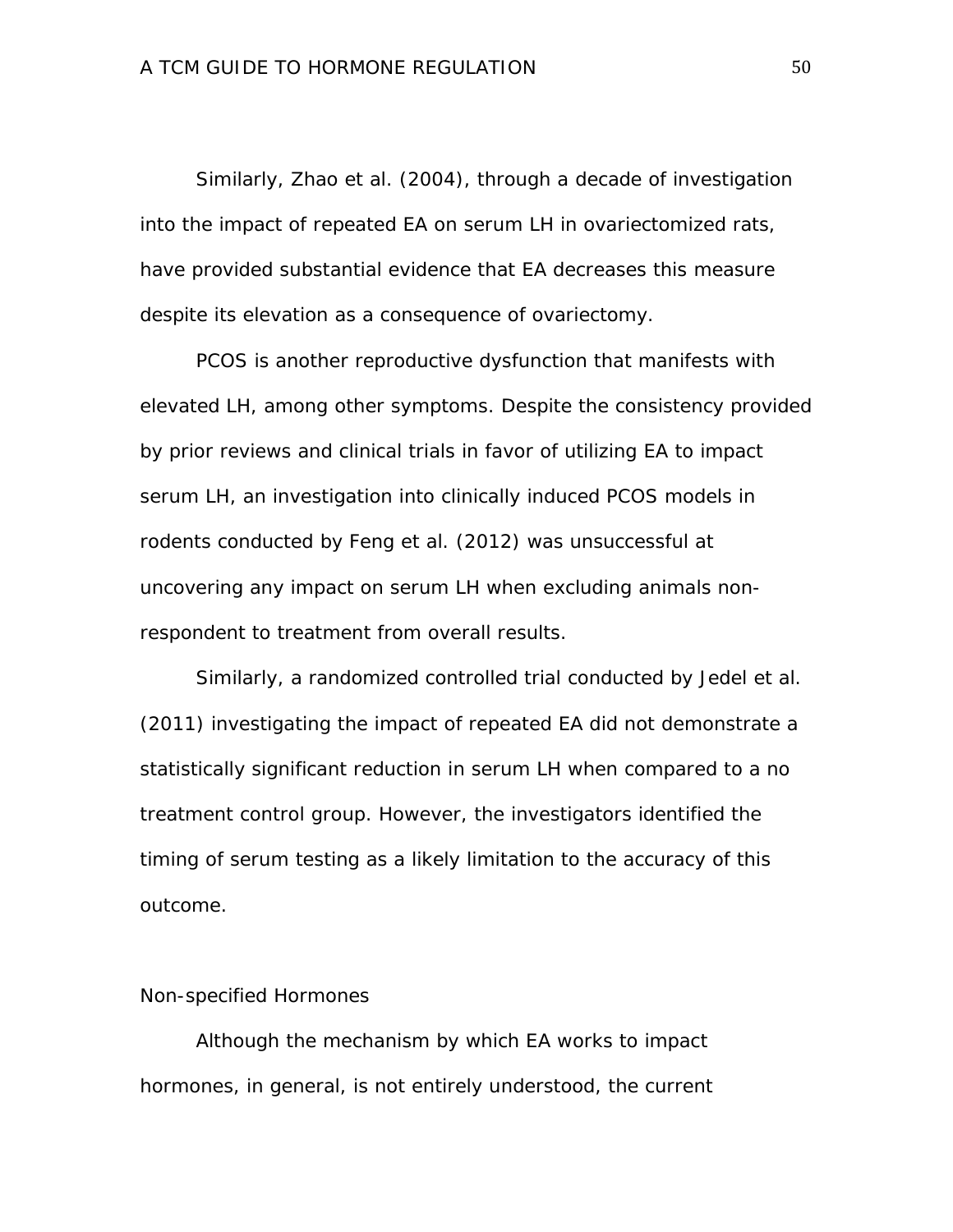understanding is that it functions as a modulator of the hypothalamicpituitary-ovary axis (HPOA). Appropriately, the compilation of research demonstrating EA to be beneficial for various specified reproductive dysfunctions such as infertility and PCOS further substantiates this understanding, as each is essentially characterized by suboptimal functioning of the HPOA that is being expressed through the body in a recognized form of dysregulation (Zhou et al., 2013).

This literature review conducted by Zhou et al. (2013) mainly providing support for the substantiation of the HPOA consideration, also documented contrary research indicating that, although it appears to be an effective treatment for specific dysfunctions such as PCOS, EA may not impact individual hormones. An alternative possibility to consider is that EA is not effective at modulating the HPOA, but rather that it is effective at treating the symptoms of reproductive dysfunction.

However, the work of Zhao et al. (2004) highlights the probability that EA enhances HPOA function as it was well-documented in a compilation of research conducted over a decade that EA restores the number of gonadotropin releasing hormone neurons in ovariectomized rats.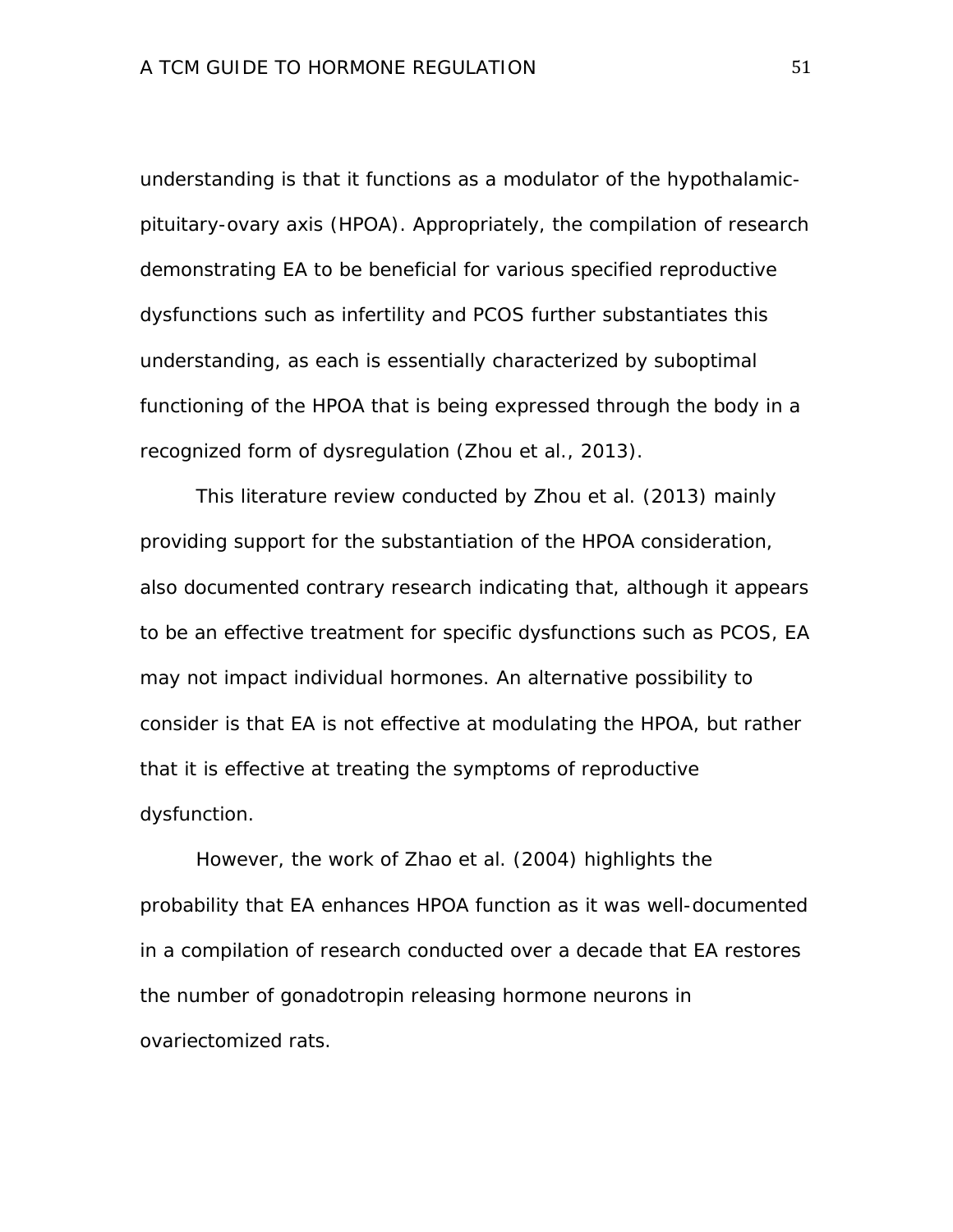Finally, a research synthesis conducted by Chen et al. (2016) concluded that, in regards to reproductive and endocrine function, EA demonstrates a regulatory effect on the HPOA that is multi-channeled and multi-targeted. Additionally, it is important to emphasize that EA appears to have a modulatory effect so that it is useful in issues of hypo- and hyper-function.

Similarly, clinical investigation into the effect of EA on the depressive status of unpredictable and chronic mild stress rodent models (UCMS) demonstrated that EA applied to the auricular concha region of the ear regulated hyperactivity of the HPAA, in addition to adrenal stress hormones (Liu et al., 2013). Therefore, providing further substantiation that EA likely has a therapeutic modulatory effect on the HPO and HPA axes, and may be useful in the treatment and management of a variety of disorders that impact these axes and the individual hormones that interact with one another within a physiological feedback mechanism.

Chapter 3: Methodology

Specific Components for Investigation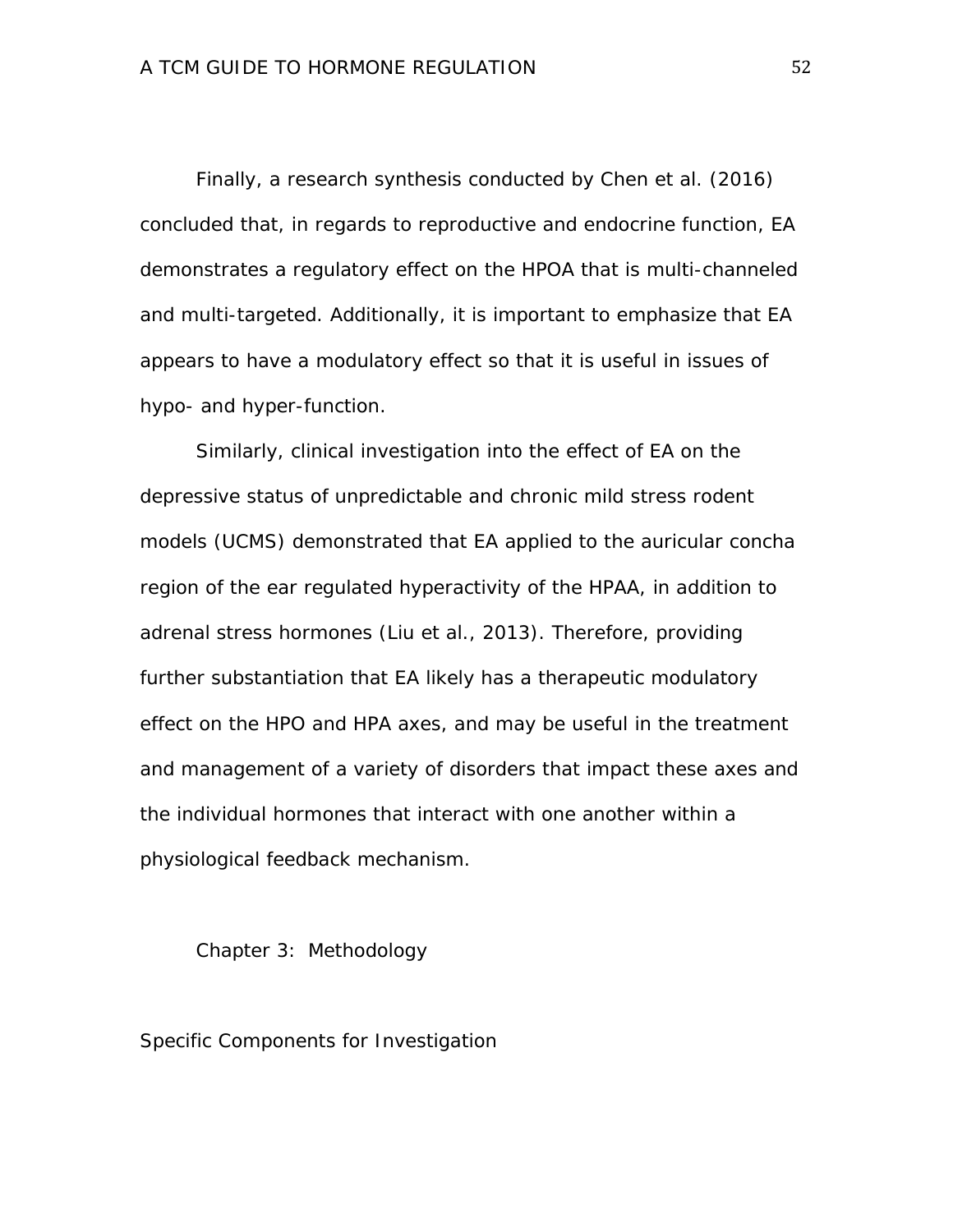The legacy of Traditional Chinese Medicine encompasses a broad range of treatment modalities and styles. For the purpose of the present research, electroacupuncture (EA) was identified as the specific component of TCM to be investigated. Regarding endocrine system measures and optimal hormone function, seven hormones related to the hypothalamic-pituitary-gonadal axis were chosen to be examined based upon their relevance to fertility, reproduction, and the endocrine system in general. The hormones reviewed in the present study were: estrogen (specifically in the form of E2), progesterone, testosterone, oxytocin, cortisol, follicle stimulating hormone (FSH), and luteinizing hormone (LH).

### Systematic Literature Review

A literature synthesis was performed in order to determine the current understanding of the role that EA plays in impacting estrogen, progesterone, testosterone, oxytocin, cortisol, FSH, and LH. Cottrell & McKenzie (2011) highlight that, in the context of scientific research, a comprehensive literature synthesis serves to assist in formulating a hypothesis and direction of study, while also providing the historical framework of a research topic by illuminating the contemporary depth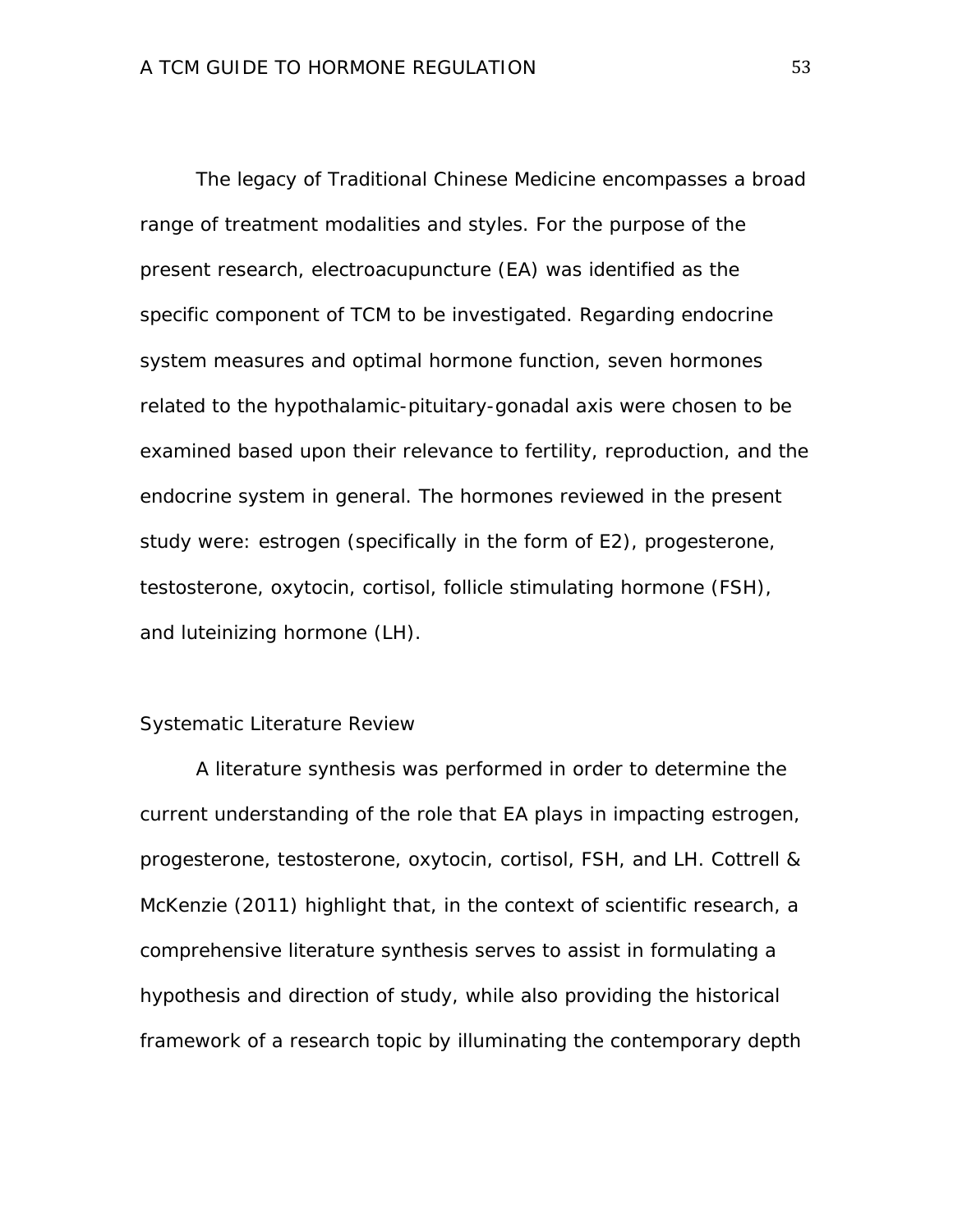of knowledge available and offering justification for its importance (pg. 40-41).

In addition, the current retrospective systematic review uncovered gaps and conflicting outcomes in the existing literature that potentially impede accurate interpretation, practical significance (Cottrell & McKenzie, 2011, p. 41), and clinical application.

### Key Search Terms

The investigator submitted a proposal to conduct the present retrospective literature synthesis to the Yo San University Institutional Review Board (IRB) in December 2015. Upon IRB approval, a listing of relevant key search terms was explored and compiled. Key search terms included electroacupuncture AND estrogen/ testosterone/ progesterone/ oxytocin/ cortisol/ follicle stimulating hormone/ FSH/ luteinizing hormone/ LH/ hormones, and endocrine system/ hormones AND TCM/ TCM Kidney/ TCM Kidney yin/ TCM Kidney yang/ TCM Kidney Essence.

# Article Discernment

The researcher utilized Internet resources Pubmed and Google Scholar to execute online key term searches. Key term searches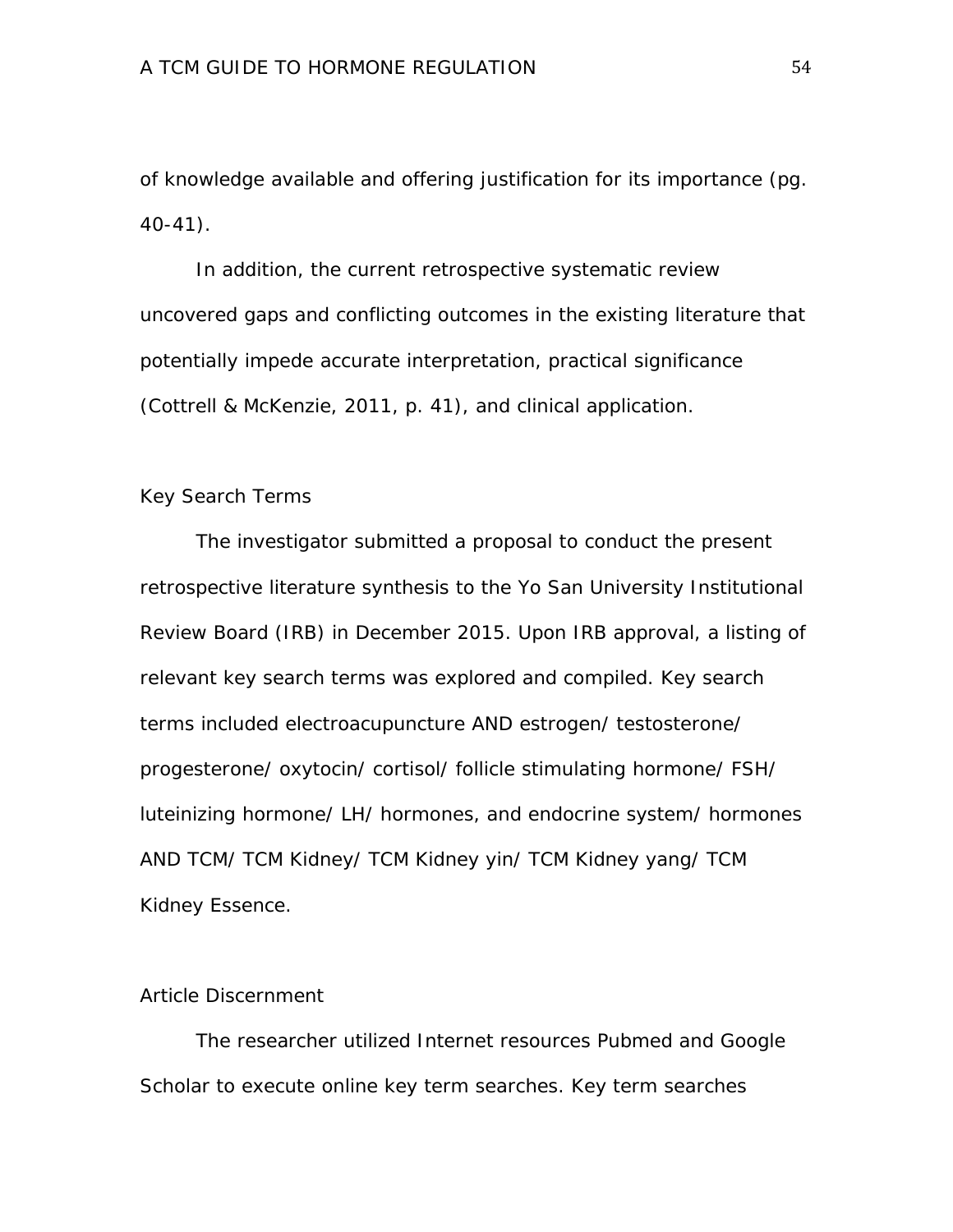generated 224 journal articles, of which 41 were identified as being relevant for the purpose of the present study, while meeting all additional filtering criteria. The exclusion and inclusion criteria were as follows:

# Exclusion Criteria:

All journal articles older than the year 2000 were excluded from the current study in order to prioritize focus to the most current research. Additionally, articles that were non-peer reviewed and those that did not conduct statistical analysis have been excluded. Due to posed limitations, articles not written or translated into English were also excluded. Finally, articles that were not public record, including articles that met all other inclusion criteria where the abstract only was of public record, were also excluded during the literature search.

# Inclusion Criteria

Peer-reviewed full text journal articles of public record were included in the current retrospective literature synthesis. Of these, human-control, animal-control, in vitro trials, in vivo trials, and literature syntheses were all deemed appropriate for inclusion. Due to the limitations of allowing otherwise, only full text articles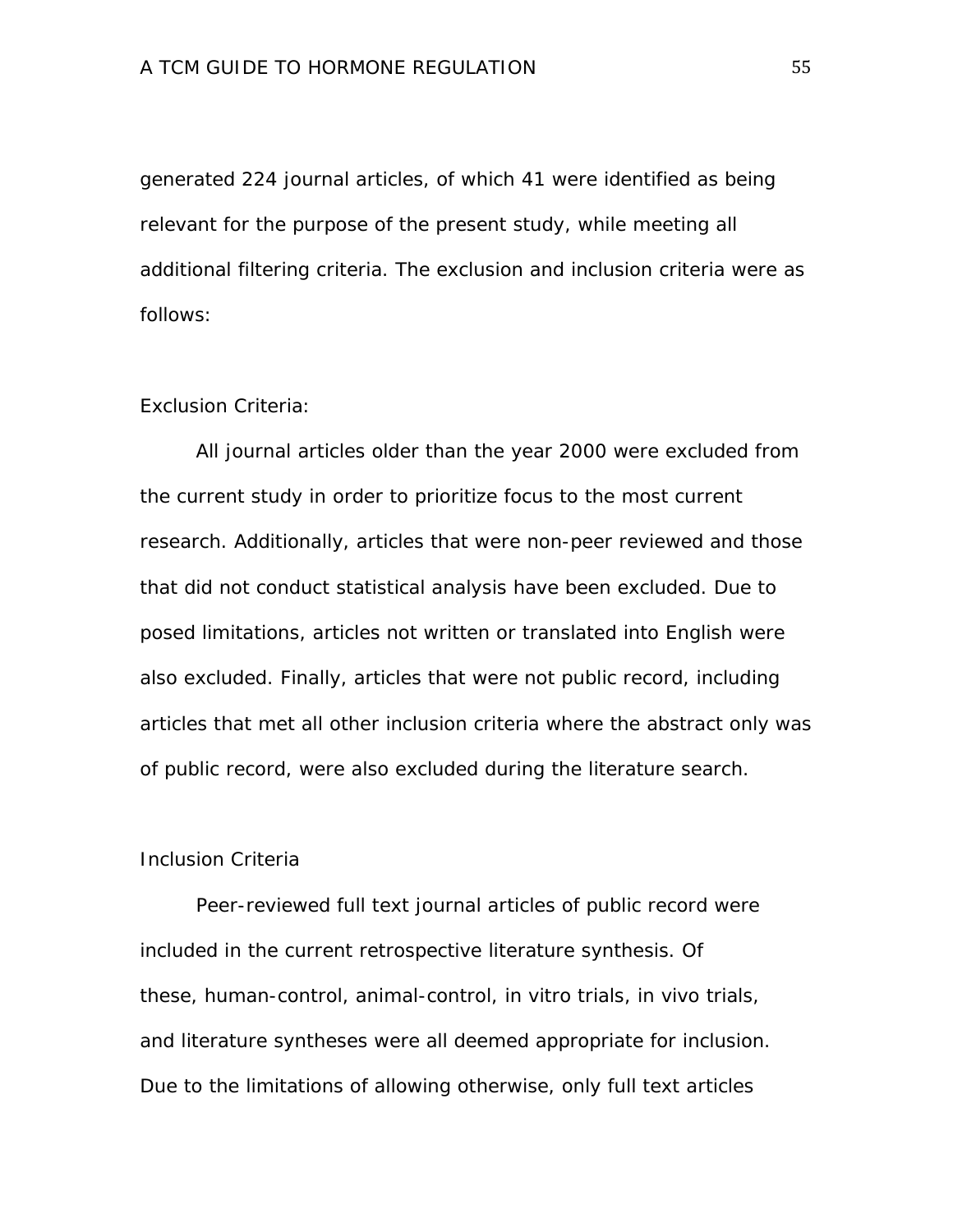written or translated into English were included. Additionally, only articles published in the year 2000 or later were included in order to allow for review of the most contemporary understanding and research pertaining to the subject matter.

# Classification and Summarization of Data

Excel spreadsheets and Internet resources Pubmed and myNCBI online were utilized to manage research activity, and for the classification and summarization of information from all relevant journal articles. Accordingly, articles were sorted by individual hormones: estrogen/ testosterone/ progesterone/ oxytocin/ cortisol/ follicle stimulating hormone (FSH)/ luteinizing hormone (LH), hormones in general, Biomedical endocrine system, and TCM Kidney.

Tables and charts were created directly from the Excel spreadsheets for further organization and demonstration of data. The following information extracted from the Excel documents was summarized and presented: statistical significance, numerical effect size, and strength of effect size.

#### Statistical Analysis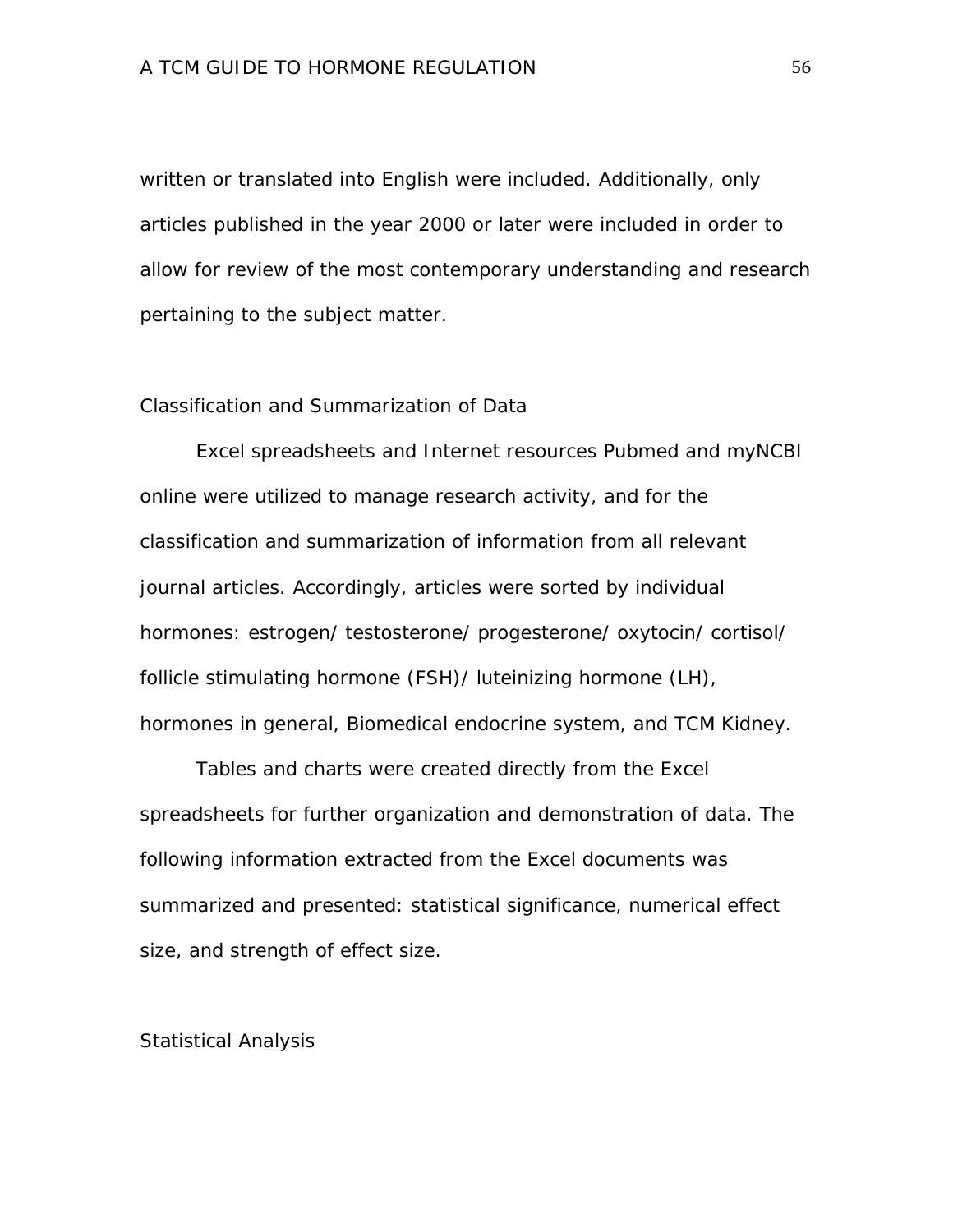Statistical significance was established at *p* < 0.05 and considered for all measures. With the exception of one journal article, all of the research articles provided *p* values in order to demonstrate statistical significance. The majority of journal articles provided variation from the mean results in the form of standard error of the mean (*sem*) rather than standard deviation (*sd*). Standard deviation calculations were required in order to determine numerical effect size (*r*) values, however. A formula of  $sd = sem X \sqrt{n}$  was used in order to calculate *sd* values.

In all cases, *r* values were calculated using the University of Colorado, Colorado Springs effect size calculator online [\(http://www.uccs.edu/~lbecker/\)](http://www.uccs.edu/%7Elbecker/). Additionally, strength of effect size was determined based upon classifications of: strong, moderate, weak, or no effect in order to highlight practical application to a clinical setting, or a lack thereof. In pre-post studies using dependent *t*-tests to determine statistical significance, the effect sizes have not been corrected for the correlation between means since raw data was not provided.

#### Variables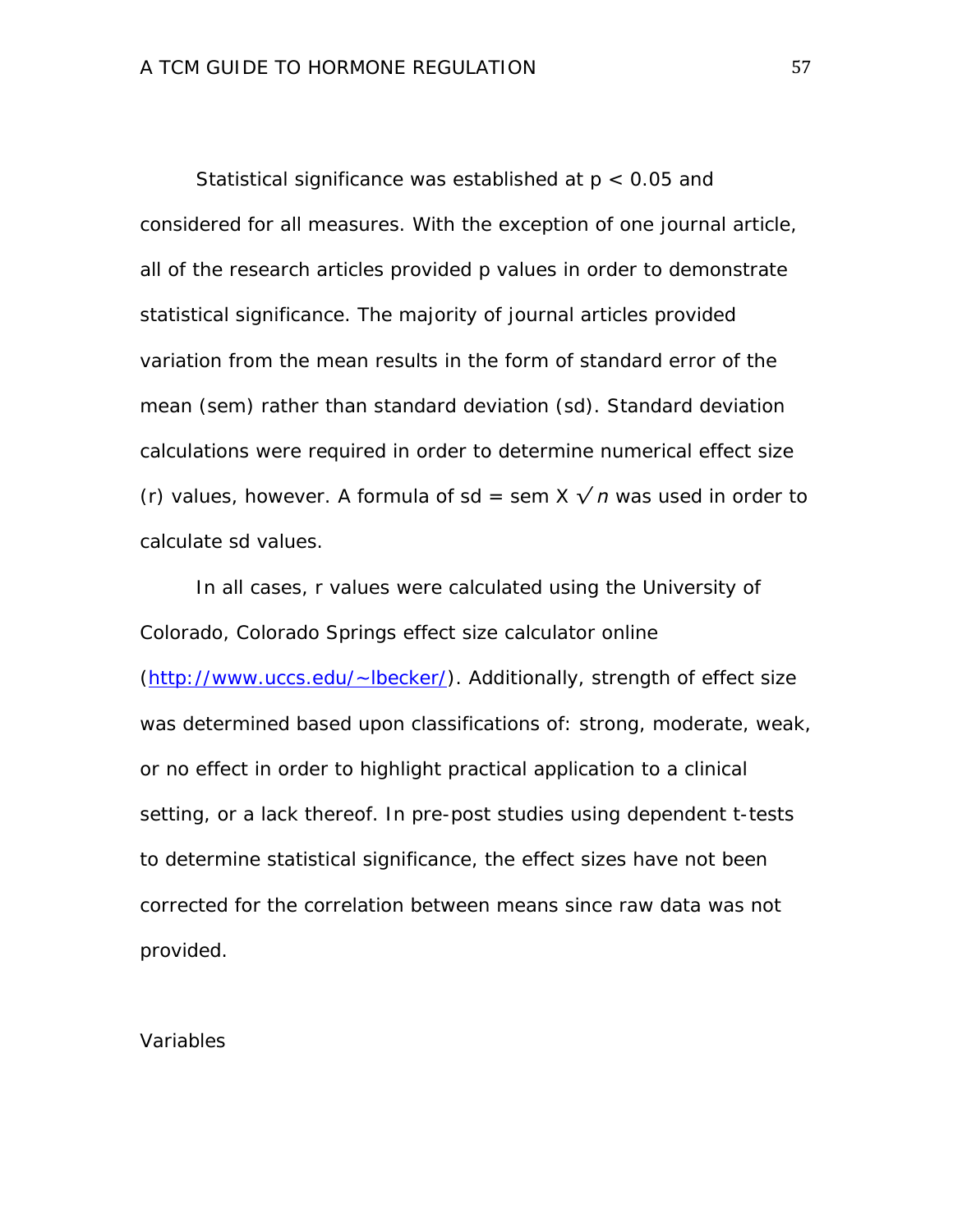The variables investigated and measured were estradiol (E2), testosterone, progesterone, oxytocin, cortisol, follicle stimulating hormone (FSH), luteinizing hormone and (LH). The primary consideration was deemed to be whether the results of a study found EA to significantly increase, significantly reduce, or if no statistically significant change was uncovered for each variable. In the table demonstrating statistical significance directions of impact were indicated by a *+* for increase, *-* for decrease, or *NS* for no statistical significance.

### Considerations

For the purpose of the present investigation, the majority of research subjects studied were female. However, there were findings pertinent to the present study in which all or a portion of the research subjects were male. This is specifically the case in studies investigating the impact of EA on cortisol. The investigator of the present study made the determination to include these studies as they provide further support for the possible regulatory effect of EA. In this circumstance, it was assumed that gender would not have had an impact on the outcome of the measures being investigated.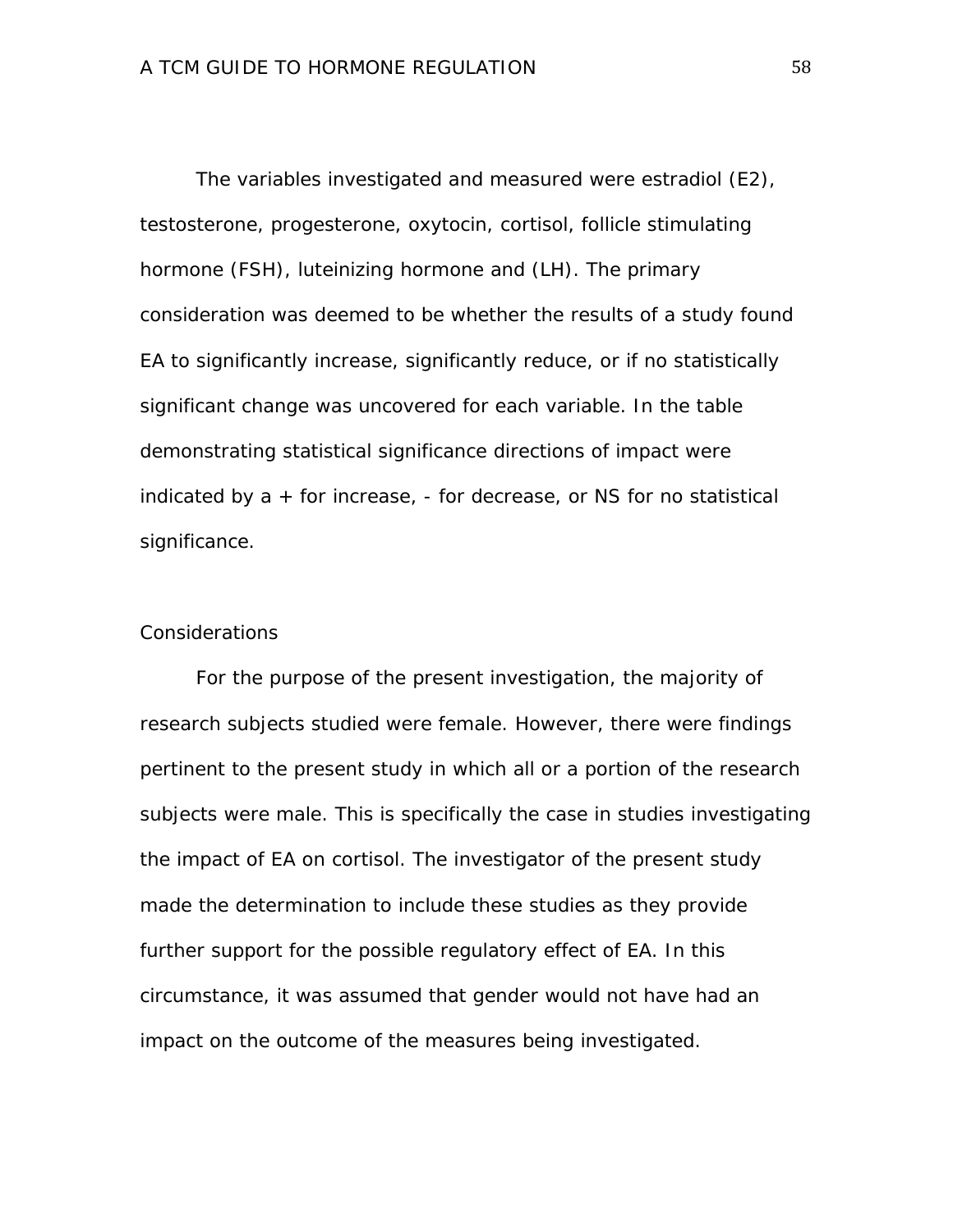## Implementation

All activities relating to the research and writing of the present literature synthesis were conducted on the investigator's private laptop computer or on a desktop computer in the student library at Yo San University of Traditional Chinese Medicine.

#### Chapter 4: Results

The current investigation sought to answer the question of whether Traditional Chinese Medicine provides an effective alternative to Western Medicine in attenuating the physiological disturbances and disease progression and accompanying hormonal variation in estrogen, testosterone, progesterone, oxytocin, cortisol, follicle stimulating hormone (FSH), and luteinizing hormone (LH) commonly associated with aging and the decline of reproductive capacity. The present systematic literature synthesis reviewed statistical data from eleven studies relevant to the impact of EA on the specific hormones discussed. Within these eleven studies, there were 24 individual measures of statistical significance (See Table 1: Statistical Significance Table). Of these 24 measures, 19 were found to be statistically significant at either a value of *p* < 0.01 or *p* < 0.05 (Chen et al., 2016; Feng et al., 2012; Jedel et al., 2011; Liu et al., 2013;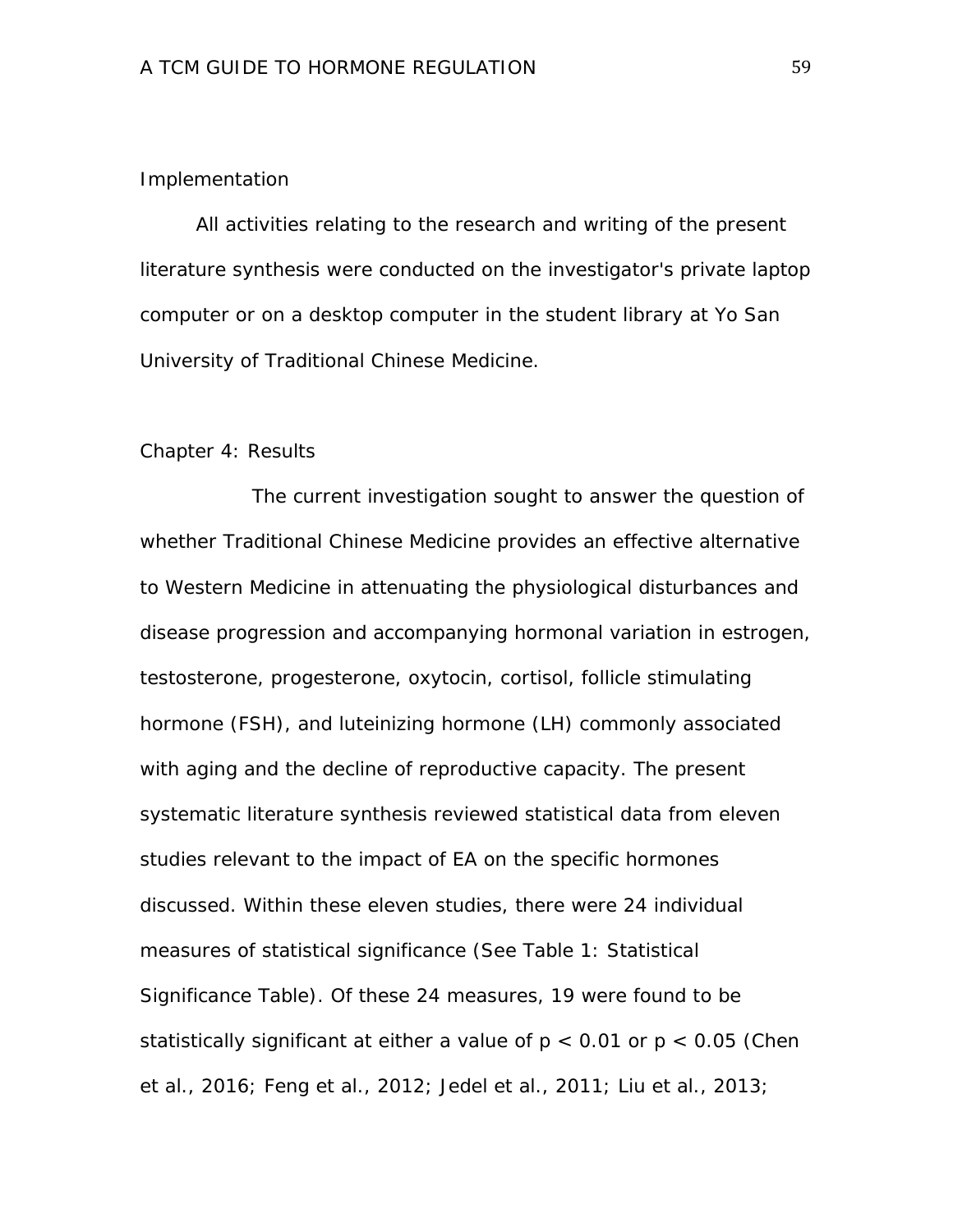Wang et al., 2016; Yu et al., 2014; Zhang et al., 2015; Zhao et al., 2004; Zheng et al., 2015; Zhou et al., 2013), four were found to be non-statistically significant (Feng et al., 2012; Jedel et al., 2011), and for the final measure, no *p* value was provided (Parmen et al., 2015).

Further, a largely regulatory mechanism of EA was demonstrated by the current literature synthesis as results illustrate the ability of EA to modulate upwards or downwards for three of the seven hormone measures depending on the circumstantial physiological need. This directional impact is indicated by plus or minus signs wherever relevant in results reporting (See Table 1: Statistical Significance Table).

Table 1: Statistical Significance Table

| <b>Article Number</b>                                                                                                                                                               | <b>Article Name</b>      | <b>Estradiol</b> | <b>Progesterone</b> | Testosterone | <b>Oxytocin</b> | <b>Cortisol</b> | FSH                   | LH       |  |
|-------------------------------------------------------------------------------------------------------------------------------------------------------------------------------------|--------------------------|------------------|---------------------|--------------|-----------------|-----------------|-----------------------|----------|--|
|                                                                                                                                                                                     | Chen, L. et al. 2016     | $p < 0.01 +$     | $p < 0.01 +$        | $p < 0.01 +$ |                 |                 |                       |          |  |
|                                                                                                                                                                                     | Feng, Y. et al. 2012     | $NS -$           | $p < 0.05 +$        | $p < 0.05 -$ |                 |                 |                       | $NS -$   |  |
|                                                                                                                                                                                     | 3 Jedel, E. et al. 2011  | $p < 0.05 -$     |                     | p < 0.01     |                 |                 | $NS -$                | $NS -$   |  |
|                                                                                                                                                                                     | 4 Liu, R.P. et al. 2013  |                  |                     |              |                 | $p < 0.01 -$    |                       |          |  |
|                                                                                                                                                                                     | 5 Parmen, V. et al. 2015 |                  |                     |              |                 | not provided -  |                       |          |  |
|                                                                                                                                                                                     | 6 Wang, Y. et al. 2016   |                  |                     |              |                 |                 | $p < 0.01 - p < 0.01$ |          |  |
|                                                                                                                                                                                     | 7 Yu, J.B. et al. 2014   |                  |                     |              |                 | $p < 0.05 +$    |                       |          |  |
|                                                                                                                                                                                     | Zhang, H.F. et al. 2015  |                  |                     |              | $p < 0.01 +$    |                 |                       |          |  |
| 9                                                                                                                                                                                   | Zhao, H. et al. 2004     | $p < 0.01 +$     |                     | $p < 0.01$ - |                 | $p < 0.05 +$    |                       |          |  |
| 10                                                                                                                                                                                  | Zheng, X. et al. $2015$  | $p < 0.01 +$     |                     |              |                 |                 |                       |          |  |
| 11                                                                                                                                                                                  | Zhou, K. et al. 2013     | $p < 0.01 +$     |                     |              |                 |                 | $p < 0.01 -$          | p < 0.01 |  |
| Statistical Significance ( $p<0.01$ , $p<0.05$ ) = $p<0.05$ or less                                                                                                                 |                          |                  |                     |              |                 |                 |                       |          |  |
| $\mathbf{M} = \mathbf{G} \cdot \mathbf{M} \cdot \mathbf{M} = \mathbf{G} \cdot \mathbf{M} = \mathbf{G} \cdot \mathbf{M} = \mathbf{G} \cdot \mathbf{M} = \mathbf{M} \cdot \mathbf{M}$ |                          |                  |                     |              |                 |                 |                       |          |  |

Non-Statistical Significance (NS) = p<0.05 or greater + = EA resulted in increase of hormone - = EA resulted in decrease of hormone

In addition to statistical significance, the effect size and strength of effect size was calculated for all 24 measures (See Table 2: Numerical Effect Size Table and Table 3: Strength of Effect Size Graph). Accordingly, for each of the individual hormone measures,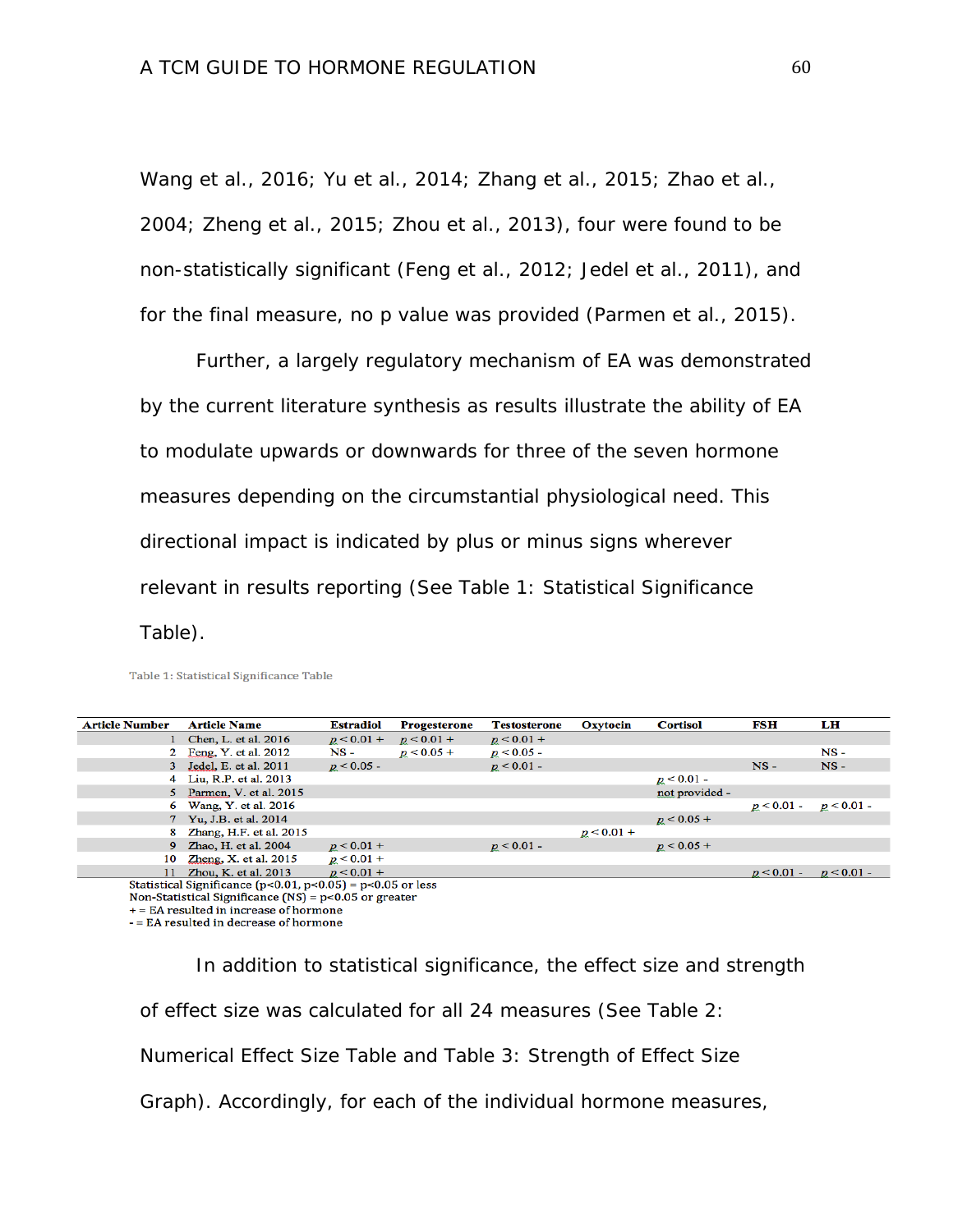25% or more of the studies established a strong effect size and 50% or greater uncovered a medium to strong effect size. Overall, a medium to strong effect size was substantiated for nineteen measures, while only three of the measures showed a weak effect size, and two provided for no effect at all (See Table 3: Strength of Effect Size

Graph).

Table 2: Numerical Effect Size Table

| <b>Article Number</b>     | <b>Article Name</b>       | <b>Estradiol</b> | <b>Progesterone</b> | <b>Testosterone</b> | Oxytocin   | <b>Cortisol</b> | FSH        | LH         |
|---------------------------|---------------------------|------------------|---------------------|---------------------|------------|-----------------|------------|------------|
|                           | 1 Chen, L. et al. 2016    | $r = 0.51$       | $r = 0.89$          | $r = 0.94$          |            |                 |            |            |
|                           | 2 Feng, Y. et al. 2012    | $r = 0.03$       | $r = 0.43$          | $r = 0.53$          |            |                 |            | $r = 0.07$ |
|                           | 3 Jedel, E. et al. 2011   | $r = 0.58$       |                     | $r = 0.71$          |            |                 | $r = 0.76$ | $r = 0.25$ |
|                           | 4 Liu, R.P. et al. 2013   |                  |                     |                     |            | $r = 0.47$      |            |            |
|                           | 5 Parmen, V. et al. 2015  |                  |                     |                     |            | $r = 0.98$      |            |            |
|                           | 6 Wang, Y. et al. 2016    |                  |                     |                     |            |                 | $r = 0.44$ | $r = 0.33$ |
|                           | 7 Yu, J.B. et al. 2014    |                  |                     |                     |            | $r = 0.21$      |            |            |
|                           | 8 Zhang, H.F. et al. 2015 |                  |                     |                     | $r = 0.77$ |                 |            |            |
|                           | 9 Zhao, H. et al. 2004    | $r = 0.83$       |                     | $r = 0.22$          |            | $r = 0.39$      |            |            |
|                           | 10 Zheng, X. et al. 2015  | $r = 0.36$       |                     |                     |            |                 |            |            |
|                           | 11 Zhou, K. et al. 2013   | $r = 0.65$       |                     |                     |            |                 | $r = 0.56$ | $r = 0.54$ |
| r = Numerical Effect Size |                           |                  |                     |                     |            |                 |            |            |



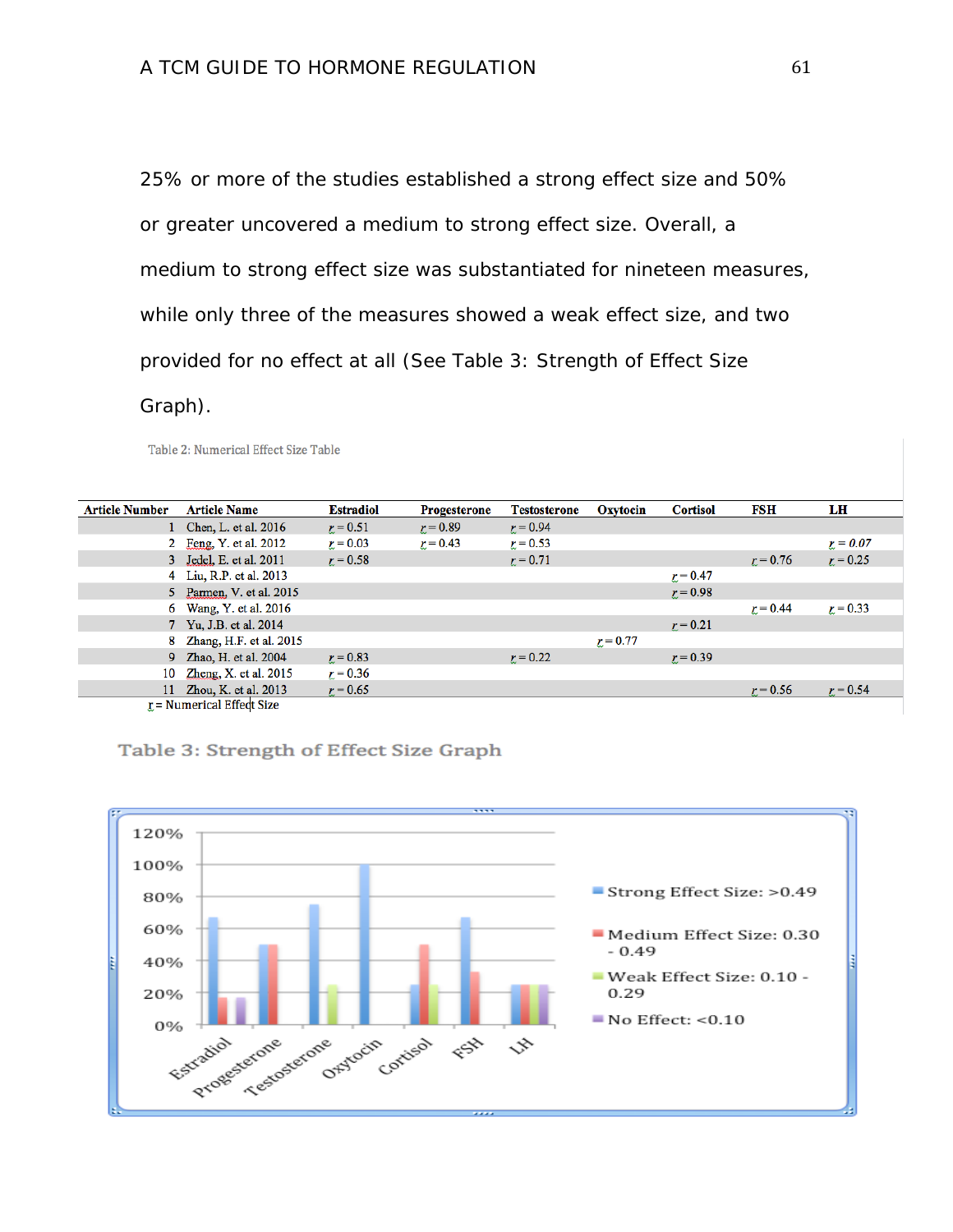Selection of acupoints varied among studies (See Table 4: Acupoint Selection Graph), however the most frequently used points were: 3, 4, and 6 on the Conception Vessel (CV); 25, 29, and 36 on the Stomach (ST) meridian; Spleen (SP) 6; and extra point Zigongxue. With the exception of SP 6, each of the points above are located in the lower abdomen local to the reproductive organs. Acupoint SP 6 has broad clinical application for all reproductive and gynecological issues.





Auricular Tip = Auricular Tip of Ear

Zigongxue = Extra point located local to the reproductive organs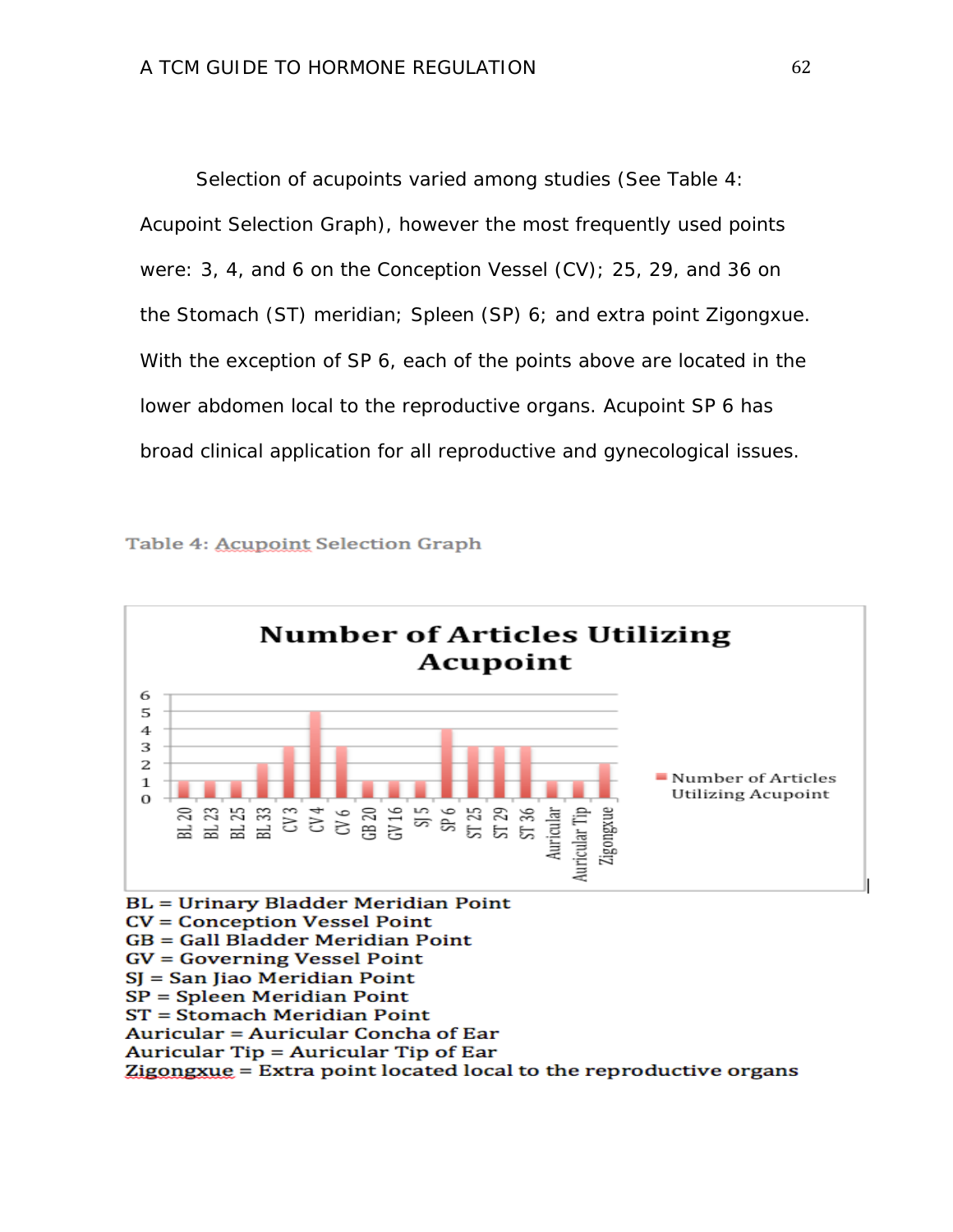While the type of electroacupuncture equipment utilized similarly varied among studies, the frequency administered remained consistently low and continuous across studies at a level ranging from 2 to 20 hertz. Two hertz was the most commonly chosen level with treatment time extending from 20 to 30 minutes. Finally, there was a wide variation in number of treatments administered across studies. Accordingly, treatment courses ranged from as little as five sessions administered over ten days to twenty-five sessions administered over sixteen weeks.

# Estrogen/ Estradiol (E2)

The estradiol (E2) form of estrogen was the most commonly studied of the seven individual hormone measures included in the present investigation. Of the six papers examining the effect of EA on E2, five were established as statistically significant (Chen et al., 2016; Feng et al., 2012; Jedel et al., 2011; Zhao et al., 2004; Zheng et al., 2015; Zhou et al., 2013). Of these five, four demonstrated a strong effect size and one provided for a moderate effect size. Further, E2 was shown by the various studies to be impacted in a dual direction thereby providing substantiation for EA as a regulatory treatment.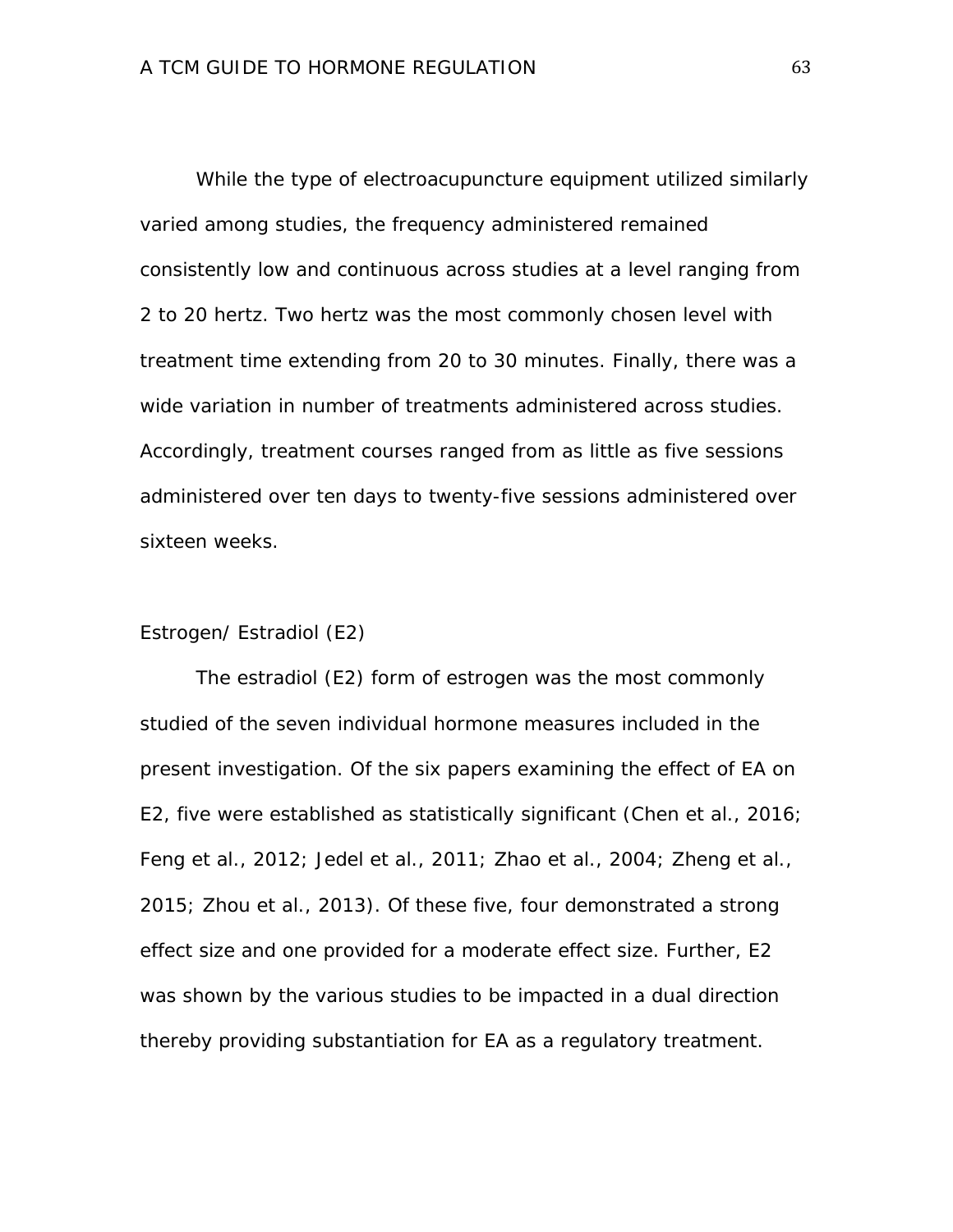## Progesterone

Progesterone was impacted in a positive direction with both relevant studies demonstrating statistical significance and a moderate to strong effect size (Chen et al., 2016; Feng et al., 2012).

### Testosterone

The four studies investigating testosterone proved statistically significant with 75% of them establishing a strong effect size and 25% a weak effect size (Chen et al., 2016; Feng et al., 2012; Jedel et al., 2011; Zhao et al., 2004). EA was shown to act upon testosterone in a dual direction similarly to E2.

# **Oxytocin**

Just one of the relevant studies spoke to the direct impact of EA on oxytocin measures. The outcome of this study was a statistically significant increase in oxytocin with a strong effect size (Zhang et al., 2015).

# **Cortisol**

Cortisol demonstrated a dually directional impact among four studies. While three of the studies established statistical significance,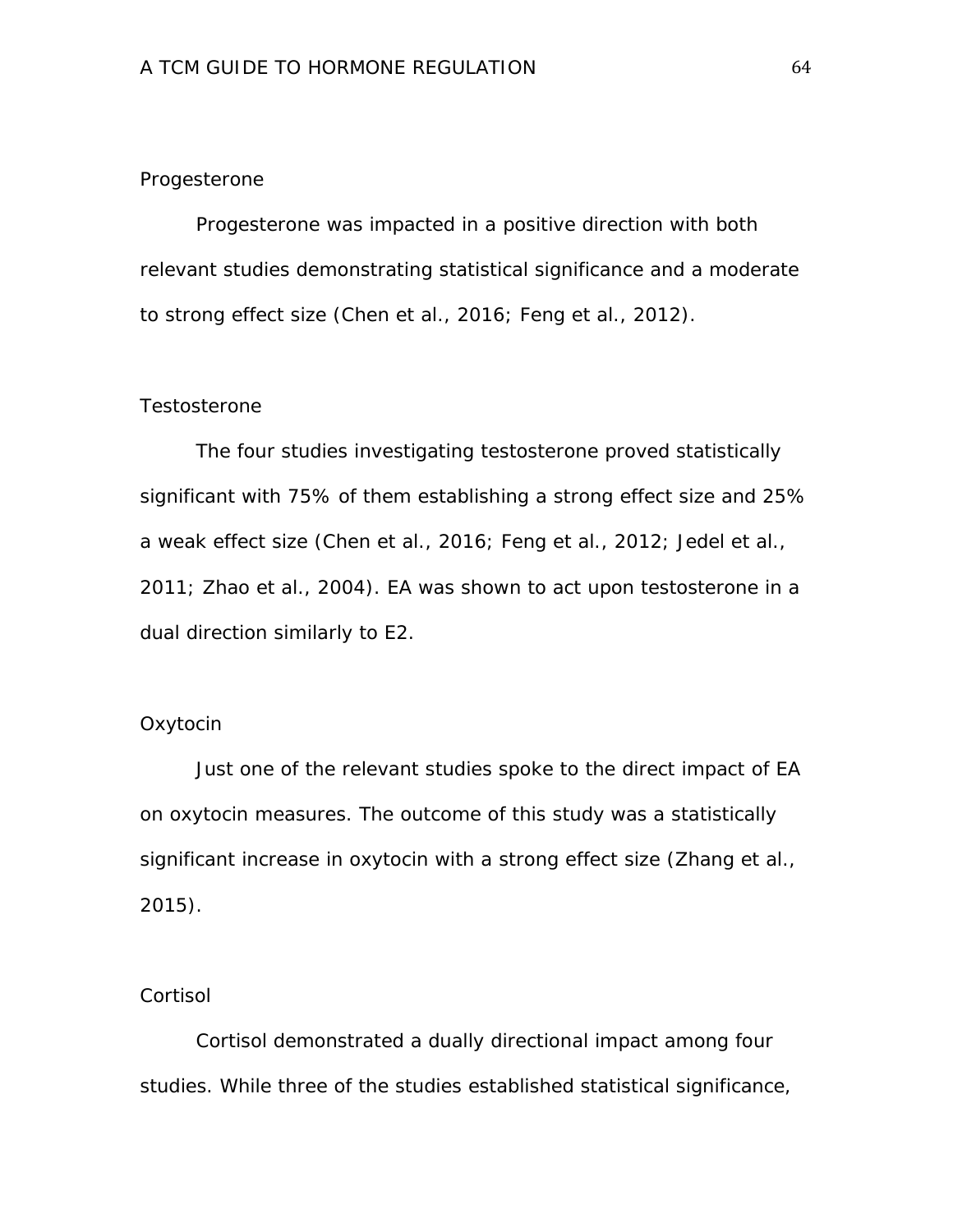one study did not provide *p* values. The strength of effect size was variable among the cortisol studies with 50% indicating moderate strength and 25% each falling under the classifications of strong and weak effects (Liu et al., 2013; Parmen et al., 2015; Yu et al., 2014; Zhao et al., 2004).

#### Follicle Stimulating Hormone (FSH)

While only two of the three studies investigating FSH demonstrated statistical significance, all three of them were found to have a moderate to strong effect. In all studies the value of FSH was decreased by EA treatment (Jedel et al., 2011; Wang et al., 2016; Zhou et al., 2013).

# Luteinizing Hormone (LH)

LH similarly decreased in all relevant studies. Here we find the weakest outcomes with only two out of four studies establishing statistical significance and a 25% effect strength falling under each classification (Feng et al., 2012; Jedel et al., 2011; Wang et al., 2016; Zhou et al., 2013).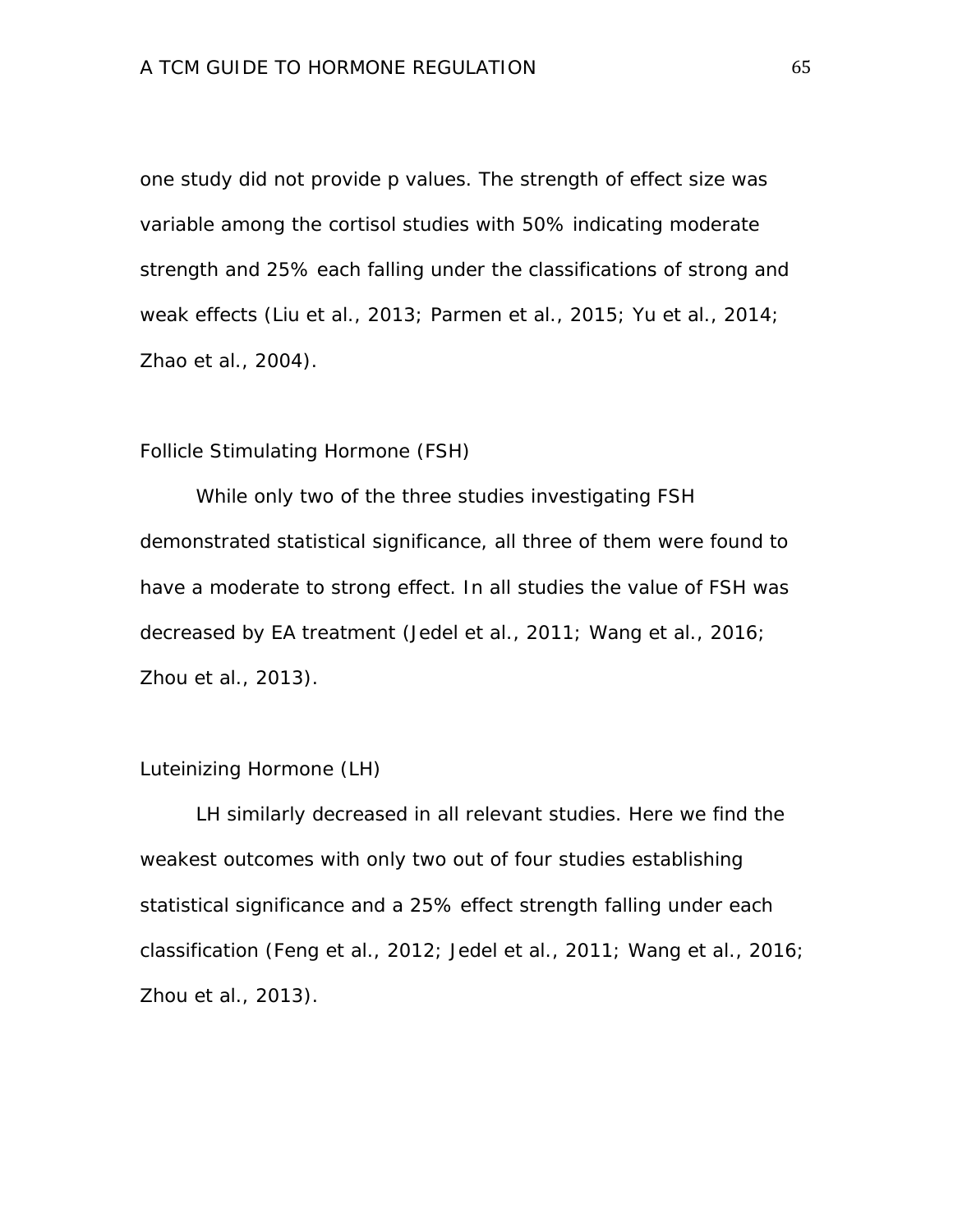Accordingly, compilation of the results of the present investigation validate that Traditional Chinese Medicine provides an effective alternative to Western Medicine in attenuating the physiological disturbances and disease progression and the accompanying hormonal variation of estrogen, testosterone, progesterone, oxytocin, cortisol, follicle stimulating hormone (FSH), and luteinizing hormone (LH) commonly associated with aging and the decline of reproductive capacity.

Chapter 5: Discussion

# Summary of Findings

The current retrospective literature synthesis illuminated a substantial regulatory mechanism of EA by demonstrating EA to modulate upwards or downwards for many of the hormone measures depending on the circumstantial physiological need. There were 24 individual measures of statistical significance investigated in the present study. Of these 24 measures, 19 were found to be statistically significant at either a value of  $p < 0.01$  or  $p < 0.05$ . Additionally, for each of the seven hormone classifications investigated, 50% or more of the studies uncovered a medium to strong effect size. Measure of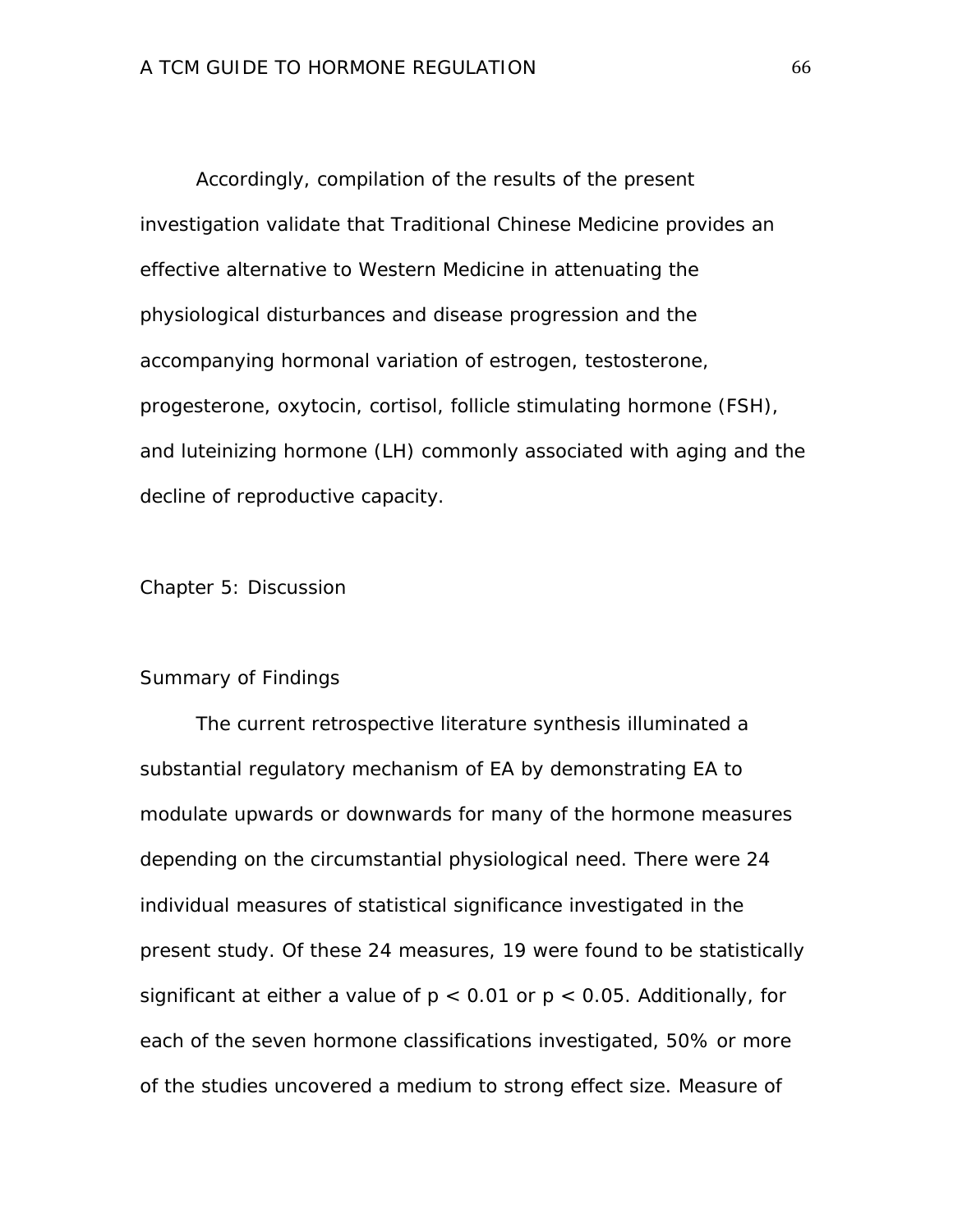strength of effect size provides information that is critical and beyond statistical significance as it demonstrates value in terms of practical application.

# Theoretical Implications

The outcome of the present study indicates that results for each of the seven hormone measures investigated appear to be generally consistent and reliable, although to varying degrees of strength. In particular, there is substantial literature pertaining to direct measurements of the impact of EA on E2, testosterone, and cortisol, all of which demonstrate a multi-directional impact (Chen et al., 2016; Feng et al., 2012; Jedel et al., 2011; Liu et al., 2013; Parmen et al., 2015; Yu et al., 2014; Zhao et al., 2004; Zheng et al., 2015; Zhou et al., 2013). In all of the studies pertaining to FSH and LH, a reduction direction only was demonstrated, as would be expected based upon the clinical significance of this (Feng et al., 2012; Jedel et al., 2011; Wang et al., 2016; Zhou et al., 2013). It is expected that the overall results pertaining to each of the hormones above would be reasonably consistent and repeatable in similar studies, appropriately maintaining validity of results.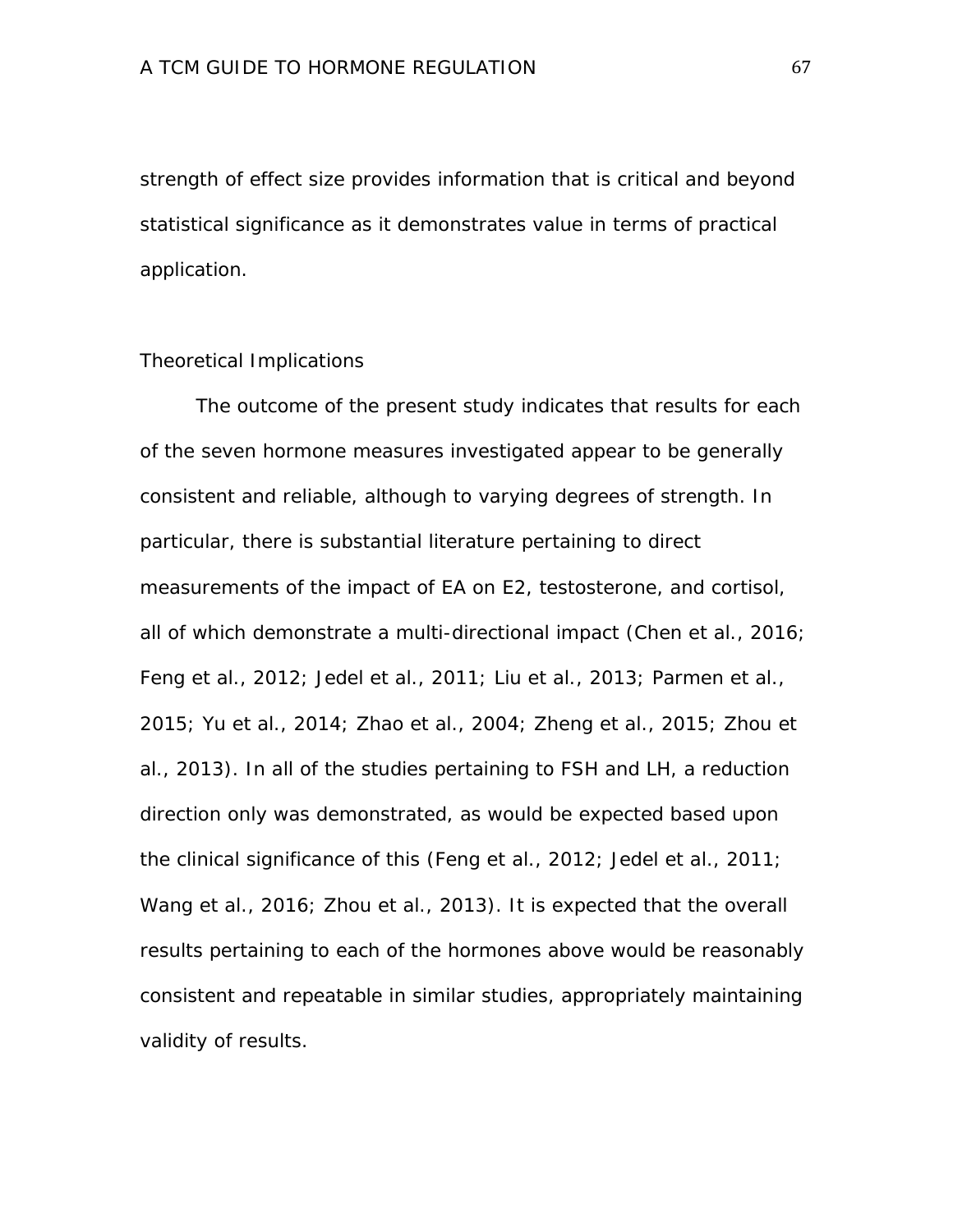Oxytocin and progesterone, on the other hand, were found to be the least directly examined of the individual hormone measures (Chen et al., 2016; Feng et al., 2012; Zhang et al., 2015). Therefore, while the investigator of the present study presumes that EA would demonstrate a significant impact on these two hormones in further scientific studies based upon literature uncovered during the present investigation, there is less evidence to substantiate this generalization.

### Practical Implications

It is clear that EA demonstrates strong capability to substantially impact endocrine and reproductive health (Chen et al., 2016; Feng et al., 2012; Jedel et al., 2011; Liu et al., 2013; Parmen et al., 2015; Wang et al., 2016; Yu et al., 2014; Zhang et al., 2015; Zhao et al., 2004; Zheng et al., 2015; Zhou et al., 2013). Based upon the results of the current review, there is considerable evidence to support the use of EA to impact the hormones investigated in the present study individually, and therefore, potentially to treat the underlying dysfunction or disease processes that initiated the hormone's suboptimization.

Furthermore, it is apparent that EA demonstrates a regulatory function that is influenced by the physiological need associated with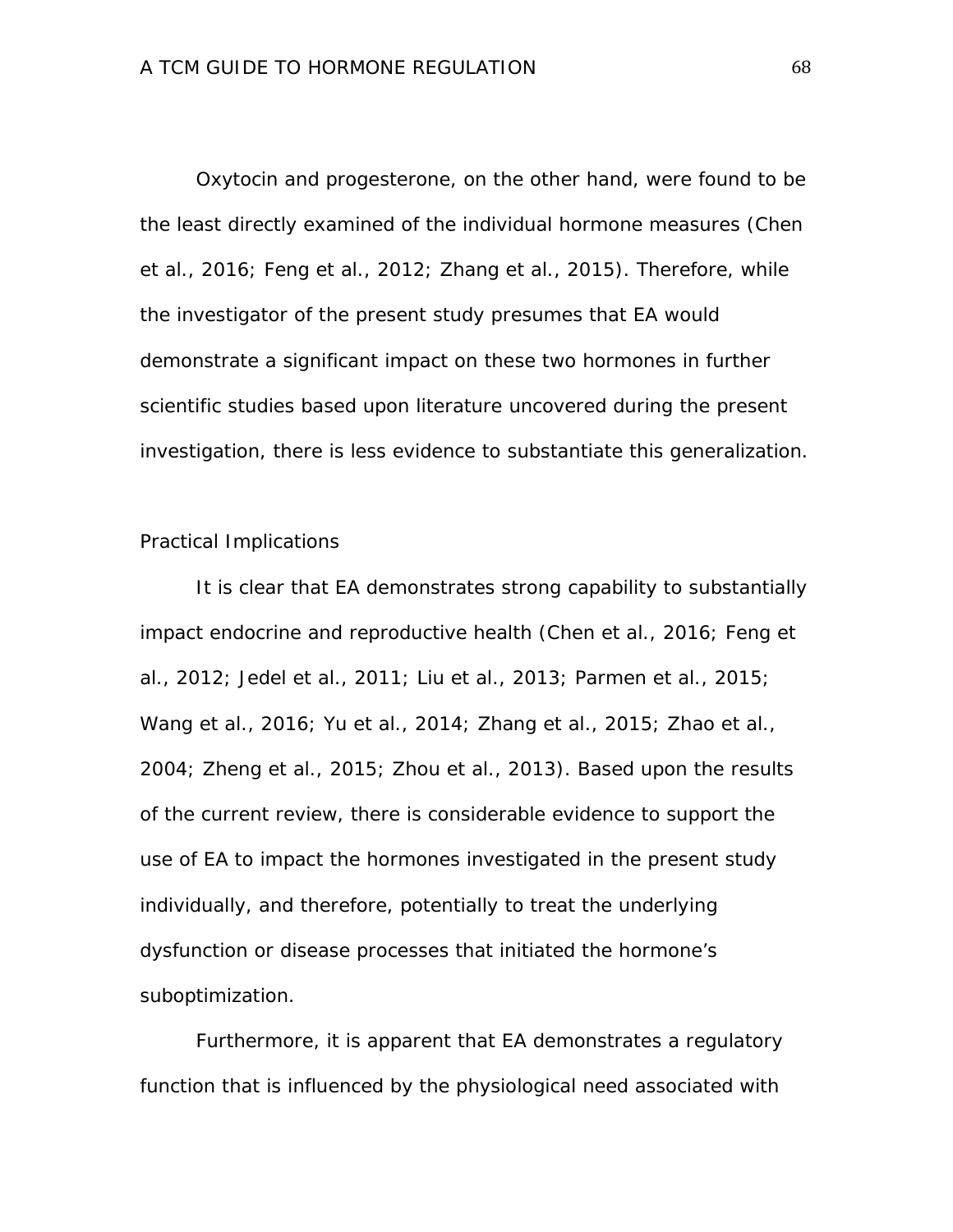the dysregulation being treated. Even in the hormone measures where only one direction of impact was shown (Feng et al., 2012; Jedel et al., 2011; Wang et al., 2016; Zhou et al., 2013), it is believed that this is merely a consequence of clinical relevance. For example, it is more likely that a dysregulation or disease process would occur due to elevation of FSH and LH rather than a decrease in these hormones. Accordingly, it follows that EA treatment implemented in order to restore equilibrium would be found to reduce FSH and LH in a clinical setting.

Additionally worth mentioning, EA offers enhanced clinical benefit in that it allows for an additional measure of objectivity by providing a standardized mechanism for manipulation of acupoints that is impossible with manual stimulation (Stener-Victorin, Kobayashi, Watanabe, Lundeberg, & Kurosawa, 2004a).

# Present Study Limitations

An enduring fundamental limitation of the present investigation is that a prominent majority of the scientific research on this topic, and in the field of TCM in general, is not published in English. An explicit amount of the clinical research on EA, and acupuncture in general, is conducted in Asia where TCM remains seamlessly integrated into the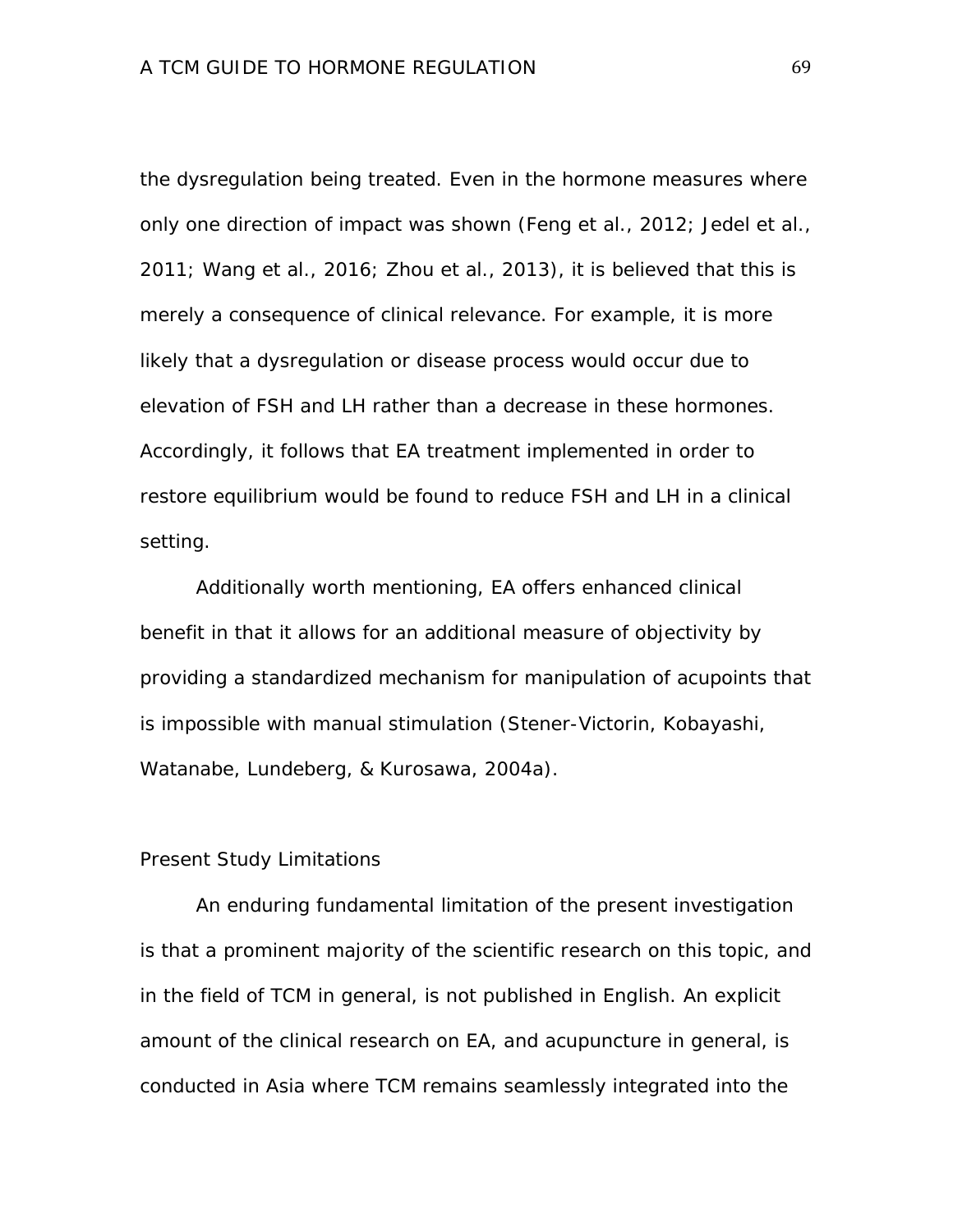contemporary culture and health care systems based upon its origin and extensive history throughout the continent. Unfortunately, the science relating to TCM published in Asia is largely untranslated into English, and therefore not easily accessible in the circumstance where there is no means of translation. As such, there is a rich and extensive body of information that is fundamentally untapped by the current literature synthesis.

Another limitation worth considering is that the sample sizes of the studies included in the present literature synthesis tended to be small, thereby diminishing validity and clinical significance. Additionally, the bulk of the studies were conducted on rodents presenting further potential limitations to generalizability and significance to human subjects.

# Recommendations for Future Research

In order to contribute to the advancement of research relevant to the topic investigated by the present literature synthesis, as well as to the continued assimilation of TCM into mainstream western culture, it is essential to encourage further investigation and collaboration of modern research conducted in English. Similarly, it remains imperative to encourage alliance in research among practitioners of Biomedicine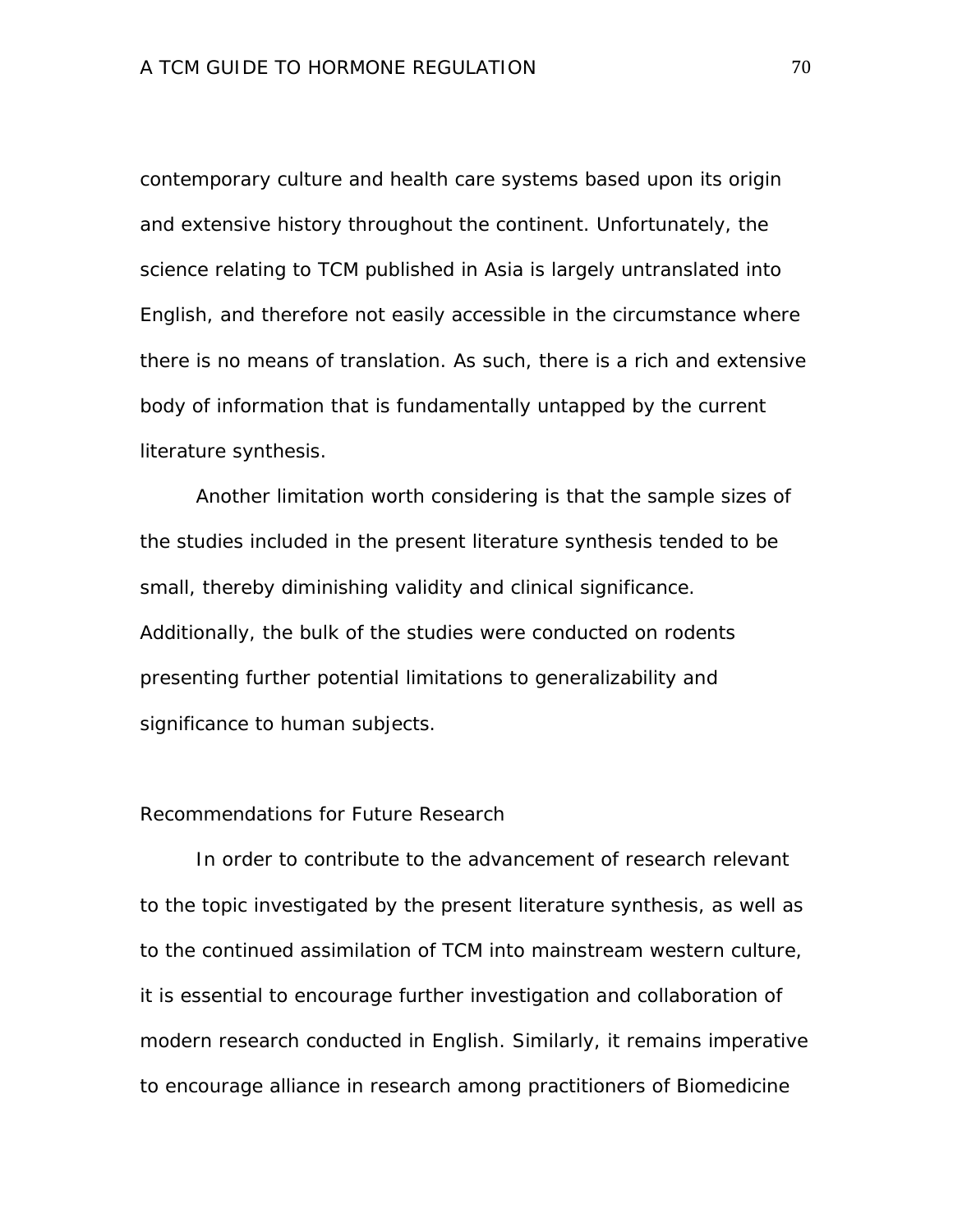and TCM in order to promote a culture of integration and a comprehensive standard of care comparable to the model which exists in China and other Asian countries.

# **Conclusion**

While the mechanism by which acupuncture and EA functions remains largely misunderstood, it is increasingly accepted that EA asserts meaningful impact on neuroendocrine pathways and associated substances and hormones (Corradino, 2012, p. 30). Based upon research uncovered under the present investigation, the examiner concludes that EA has a significant impact on hormone modulation and underlying processes of disease and dysregulation. Upon comprehensive review of the relevant literature and scientific data, it is deemed that the hypothesis was correct, and accordingly, that Traditional Chinese Medicine provides an effective alternative to Western Medicine in attenuating the physiological disturbances and disease progression and the accompanying hormonal variation of estrogen, testosterone, progesterone, oxytocin, cortisol, follicle stimulating hormone (FSH), and luteinizing hormone (LH) commonly associated with aging and the decline of reproductive capacity.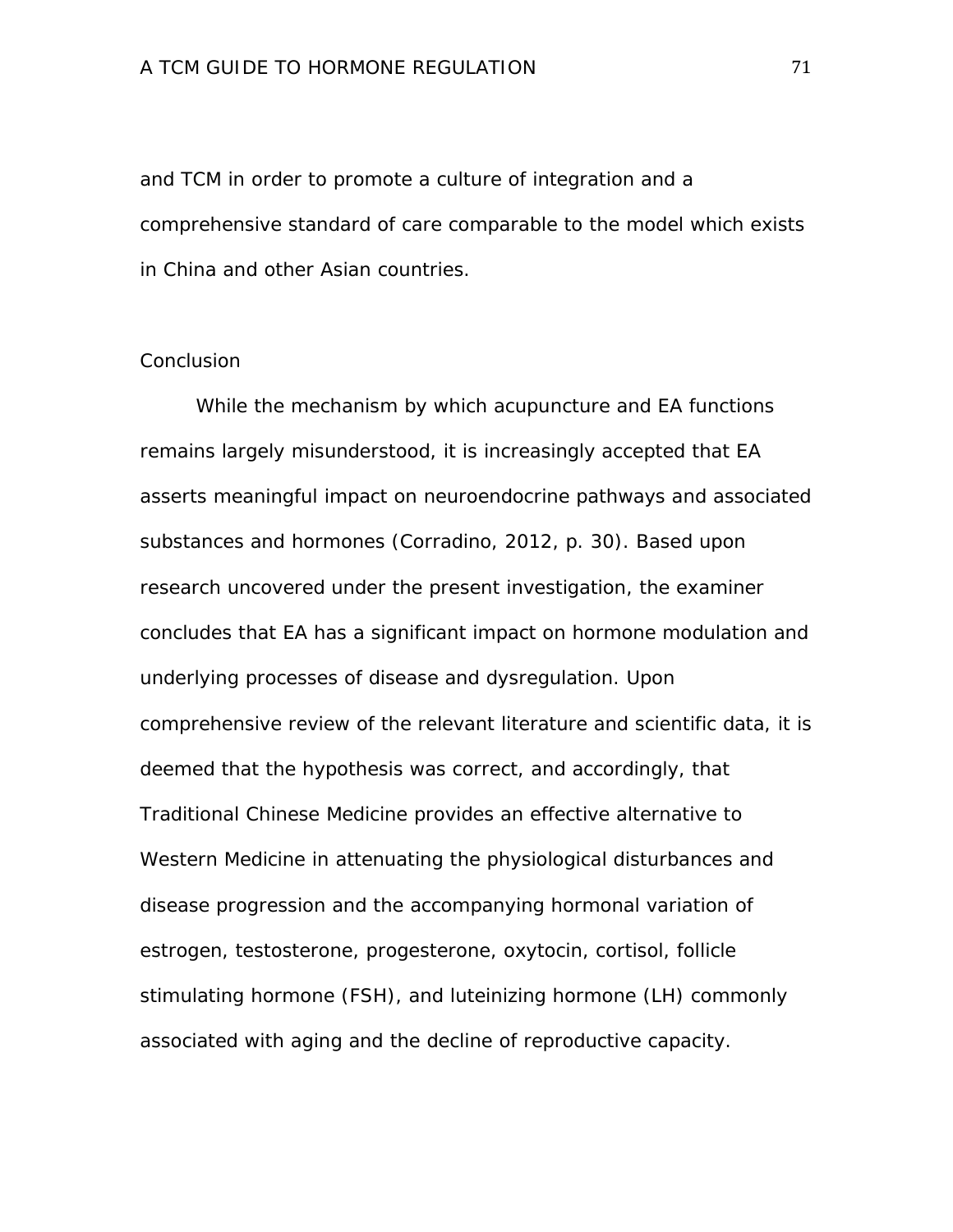### References

- Appt, S. E., & Ethun, K. F. (2010). Reproductive aging and risk for chronic disease: Insights from studies of nonhuman primates. *Maturitas, 67*(1), 7-14.
- Bell, A. F., Erickson, E. N., & Carter, C. S. (2014). Beyond labor: The role of natural and synthetic oxytocin in the transition to motherhood. *Journal of Midwifery & Women's Health, 59*(1), 35- 42: quiz 108.
- Chen, J., Feng, S., Zeng, J., Wu, X., Yang, M., Tang, H., et al. (2016). Effectiveness of electroacupuncture for polycystic ovary syndrome: Study protocol for a randomized controlled trial. *Trials, 17*(1), 256- 016-1375-4.
- Chen, L., Sun, H. X., Xia, Y. B., Sui, L. C., Zhou, J., Huang, X., et al. (2016). Electroacupuncture decreases the progression of ovarian hyperstimulation syndrome in a rat model. *Reproductive Biomedicine Online, 32*(5), 538-544.
- Chen, S., Liu, J., & Gao, Y. (2007). Effects of electroacupuncture at different acupoints on changes of uterine myoelectricity induced by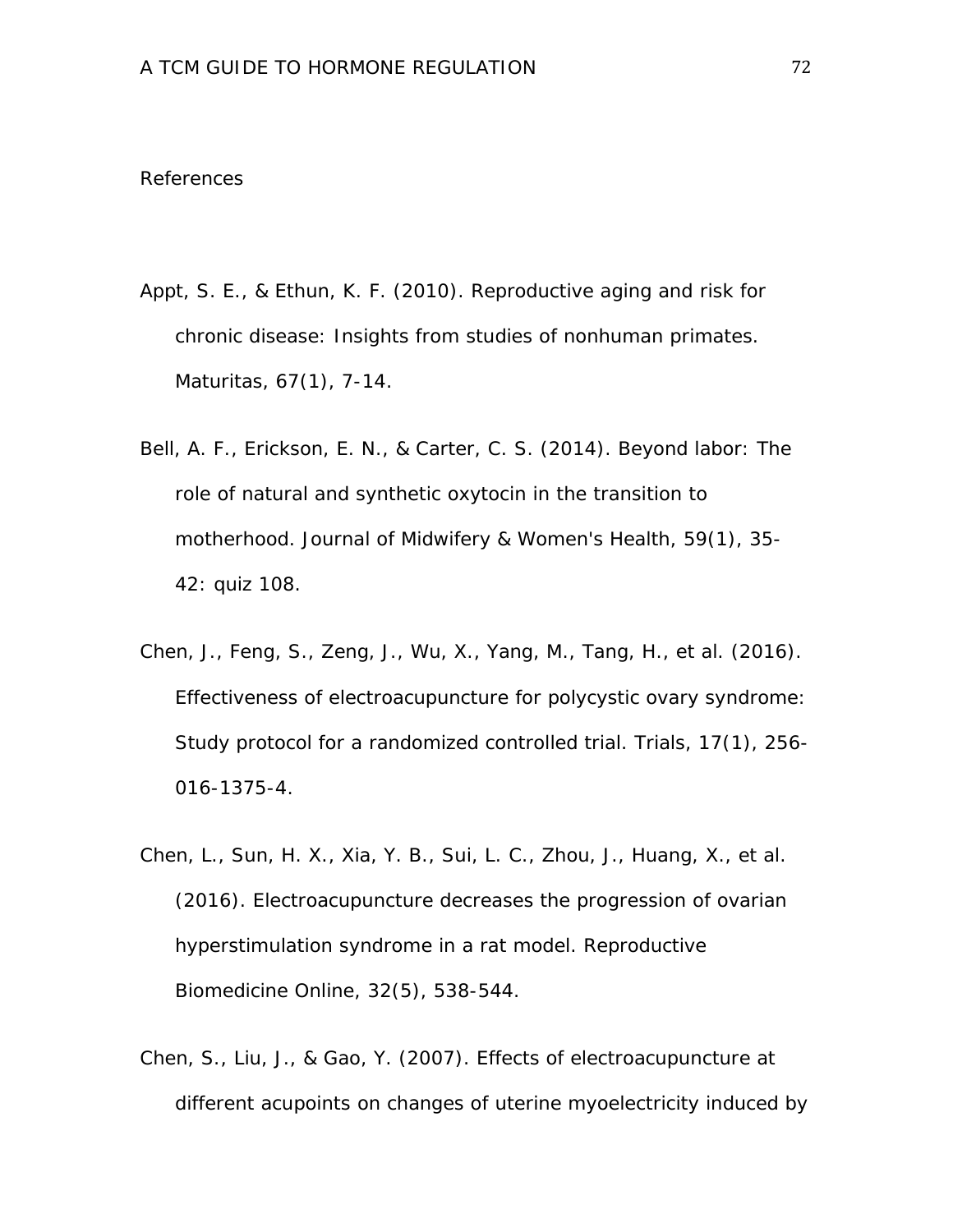oxytocin and progesterone in pregnant rats. *Journal of Traditional Chinese Medicine = Chung i Tsa Chih Ying Wen Pan, 27*(4), 299- 306.

- Cochrane, S., Smith, C. A., Possamai-Inesedy, A., & Bensoussan, A. (2014). Acupuncture and women's health: An overview of the role of acupuncture and its clinical management in women's reproductive health. *International Journal of Women's Health, 6*, 313-325.
- Corradino, M. D. (2012). *Neuropuncture: Cutting edge neuroscience acupuncture system.* Neuropuncture.org.
- Cottrell, R. R., & McKenzie, J. F. (2011). *Health promotion & education research: Using the five-chapter thesis/ dissertation model.* (2nd edition ed.) Jones and Bartlett Publishers.
- Feng, Y., Johansson, J., Shao, R., Manneras, L., Fernandez-Rodriguez, J., Billig, H., et al. (2009). Hypothalamic neuroendocrine functions in rats with dihydrotestosterone-induced polycystic ovary syndrome: Effects of low-frequency electro-acupuncture. *PloS One, 4*(8), e6638.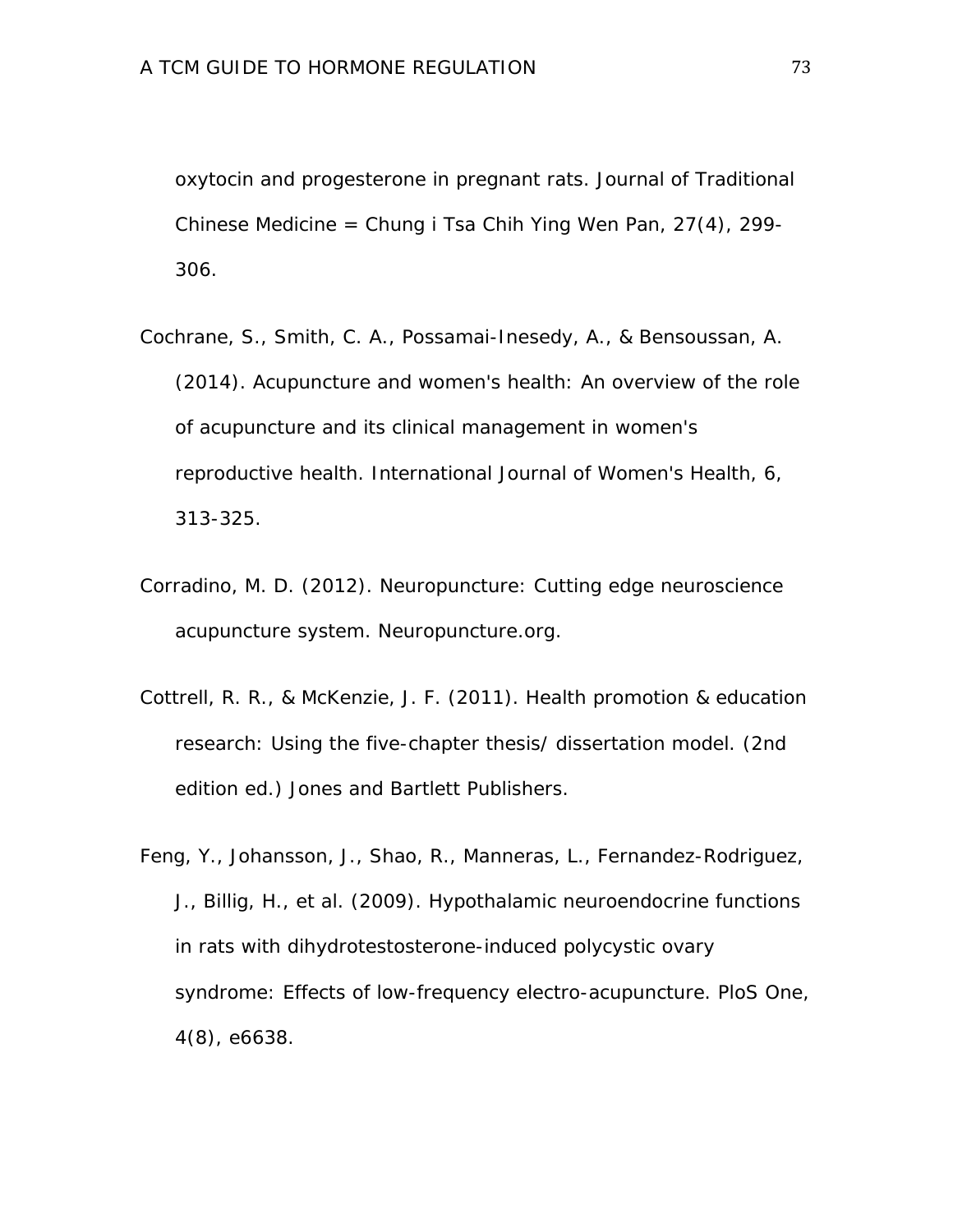- Feng, Y., Johansson, J., Shao, R., Manneras-Holm, L., Billig, H., & Stener-Victorin, E. (2012). Electrical and manual acupuncture stimulation affect oestrous cyclicity and neuroendocrine function in an 5alpha-dihydrotestosterone-induced rat polycystic ovary syndrome model. *Experimental Physiology, 97*(5), 651-662.
- Geber, S., Megale, R., Vale, F., Lanna, A. M., & Cabral, A. C. (2012). Variation in ovarian follicle density during human fetal development. *Journal of Assisted Reproduction and Genetics, 29*(9), 969-972.

Gottfried, S. (2013). *The hormone cure* (1st edition ed.) Scribner.

- Han, C., Li, X., Luo, H., Zhao, X., & Li, X. (2004). Clinical study on electro-acupuncture treatment for 30 cases of mental depression. *Journal of Traditional Chinese Medicine = Chung i Tsa Chih Ying Wen Pan, 24*(3), 172-176.
- Huang, Y. H., Shen, L., Cai, A. H., & Liang, X. F. (2015). Effects of conservative laparoscopic endometrial cystectomy and use of kidney-reinforcing and blood activating traditional chinese medicine on ovarian functions. *Genetics and Molecular Research : GMR, 14*(1), 645-650.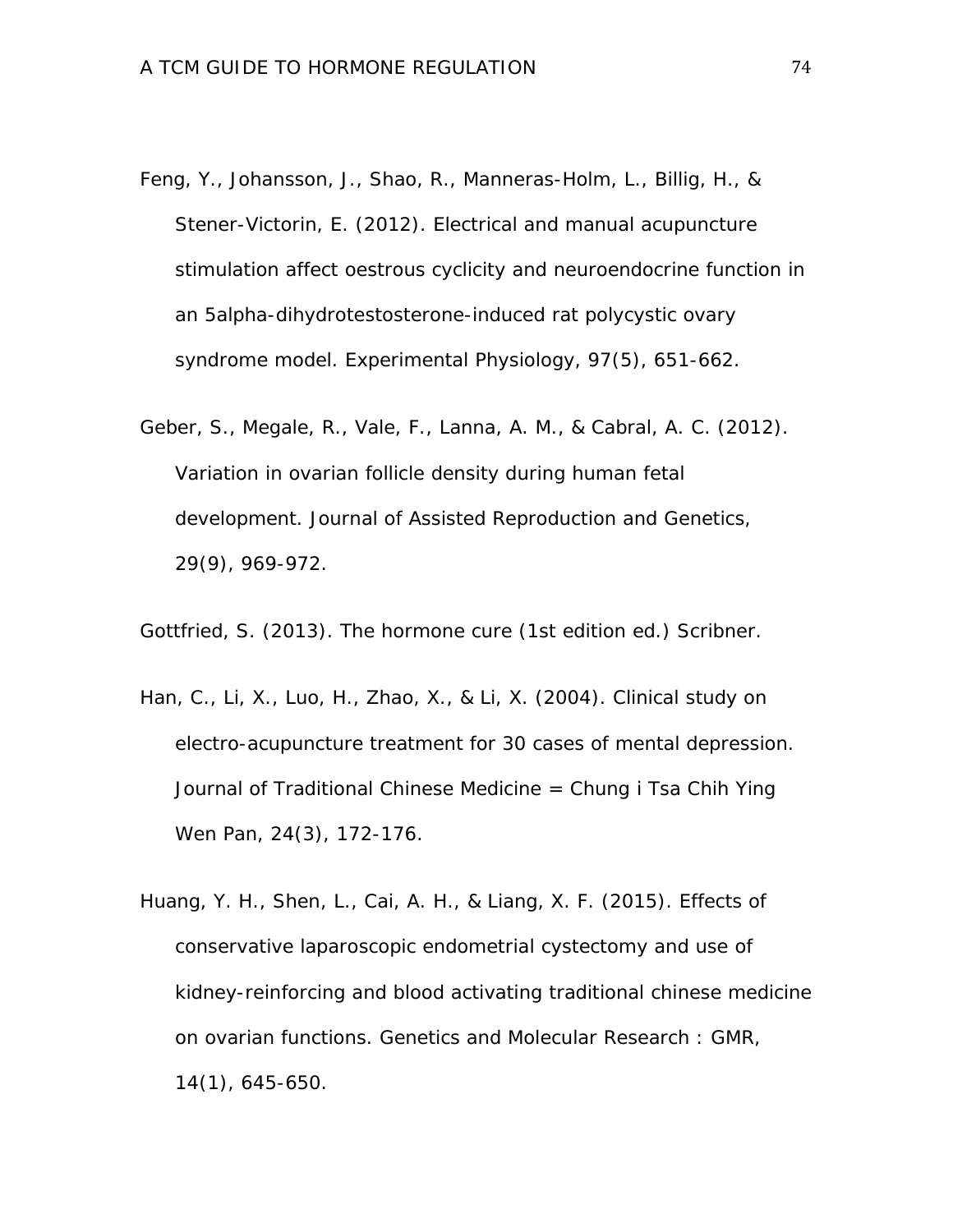- Jedel, E., Labrie, F., Oden, A., Holm, G., Nilsson, L., Janson, P. O., et al. (2011). Impact of electro-acupuncture and physical exercise on hyperandrogenism and oligo/amenorrhea in women with polycystic ovary syndrome: A randomized controlled trial. *American Journal of Physiology.Endocrinology and Metabolism, 300*(1), E37-45.
- Johansson, J., Redman, L., Veldhuis, P. P., Sazonova, A., Labrie, F., Holm, G., et al. (2013). Acupuncture for ovulation induction in polycystic ovary syndrome: A randomized controlled trial. *American Journal of Physiology.Endocrinology and Metabolism, 304*(9), E934-43.
- Lewis, R. (2004). *The fertility cure* (1st edition ed.) Time Warner Book Group.
- Liu, J., Han, Y., Zhang, N., Wang, B., Zhou, Y., Yang, D., et al. (2008). The safety of electroacupuncture at hegu (LI 4) plus oxytocin for hastening uterine contraction of puerperants--a randomized controlled clinical observation. *Journal of Traditional Chinese Medicine = Chung i Tsa Chih Ying Wen Pan, 28*(3), 163-167.
- Liu, R. P., Fang, J. L., Rong, P. J., Zhao, Y., Meng, H., Ben, H., et al. (2013). Effects of electroacupuncture at auricular concha region on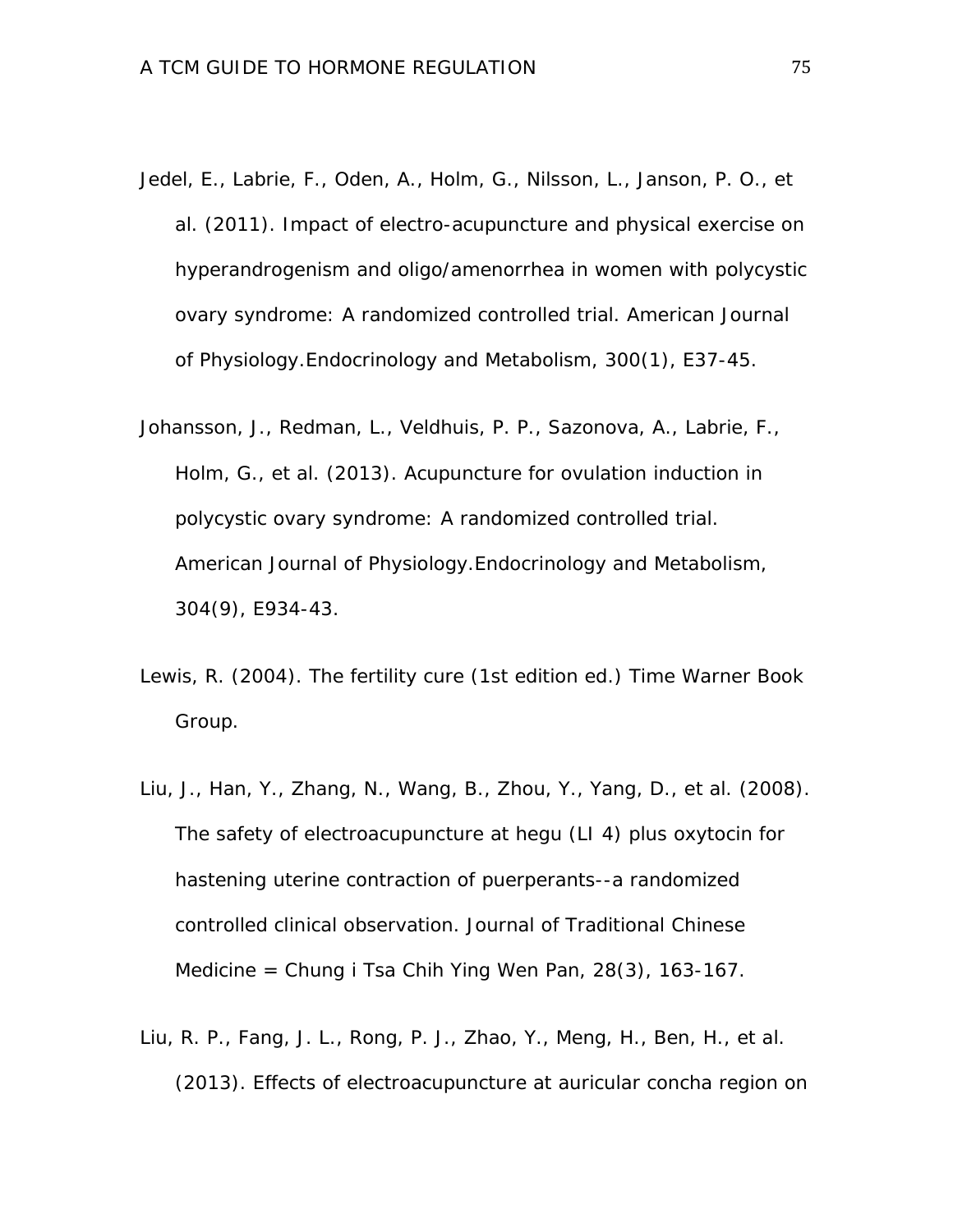the depressive status of unpredictable chronic mild stress rat models. *Evidence-Based Complementary and Alternative Medicine : ECAM, 2013*, 789674.

- Liu, Z., Wang, Y., Xu, H., Wu, J., He, L., Jiang, J. Y., et al. (2014). Efficacy of electroacupuncture for symptoms of menopausal transition: Study protocol for a randomized controlled trial. *Trials, 15*, 242-6215-15-242.
- Lu, H., Gao, X., & Yin, Q. (2004). Effects of zi chong granules on estradiol synthesis in the cultured ovarian granular cells of mice. *Journal of Traditional Chinese Medicine = Chung i Tsa Chih Ying Wen Pan, 24*(4), 298-302.
- Maciocia, G. (2005). *The foundations of chinese medicine: A comprehensive text* (2nd edition ed.) Elsevier Health Sciences.
- Maciocia, G. (2011). *Obstetrics and gynecology in chinese medicine.* (2nd edition ed.) Elsevier Health Sciences.
- Manneras, L., Cajander, S., Lonn, M., & Stener-Victorin, E. (2009). Acupuncture and exercise restore adipose tissue expression of sympathetic markers and improve ovarian morphology in rats with dihydrotestosterone-induced PCOS. *American Journal of*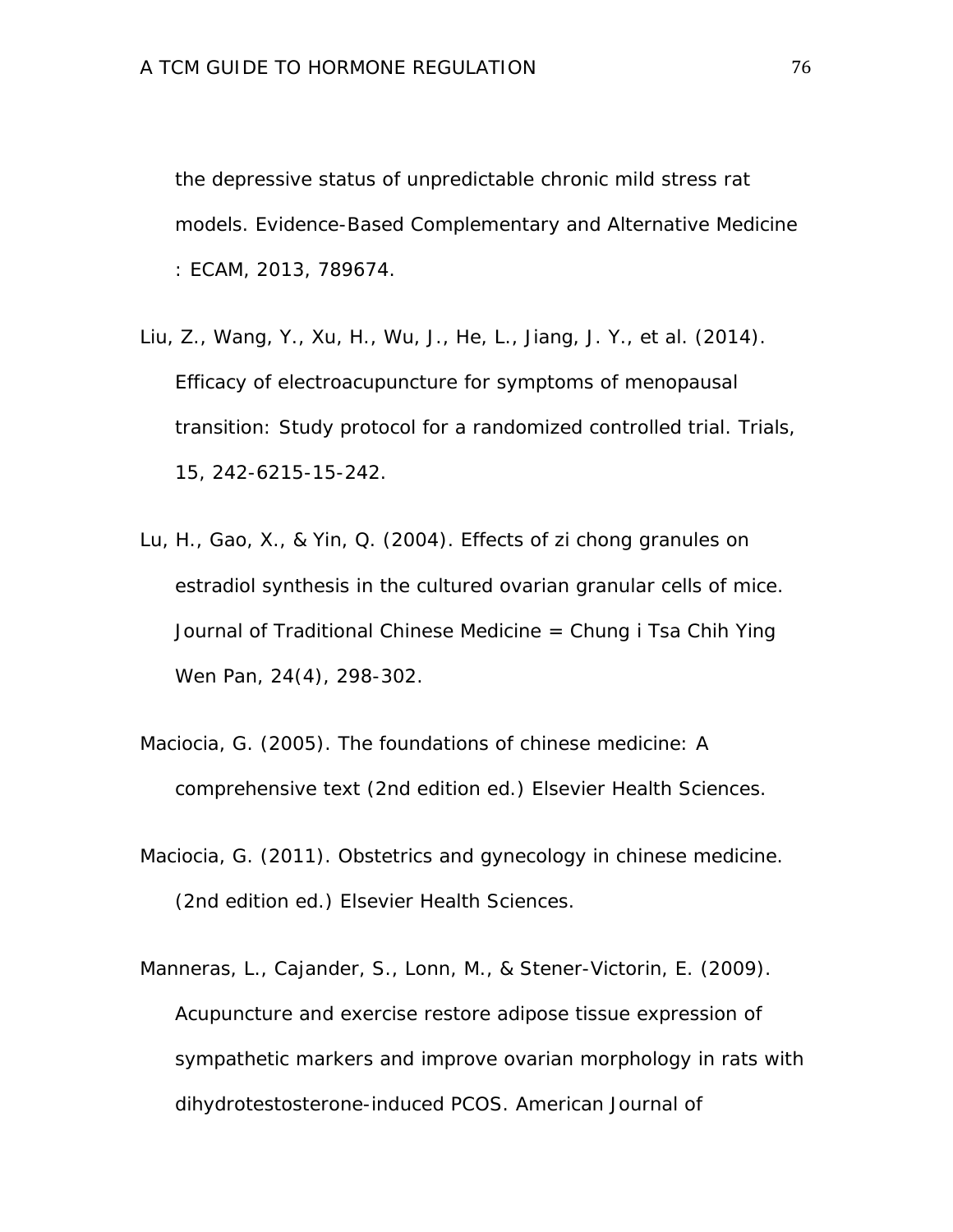*Physiology.Regulatory, Integrative and Comparative Physiology, 296*(4), R1124-31.

Manneras, L., Jonsdottir, I. H., Holmang, A., Lonn, M., & Stener-Victorin, E. (2008). Low-frequency electro-acupuncture and physical exercise improve metabolic disturbances and modulate gene expression in adipose tissue in rats with dihydrotestosteroneinduced polycystic ovary syndrome. *Endocrinology, 149*(7), 3559- 3568.

Mayo Clinic Online. (n.d.). *Home page.* Retrieved from <http://www.mayoclinic.org/>

Medical Dictionary Online. (n.d.). *Home page.* Retrieved from <http://www.online-medical-dictionary.org/>

Merck Manual Professional Edition Online. (n.d.). *Home page.*

Retrieved from<http://www.merckmanuals.com/professional/>

Merriam-Webster Dictionary Online. (n.d.). *Home page.* Retrieved from <http://www.merriam-webster.com/>

Parmen, V., Pestean, C., Ober, C., Mircean, M., & Oana, L. (2015). Paraclinical investigations of electroacupuncture analgesia in a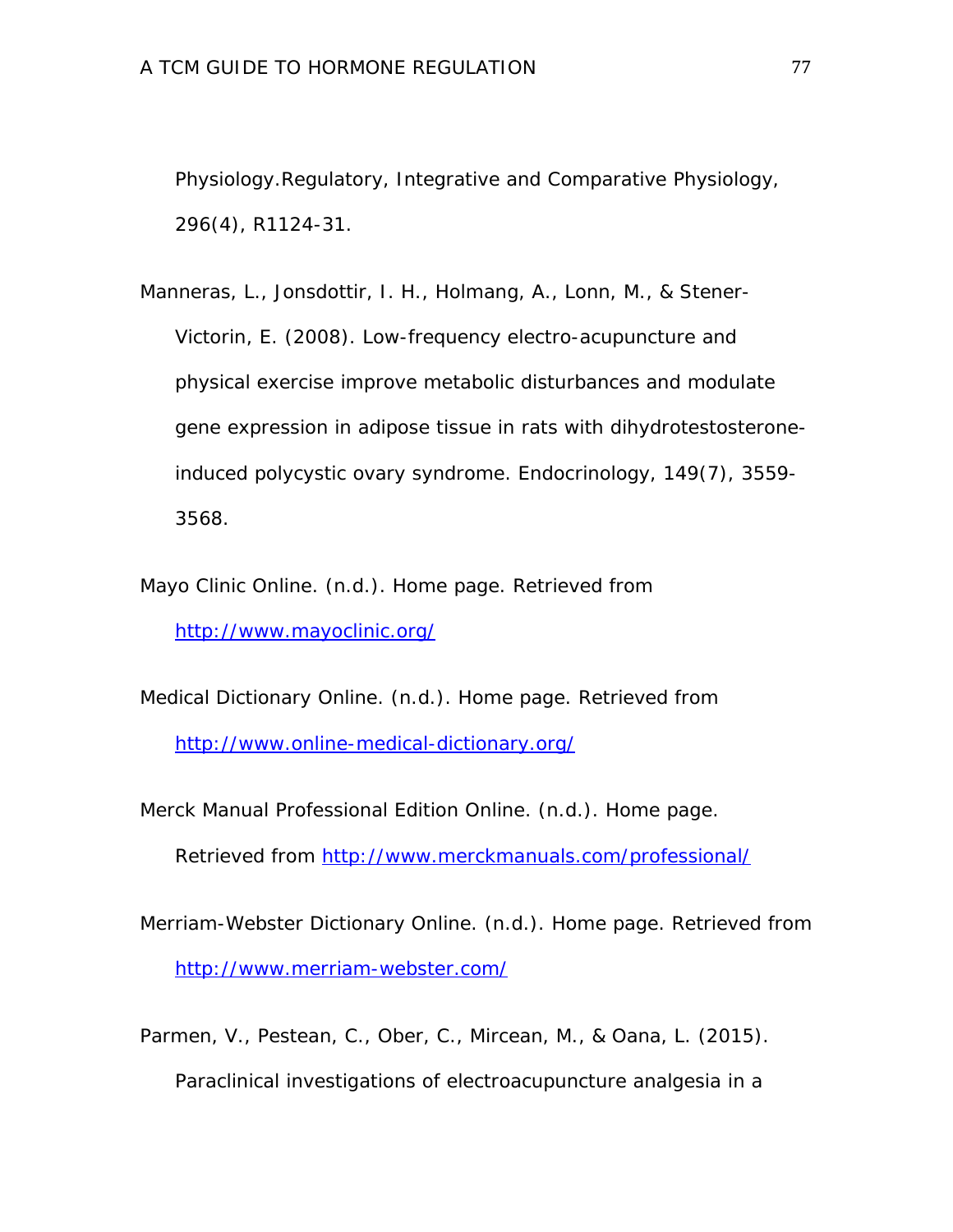rabbit ovariohysterectomy. *Journal of Acupuncture and Meridian Studies, 8*(1), 44-47.

- Ramadoss, M., Ramanathan, G., Subbiah, A. J., & Natrajan, C. (2016). Heart rate changes in electroacupuncture treated polycystic ovary in rats. *Journal of Clinical and Diagnostic Research : JCDR, 10*(3), CF01-3.
- Rojas, J., Chavez-Castillo, M., Olivar, L. C., Calvo, M., Mejias, J., Rojas, M., et al. (2015). Physiologic course of female reproductive function: A molecular look into the prologue of life. *Journal of Pregnancy, 2015*, 715735.
- Santos, E. L., Dias, B. H., Andrade, A. C., Pascoal, A. M., Vasconcelos Filho, F. E., Medeiros, F., et al. (2013). Effects of acupuncture and electroacupuncture on estradiol-induced inflammation and oxidative stress in health rodents. *Acta Cirurgica Brasileira, 28*(8), 582-588.
- Shen, X., Du, Y., Yan, L., Xia, Y., Yan, H., Han, G., et al. (2005). Acupuncture for treatment of climacteric syndrome--a report of 35 cases. *Journal of Traditional Chinese Medicine = Chung i Tsa Chih Ying Wen Pan, 25*(1), 3-6.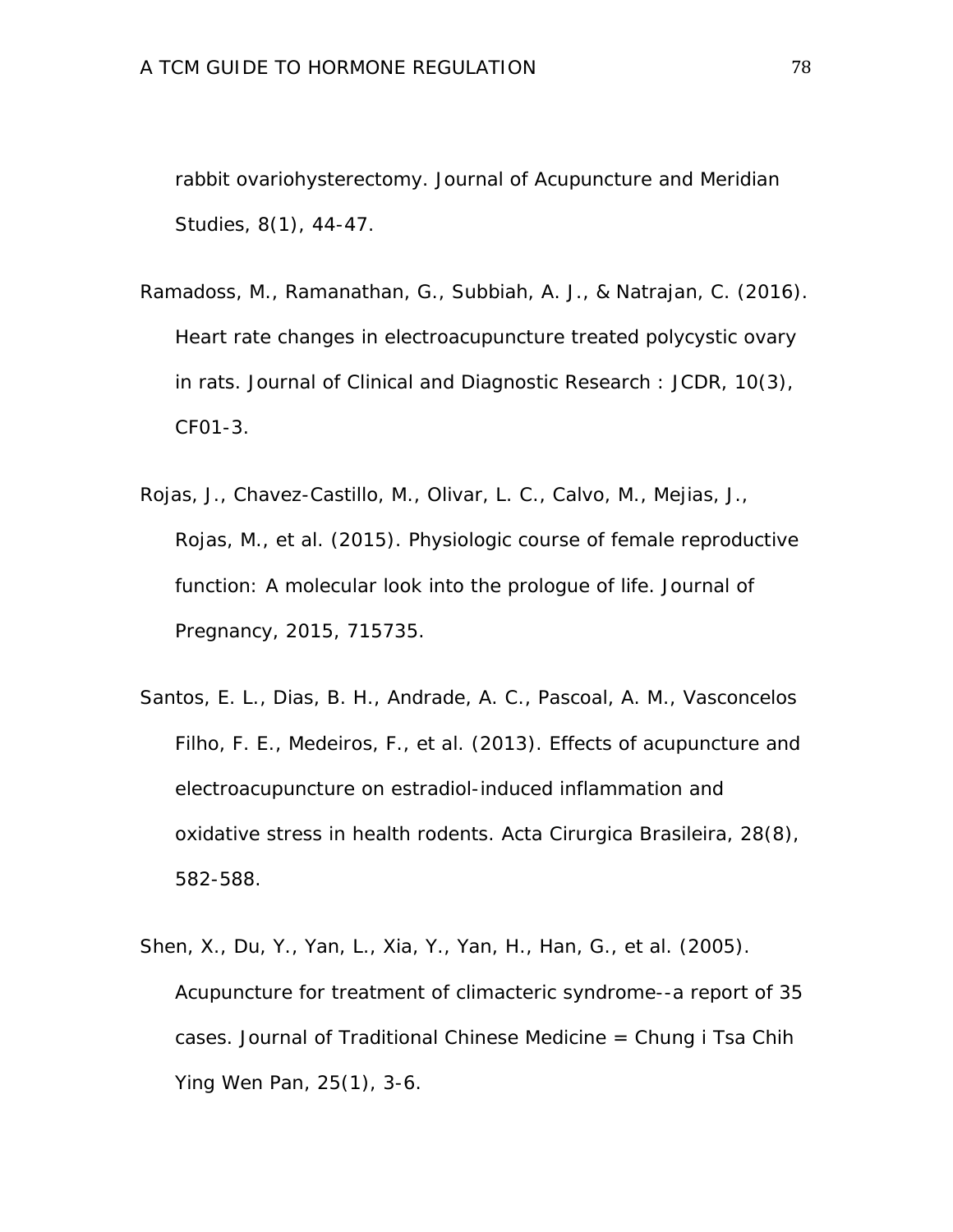- Stener-Victorin, E., Jedel, E., Janson, P. O., & Sverrisdottir, Y. B. (2009). Low-frequency electroacupuncture and physical exercise decrease high muscle sympathetic nerve activity in polycystic ovary syndrome. *American Journal of Physiology.Regulatory, Integrative and Comparative Physiology, 297*(2), R387-95.
- Stener-Victorin, E., Kobayashi, R., Watanabe, O., Lundeberg, T., & Kurosawa, M. (2004a). Effect of electro-acupuncture stimulation of different frequencies and intensities on ovarian blood flow in anaesthetized rats with steroid-induced polycystic ovaries. *Reproductive Biology and Endocrinology : RB&E, 2*, 16.
- Stener-Victorin, E., & Lindholm, C. (2004b). Immunity and betaendorphin concentrations in hypothalamus and plasma in rats with steroid-induced polycystic ovaries: Effect of low-frequency electroacupuncture. *Biology of Reproduction, 70*(2), 329-333.
- Stener-Victorin, E., Lundeberg, T., Cajander, S., Aloe, L., Manni, L., Waldenstrom, U., et al. (2003). Steroid-induced polycystic ovaries in rats: Effect of electro-acupuncture on concentrations of endothelin-1 and nerve growth factor (NGF), and expression of NGF mRNA in the ovaries, the adrenal glands, and the central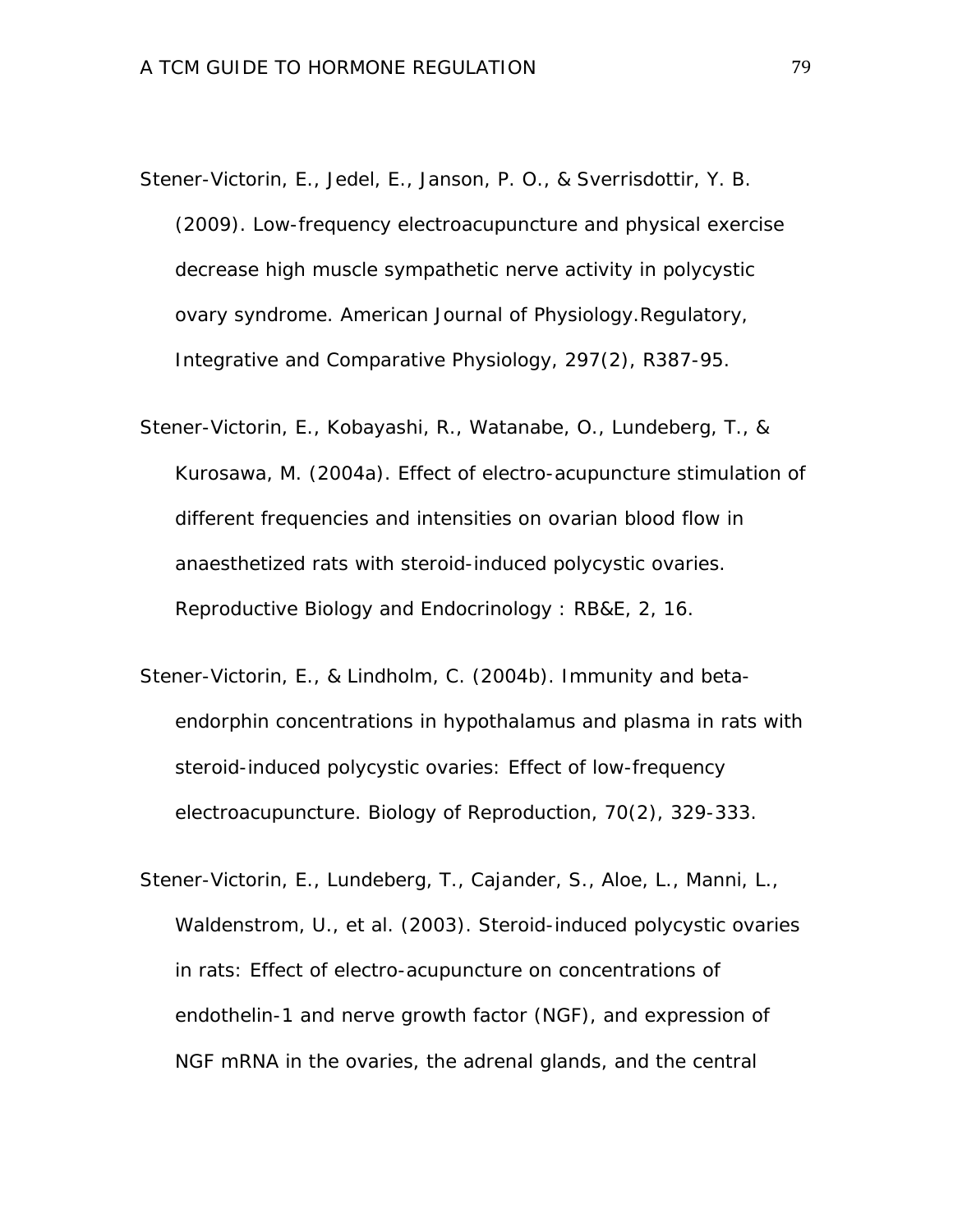nervous system. *Reproductive Biology and Endocrinology : RB&E, 1*, 33.

Stener-Victorin, E., Lundeberg, T., Waldenstrom, U., Manni, L., Aloe, L., Gunnarsson, S., et al. (2000). Effects of electro-acupuncture on nerve growth factor and ovarian morphology in rats with experimentally induced polycystic ovaries. *Biology of Reproduction, 63*(5), 1497-1503.

- Szmelskyj, I., Aquilina, L., & Szmelskyj, A. O. (2015). *Acupuncture for IVF and assisted reproduction: An integrated approach to treatment and management.* Elsevier Health Sciences.
- University of Colorado, Colorado Springs Effect Size Calculator. (n.d.). *Home page.* Retrieved from [http://www.uccs.edu/~lbecker/](http://www.uccs.edu/%7Elbecker/)
- Wang, X. Q., Zou, X. R., & Zhang, Y. C. (2016). From "kidneys govern bones" to chronic kidney disease, diabetes mellitus, and metabolic bone disorder: A crosstalk between traditional chinese medicine and modern science. *Evidence-Based Complementary and Alternative Medicine : ECAM, 2016*, 4370263.
- Wang, Y., Li, Y., Chen, R., Cui, X., Yu, J., & Liu, Z. (2016). Electroacupuncture for reproductive hormone levels in patients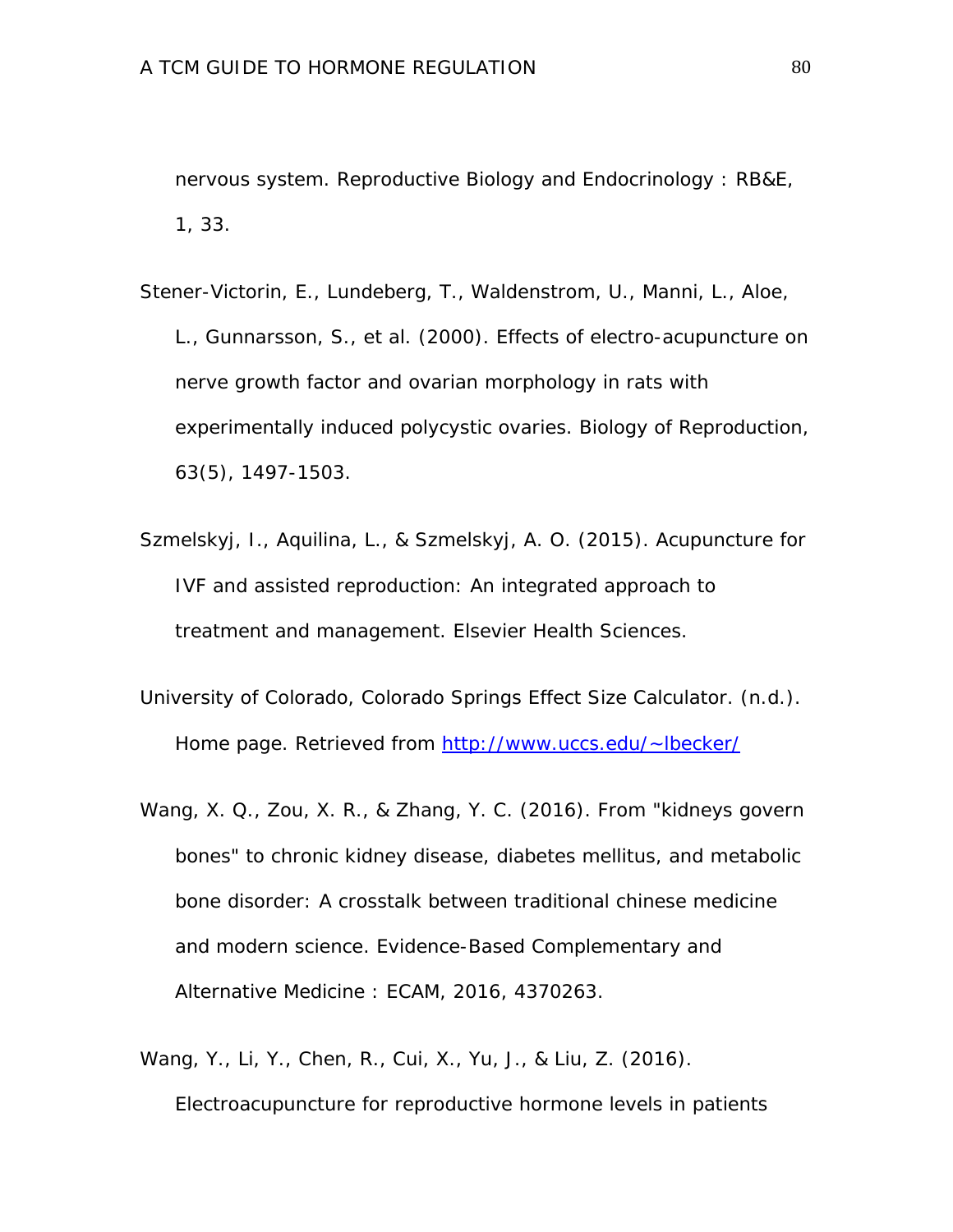with diminished ovarian reserve: A prospective observational study. *Acupuncture in Medicine : Journal of the British Medical Acupuncture Society, 34*(5), 386-391.

- Xiufeng, W., Lei, Z., Rongbo, H., Qinghua, W., Jianxin, M., Na, M., et al. (2015). Regulatory mechanism of hormones of the pituitarytarget gland axes in kidney-yang deficiency based on a support vector machine model. *Journal of Traditional Chinese Medicine = Chung i Tsa Chih Ying Wen Pan, 35*(2), 238-243.
- Xu, Y., Ma, X. P., Ding, J., Liu, Z. L., Song, Z. Q., Liu, H. N., et al. (2014). Treatment with qibaomeiran, a kidney-invigorating chinese herbal formula, antagonizes estrogen decline in ovariectomized rats. *Rejuvenation Research, 17*(4), 372-381.
- Yu, J. B., Dong, S. A., Gong, L. R., Wang, M., Mu, R., Li, C., et al. (2014). Effect of electroacupuncture at zusanli (ST36) and sanyinjiao (SP6) acupoints on adrenocortical function in etomidate anesthesia patients. *Medical Science Monitor : International Medical Journal of Experimental and Clinical Research, 20*, 406- 412.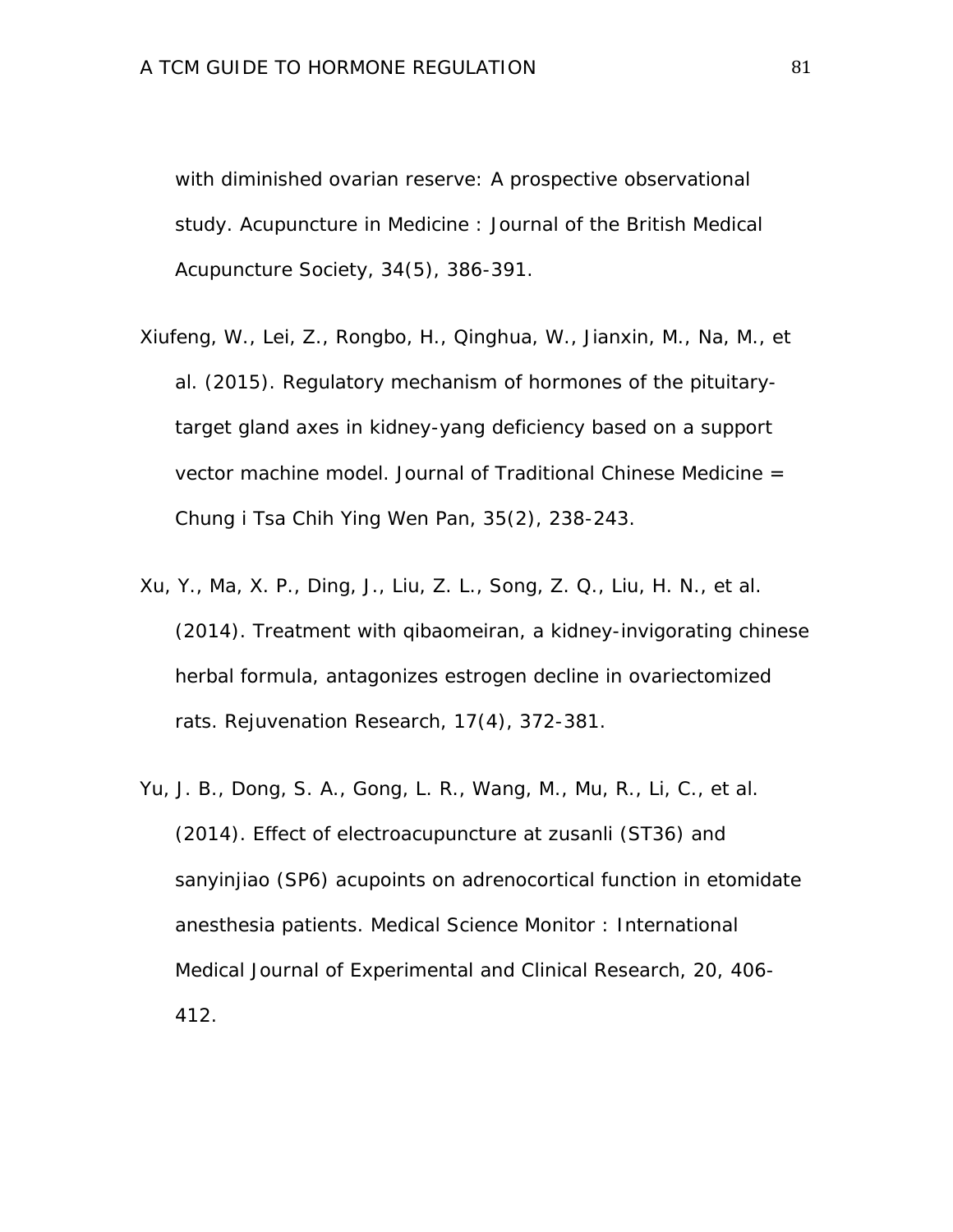- Yu, L., Liao, Y., Wu, H., Zhao, J., Wu, L., Shi, Y., et al. (2013). Effects of electroacupuncture and chinese kidney-nourishing medicine on polycystic ovary syndrome in obese patients. *Journal of Traditional Chinese Medicine = Chung i Tsa Chih Ying Wen Pan, 33*(3), 287- 293.
- Yuemei, L., Hongping, L., Shulan, F., & Dongfang, G. (2006). The therapeutic effects of electrical acupuncture and auricular-plaster in 32 cases of chronic fatigue syndrome. *Journal of Traditional Chinese Medicine = Chung i Tsa Chih Ying Wen Pan, 26*(3), 163- 164.
- Zhang, H. F., Li, H. X., Dai, Y. C., Xu, X. J., Han, S. P., Zhang, R., et al. (2015). Electro-acupuncture improves the social interaction behavior of rats. *Physiology & Behavior, 151*, 485-493.
- Zhao, H., Tian, Z., Cheng, L., & Chen, B. (2004). Electroacupuncture enhances extragonadal aromatization in ovariectomized rats. *Reproductive Biology and Endocrinology : RB&E, 2*, 18.
- Zheng, C. H., Zhang, J., Wu, J., & Zhang, M. M. (2014). The effect of transcutaneous electrical acupoint stimulation on pregnancy rates